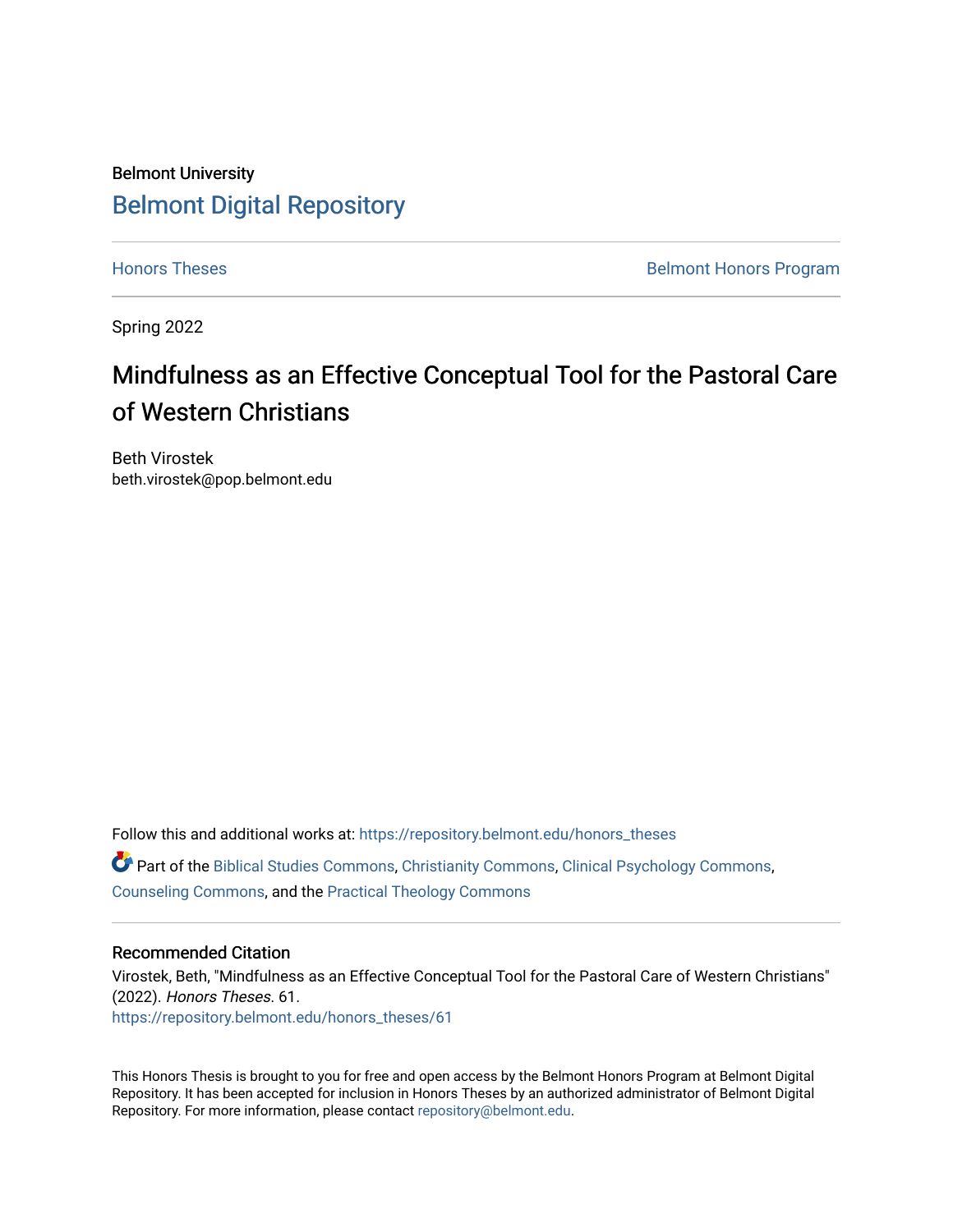# MINDFULNESS AS AN EFFECTIVE CONCEPTUAL TOOL FOR THE PASTORAL CARE OF WESTERN CHRISTIANS

Elizabeth Virostek

A Senior Honors Thesis project submitted to the Honors Program

in partial fulfillment of the requirements for the degree:

**Bachelor of Science** 

**Belmont University Honors Program** 

April 8, 2022 Date 4. 8. 22

**Thesis Director** 

Date  $4|8|22$ Here B.Y

**Committee Member** 

**Committee Member** 

 $\frac{1}{\frac{d}{dt}}\frac{1}{\frac{d}{dt}} = \frac{4}{2}$ <br>  $\frac{1}{t}$   $\frac{1}{t} = \frac{1}{t}$   $\frac{1}{t} = \frac{1}{t}$ 

**Committee Member** 

Accepted for the Honors Council and Honors Program:

Date 4/20/22

Dr. Bonnie Smith Whitehouse, Director

The Honors Program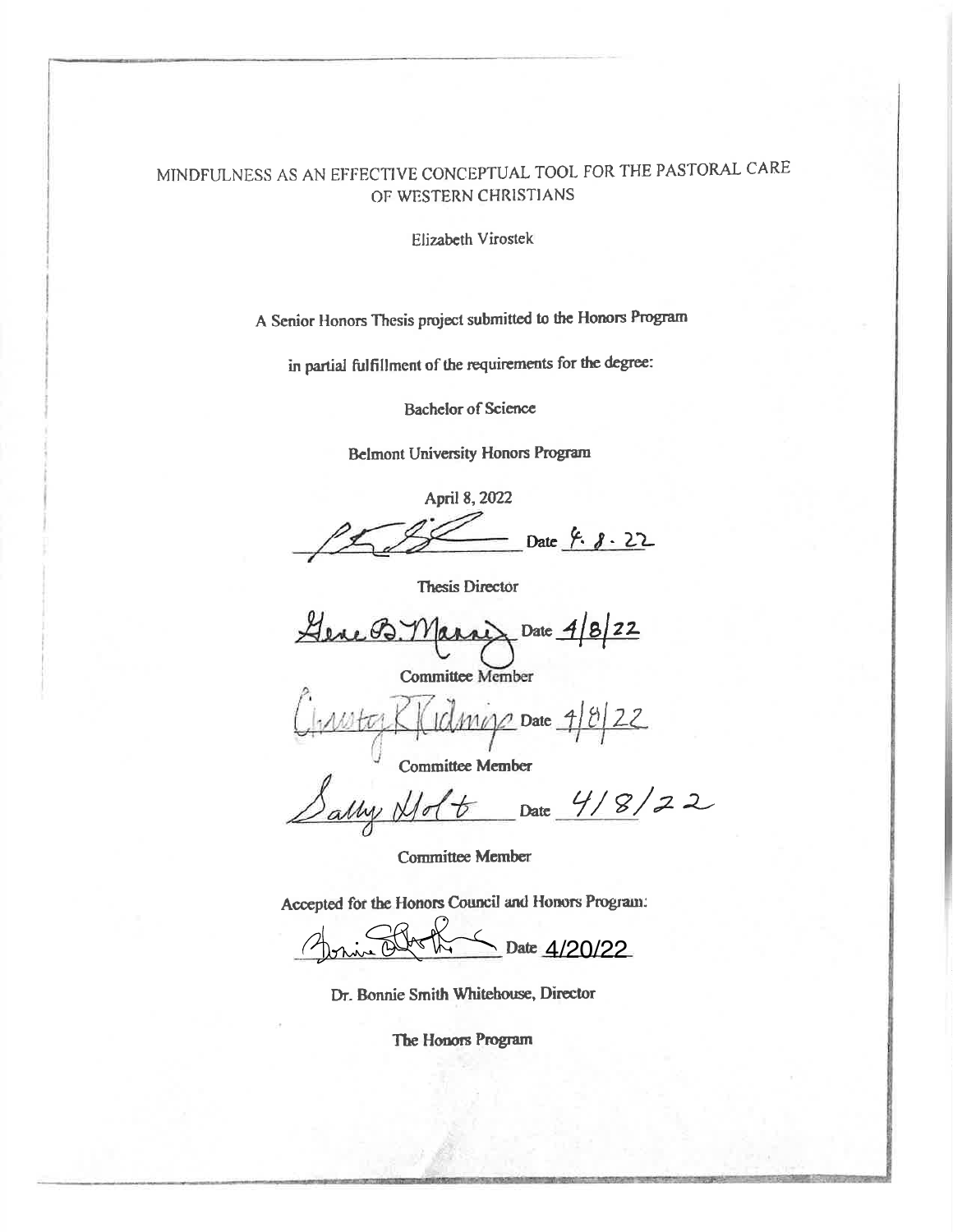# **Table of Contents**

| <b>Introduction:</b> What is mindfulness?                                   | $\overline{2}$ |
|-----------------------------------------------------------------------------|----------------|
| <b>Chapter One: Cultural Context of Mindfulness</b>                         | 6              |
| <b>Roots of Mindfulness</b>                                                 | 6              |
| Mindfulness Moving West and Appropriation                                   | 10             |
| <b>Chapter Two:</b> Overview of Mindfulness in Clinical Psychology          | 15             |
| Mindfulness Based Interventions                                             | 16             |
| Neuroscience and Benefits of Mindfulness                                    | 17             |
| The Mindful Therapist                                                       | 21             |
| <b>Chapter Three:</b> Can mindfulness be practiced by Western Christians?   | 23             |
| Mindfulness in the Bible                                                    | 24             |
| Mindfulness in the Church and Christian Practice                            | 25             |
| Distinguishing Christian Mindfulness                                        | 28             |
| <b>Chapter Four: Rapprochement of Mindfulness in Pastoral Care Settings</b> | 32             |
| Differentiating Pastoral Care from Clinical Psychology                      | 33             |
| Why Pastoral Care?                                                          | 34             |
| Settings for Implementation                                                 | 36             |
| <b>Chapter Five: Mindfulness for the Care-Seeker</b>                        | 39             |
| <b>Possible Influential Practices</b>                                       | 41             |
| <b>Chapter Six:</b> Mindfulness for the Caregiver                           | 45             |
| The Mindful Pastoral Caregiver                                              | 46             |
| Mindfulness Practice for the Caregiver                                      | 47             |
| <b>Conclusions and Implications for Future Research</b>                     | 49             |
| <b>Works Referenced</b>                                                     | 53             |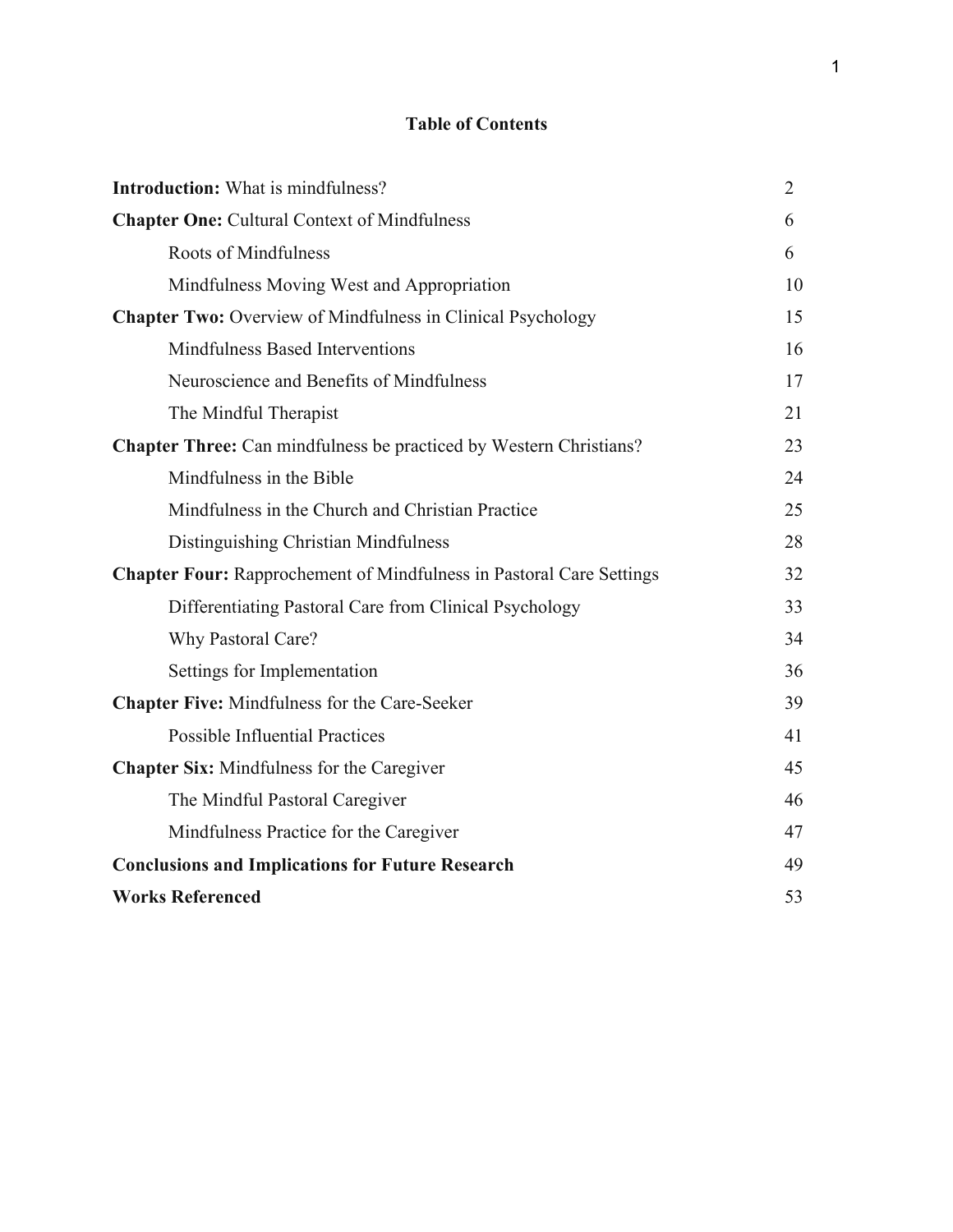## **Introduction**

There is no doubt that the postmodern secular Western culture is marked by the competition for efficiency and productivity, and that busyness is often marked as a measure of success. Some have gone as far to consider this an illness or epidemic of hurry and loneliness within our social fabric. Mindfulness has risen to become a method in which individuals have found they can pause, slow down, and combat this hurry sickness. James Martin, a Jesuit, states that

Savoring is an antidote to our increasingly rushed lives. We live in a busy world, with an emphasis on speed, efficiency, and productivity, and we often find ourselves hurriedly moving on to the next task at hand. Life becomes an endless series of tasks, and our day becomes a compendium of to-do lists. We become "human doings" instead of "human beings. $<sup>1</sup>$ </sup>

This savoring is an element of mindfulness not to be ignored. John Mark Comer continues this thread and uses a Biblical basis to call the 21st Century Western Christian back into this process of slowing down in his famous 2019 book, *The Ruthless Elimination of Hurry*. He questions "could God be speaking to us even through our bodies?"2 and states that the end of this hurry isnt solitude nor silence but to come back to ourselves and to come back to  $God<sup>3</sup>$  Mindfulness is thought to aide this process of the soul returning to synchronicity with the body. The proposal that mindfulness and prayer can come together is consequently pertinent to the lives of Christians trying to seek the voice of God in a loud and complex world. It is especially implicated for the pastoral care of Western Christians in a variety of contexts. However, the 21st Century Western

<sup>&</sup>lt;sup>1</sup> James Martin, *The Jesuit Guide to (Almost) Everything: A Spirituality for Real Life* (HarperCollins Publishers, 2012), 89.

<sup>2</sup> John Mark Comer, *The Ruthless Elimination of Hurry: How to Stay Emotionally Healthy and Spiritually Alive in Our Current Chaos* (London: Hodder & Stoughton, 2019), 130.

<sup>3</sup> John Mark Comer, 247.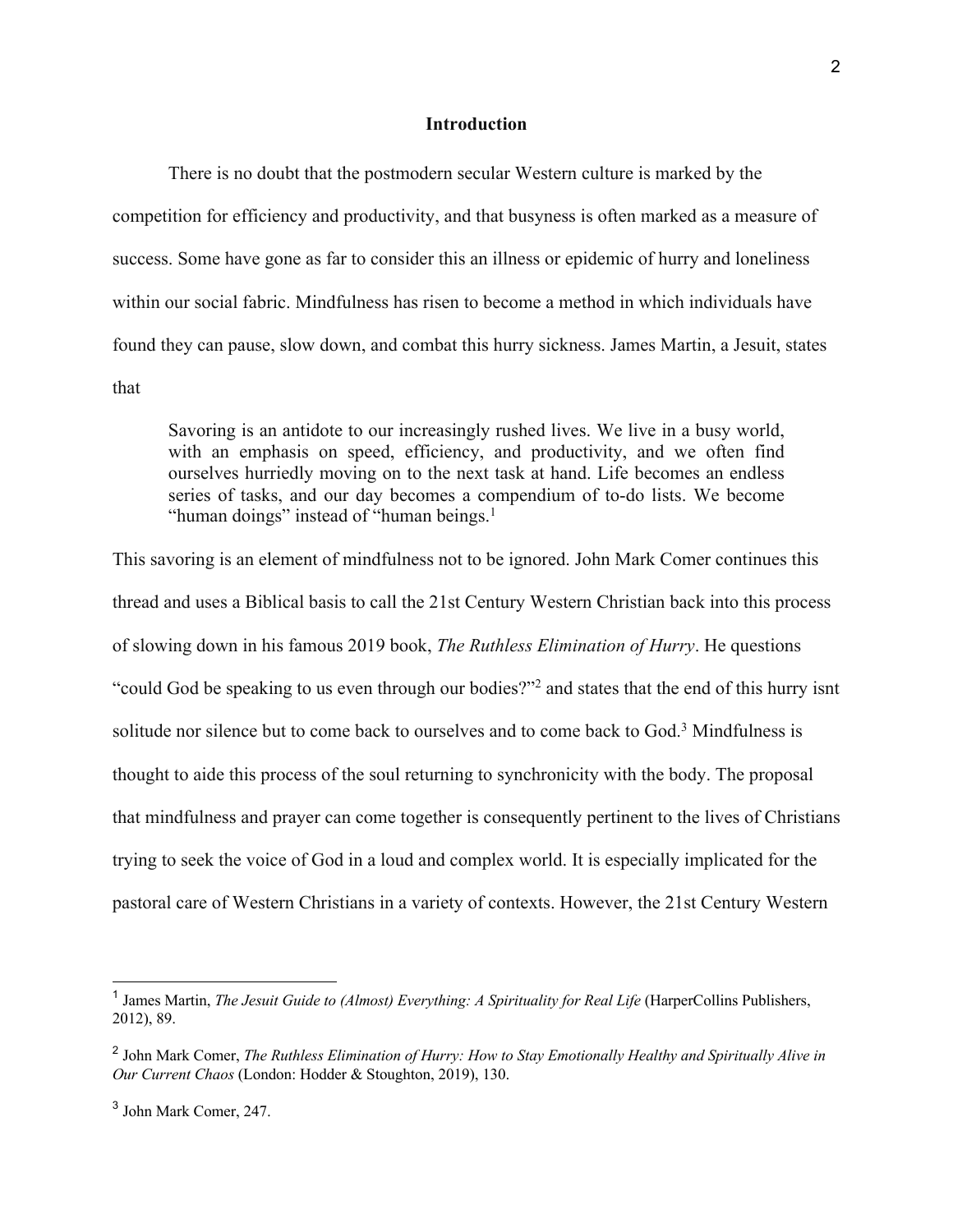Christian faces much conflict in approaching mindfulness as it is often criticized to be heresy within Christianity or simply appropriation of the ideas of other world religions.

## **Defining Mindfulness**

 Mindfulness is a complex subject to approach, particularly as it can be defined in a variety of contexts through various methods in its complex and nuanced history. Even a quick Google search will yield a variety of definitions of this word. Likely to show up in this search for a definition is the public benefit corporation Mindful.org's definition of mindfulness as "the basic human ability to be fully present, aware of where we are and what we're doing, and not overly reactive or overwhelmed by what's going on around us."4 It will also yield Mayo Clinic's definition of mindfulness as

Mindfulness is a type of meditation in which you focus on being intensely aware of what you're sensing and feeling in the moment, without interpretation or judgment. Practicing mindfulness involves breathing methods, guided imagery, and other practices to relax the body and mind and help reduce stress.<sup>5</sup>

This google search also could yield researcher and physician John Kabat-Zinn's definition of mindfulness as *"*the awareness that arises from paying attention, on purpose, in the present moment and non-judgmentally."6 These definitions exemplify many ways the complexities of mindfulness have been explained as a trait to be possessed or a state of mind one encompasses in a moment. Each of these definitions give a different understanding of what mindfulness is and

<sup>4</sup> "What Is Mindfulness?" What is Mindfulness?. Mindful, September 24, 2020. https://www.mindful.org/what-ismindfulness/.

<sup>5</sup> "Can Mindfulness Exercises Help Me?" Mayo Clinic. Mayo Foundation for Medical Education and Research, September 15, 2020. https://www.mayoclinic.org/healthy-lifestyle/consumer-health/in-depth/mindfulnessexercises/art-

<sup>20046356#:~:</sup>text=Mindfulness%20is%20a%20type%20of,mind%20and%20help%20reduce%20stress.

<sup>6</sup> Catherine Moore, "What Is Mindfulness? Definition + Benefits (Incl. Psychology)." PositivePsychology.com. PositivePsychology.com, October 13, 2020. https://positivepsychology.com/what-is-mindfulness/.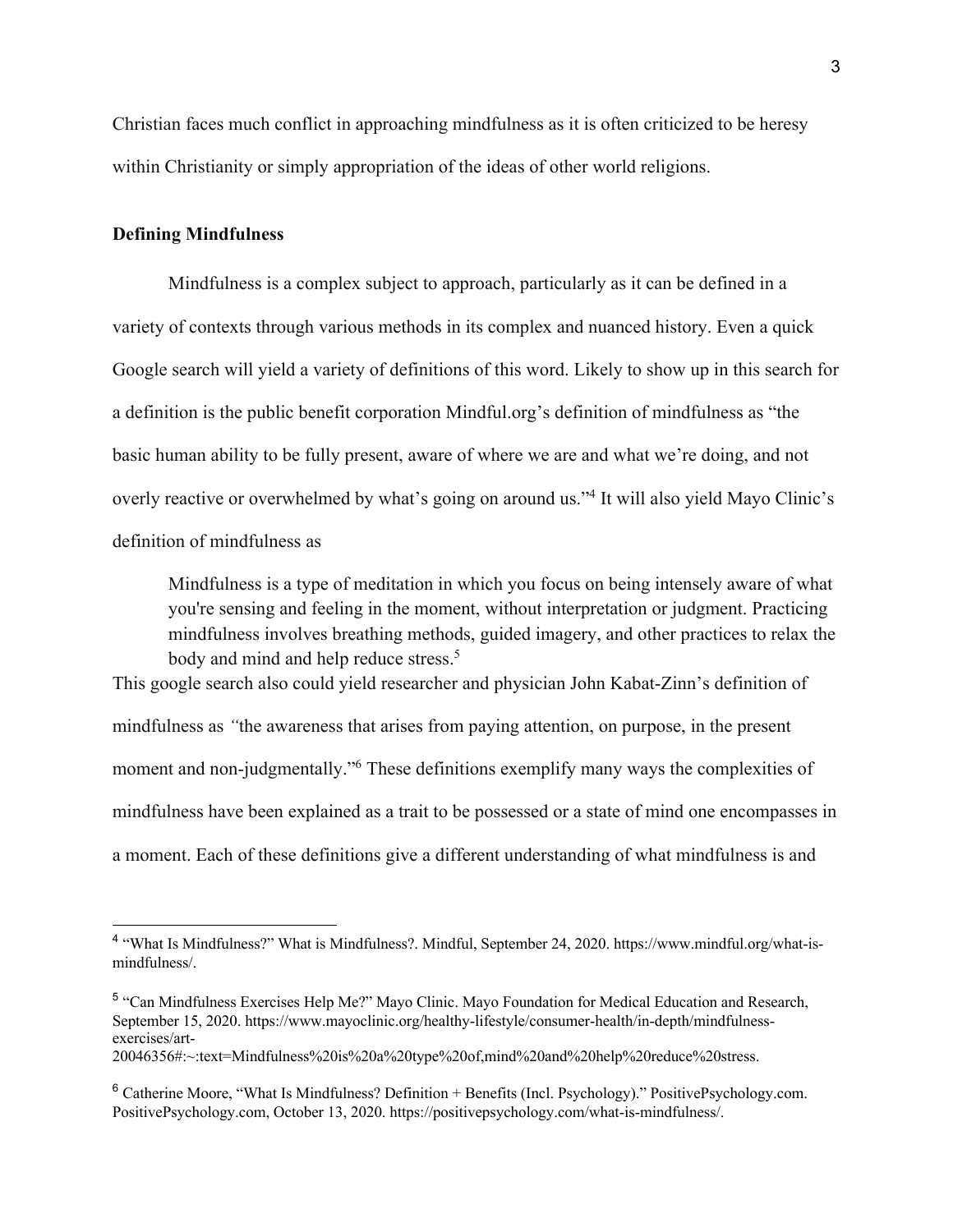how it can be useful. However, it must be acknowledged that there is not a universal definition of this concept. While this can be confusing, it also shows the richness and depth of this abstract concept that has become the vast field of study seen today.

 As shown through these definitions, mindfulness can be defined as a trait one possesses or as a state of mind one displays and presents. These two frameworks of mindfulness show its diversity in definition and approach. This distinction between trait and state is pertinent as the language surrounding mindfulness is pervasive and ubiquitous.

#### **Separating Mindfulness from Meditation Practices**

 While mindfulness is often practiced through methods of meditation, these practices and mindfulness as a concept are not synonymous. Mindfulness can be thought of as the allencompassing field of study, as well as the state one enters or a trait they possess. Meditation however is a common set of methods for which mindfulness is practiced. Meditation practices alone come in many forms, including popularized and Westernized versions of yoga, vipassana meditation, Zen meditation, mantra meditation, chakra meditation, and more. Meditation practices are the most common way of practicing mindfulness, but the concept of mindfulness is much broader than just practice. This distinction is particularly helpful in the mitigation of criticisms of the appropriation of these religions into secular or other religious contexts, as the meditation practices often confused as representative of the whole field of mindfulness are representative specifically of certain religious and ethical codes.

## **Working Definition of Mindfulness for this Project**

 The working definition of mindfulness for the scope of the rest of this project will be as follows: the trait or state of being present in the moment with the internal and external environment, including the physical body, emotions, surroundings, and cognition.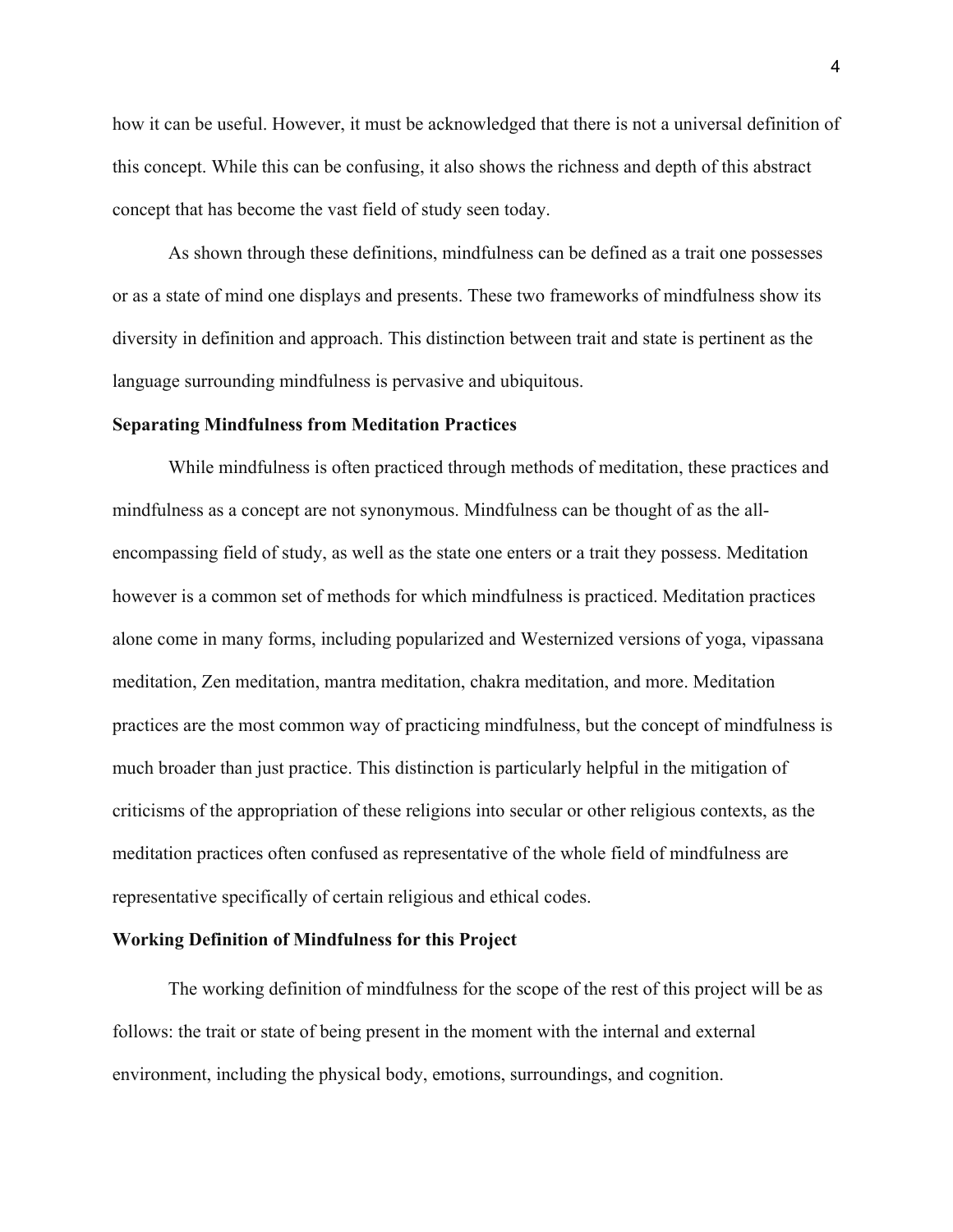To further clarify the complex definition of the concept of mindfulness, trait mindfulness and state mindfulness will be separated when necessary. If mindfulness as a trait one possesses in their character is being discussed, the phrase 'trait mindfulness' will be used. If mindfulness as a state one enters in and out of in a moment of time is being discussed, the phrase 'state mindfulness' will be used. When generally referring to mindfulness, assume the definition above is being referenced in the following sections of this paper, especially as it pertains to the field of study and specific practices of mindfulness.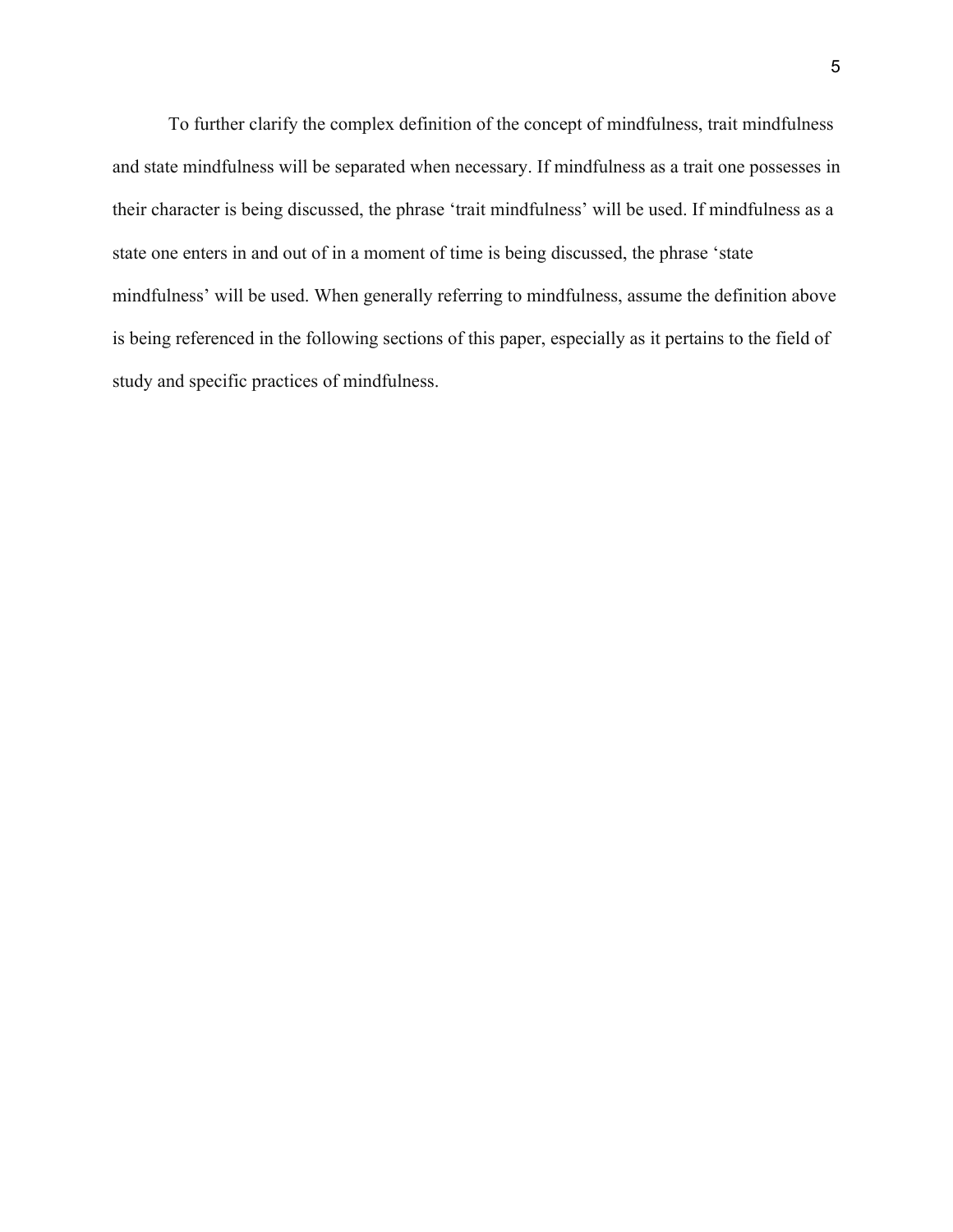## **Chapter One: Cultural Context of Mindfulness**

"Part of the modernization of Buddhism was to describe it as a science of the mind so that the religious trappings were incidental and even disposable. This modernized Buddhism was designed to appeal to secularly minded people looking for ways to improve their lives."

-Laurence Kirmayer<sup>7</sup>

 The conceptualization of mindfulness is more approachable if the roots of mindfulness in Eastern religions are acknowledged. Especially as many practices of mindfulness in meditation stem from prominent spiritual aspects of Hinduism, Buddhism, and other Eastern religious understandings, the acknowledgement of these roots will help in the understanding and implementation of mindfulness into the lives of many. Particularly in implementing these ideas into contexts outside of their Eastern background into secular contexts, Christian contexts, or multicultural contexts, this process is key.

## **Roots of Mindfulness**

Mindfulness ideas have arisen over the ages from many sources. However, they arose most prominently through the Buddhist and Hindu thought which has become these two major world religions. These religions and ideas on their own are far from monolithic, yet in them emerges distinct patterns and ideas that have formed the roots of this field.

Hindu thought is considered the source of the earliest arising texts and ideas about mindfulness. The term 'Hinduism' was first used by British authors to describe the many Vedic traditions in the 1800s, which are some of the first texts in the history of Hinduism. Within this understanding, the term *Dhyana* is usually translated into common English as meditation, however it lends significantly more meaning in the context of the broader field of mindfulness. It

<sup>7</sup> Laurence J. Kirmayer, "Mindfulness in Cultural Context," *Transcultural Psychiatry* 52, no. 4 (2015): pp. 447-469, https://doi.org/10.1177/1363461515598949.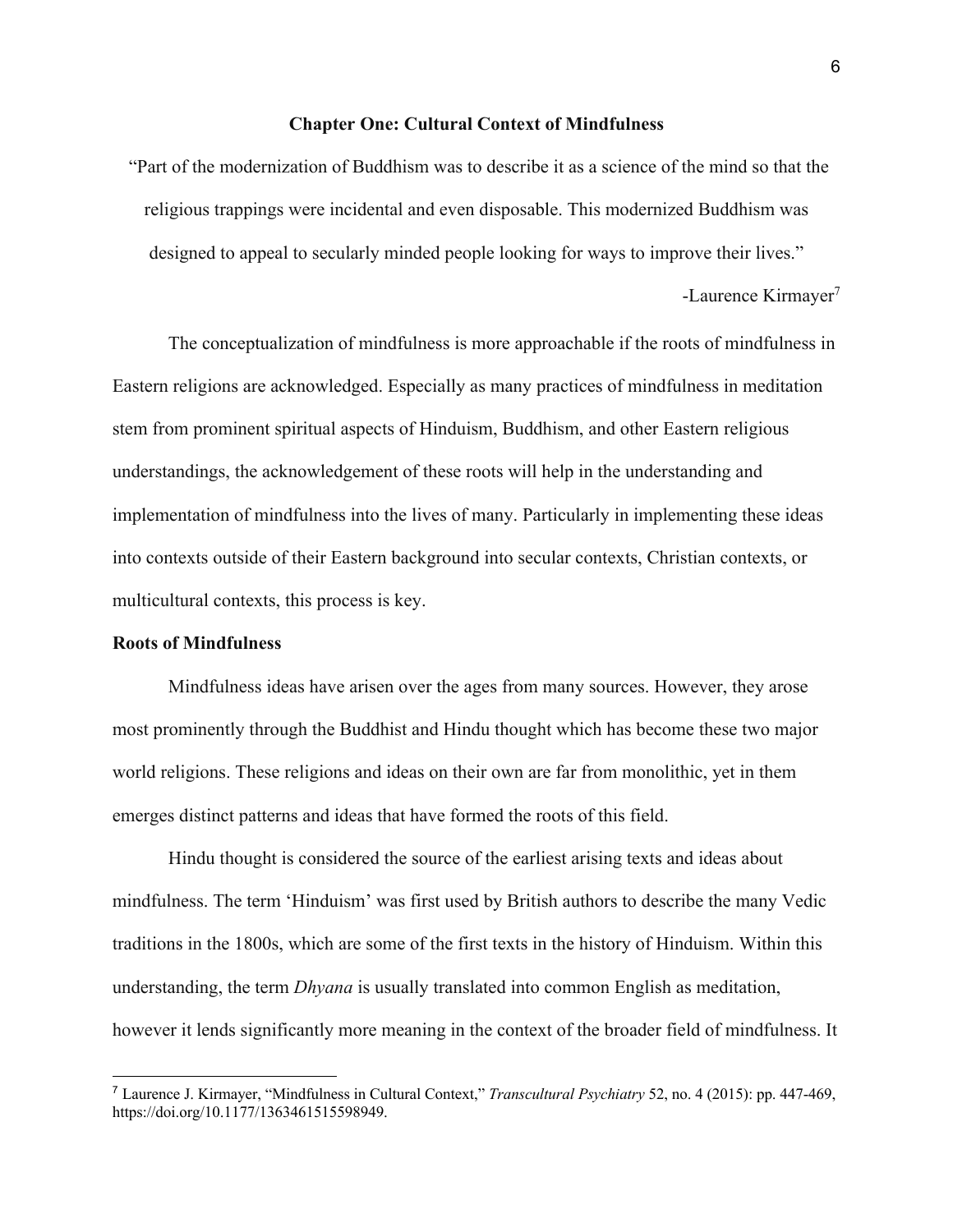often refers to a state of being and relationship with the divine and the world, with the basic understanding of a posture of stillness and silence.<sup>8</sup> Additionally from within Hindu thought is where the term 'yoga' derives. The popular culture view of yoga in the 21st century west however assumes that the practice of yoga is a physical well-being practice, and if it is spiritual at all it is presumed that it stems from a homogenous Hindu conceptualization. This is far from the truth, as there are many yogas within Hindu thought that serve a variety of purposes. Subsequently, the modern Western yoga movement has received much pushback from those who claim this is heretical for Christians to approach, or that it is mere appropriation of this religious tradition. This conflict is just one prominent example of the rhetoric surrounding mindfulness in the popular culture of the 21st century west and is exemplary of the nuance of the approach of mindfulness in the West.<sup>9</sup>

This history and conflict surrounding this becomes even more complicated when the influence of Buddhism is considered in the history of mindfulness. Buddhism and Hinduism share many ideas among each other and alongside other religions, yet Buddhism is not a subset of Hinduism.10 Most notably one of these shared ideas is the concept of dharma, which is directly translated from Sanskrit as law or decree and is the idea that there is some aspect of universality of life, and especially of truth.<sup>11</sup> Additionally, Buddhism like Hinduism is also far from monolithic, and includes the three main schools of Vajrayana, Mahayana, and Theravada

<sup>&</sup>lt;sup>8</sup> Joaquin Selva, "History of Mindfulness: From East to West and Religion to Science." PositivePsychology.com, September 1, 2020. https://positivepsychology.com/history-of-mindfulness/.

<sup>&</sup>lt;sup>9</sup> A. R. Jain, "Who Is to Say Modern Yoga Practitioners Have It All Wrong? on Hindu Origins and Yogaphobia," *Journal of the American Academy of Religion* 82, no. 2 (2014): pp. 427-471, https://doi.org/10.1093/jaarel/lft099.

<sup>&</sup>lt;sup>10</sup> Joaquin Selva, "History of Mindfulness: From East to West and Religion to Science."

 $11$  Ibid.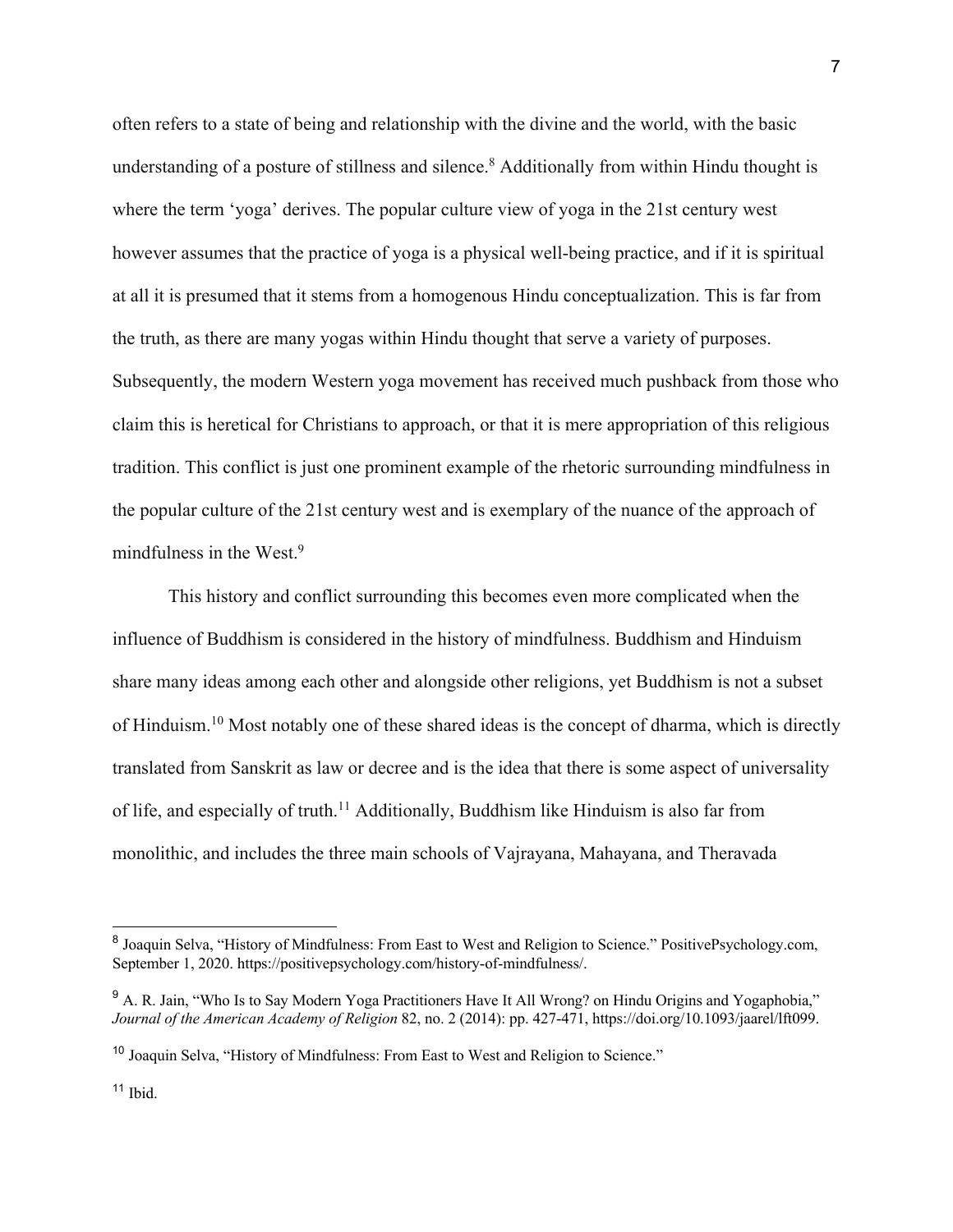Buddhism. Tibetan Buddhism is most noted in the West as it is a branch of Vajrayana and the tradition from which the Dalai Lama teaches<sup>12</sup>. Within each of these traditions are many ideas and practices that are emphasized. However, each of them stems from the teachings of the historical Buddha, Siddhartha Gautama, as the exemplar of this path to Nirvana freedom and consider mindfulness to be the first step toward enlightenment. The term mindfulness is often considered a word-to-word translation for the Pati term Sati<sup>13</sup> within this tradition, or the Sanskrit work *smrti* encompassing attention, memory, remembrance.<sup>14</sup>

The Buddhist tradition reveals the concepts of the four noble truths and the eightfold path to enlightenment. The four noble truths are simplified as follows, that first, the life of the human is marked by suffering, or the concept of *dukkha*, second, suffering is caused by striving, third, the end of *dukkha* suffering is possible through the letting go of desire and attachment, and finally fourth, this process is possible by the eightfold path. The eightfold path includes the ethics of right speech, right action, and right livelihood, the concentration of right effort, right mindfulness, right concentration, and the wisdom of right view and right thought.<sup>15</sup> The concept of *dukkha* emphasizes that suffering is multifaceted and involves not only physical pain and suffering but even more so mental suffering as expressed in discontentment and a lack of ease in life. These concepts have great importance as they shed light on the idea that the human experience is marked by some level of human suffering. All world religions attempt to reconcile

<sup>12</sup> Joaquin Selva, "History of Mindfulness: From East to West and Religion to Science." PositivePsychology.com, September 1, 2020. https://positivepsychology.com/history-of-mindfulness/

<sup>13</sup> Bhante Henepola Gunaratana, *Mindfulness in Plain English*. Somerville, (MA: Wisdom Publications, 2019).

<sup>14</sup> Laurence J. Kirmayer, "Mindfulness in Cultural Context," *Transcultural Psychiatry* 52, no. 4 (2015): pp. 447- 469, https://doi.org/10.1177/1363461515598949.

<sup>15</sup> Laurence J. Kirmayer, "Mindfulness in Cultural Context."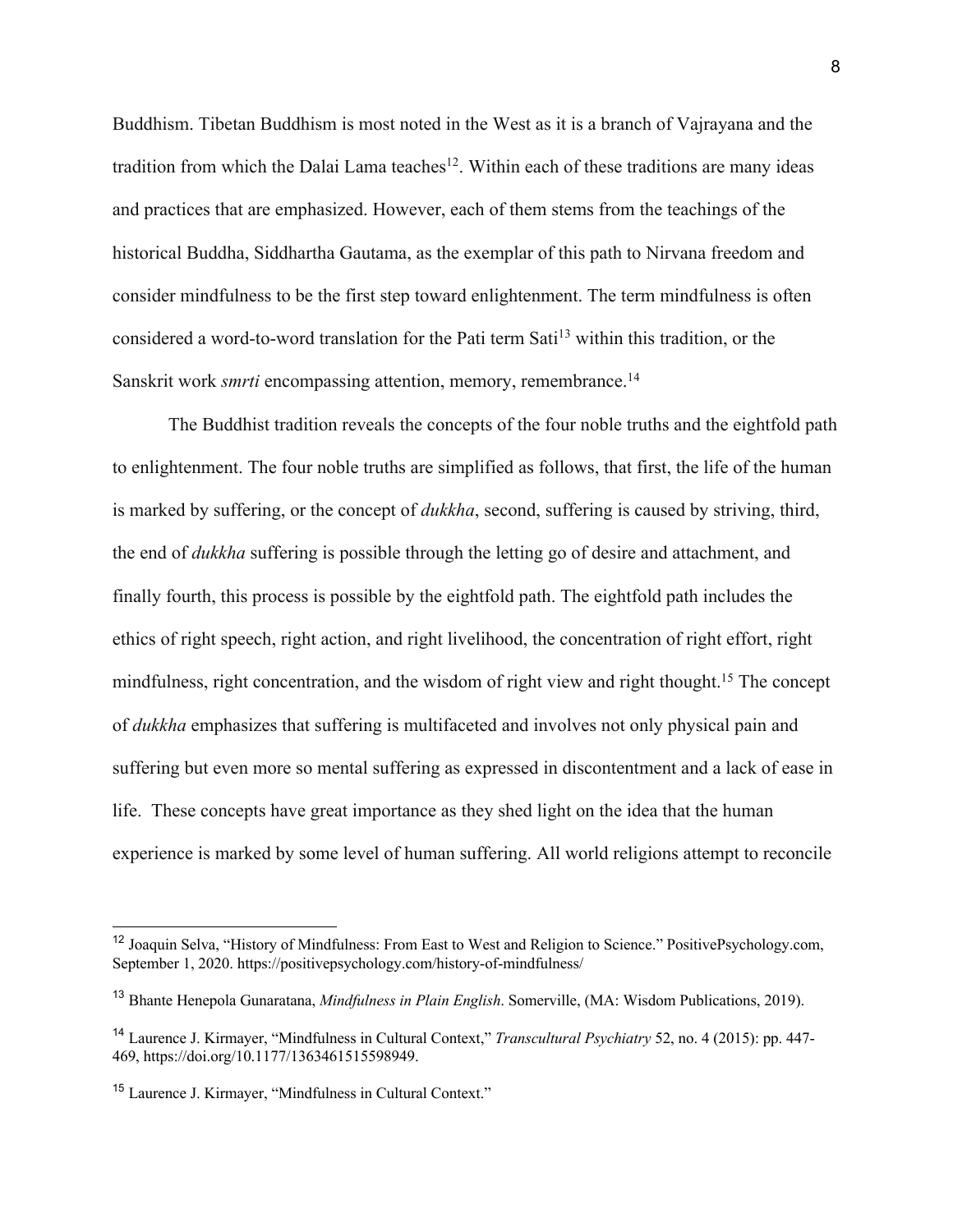this suffering in their ethical codes though they do so in different manners based on the conceptualization of the soul and its relation to the world and the divine. Thus, in Buddhism the values of nonattachment and non-striving that emerge in mindfulness offer a deeper understanding the concept of *dukkha* and how it operates in the four noble truths and eightfold path to enlightenment. Simply, as it pertains to mindfulness, *dukkha* is the basis of the need for mindfulness and meditation practice.

However, it is impossible to even speak of mindfulness in a distinctly Buddhist manner as it is so multifaceted and has so many connecting points with other schools of thought<sup>16</sup>. Though mindfulness has emerged from this context, it serves a variety of purposes and thus is defined in numerous fashions. Additionally, mindfulness concepts are found in Daoist, Zen, Sikh, Confucian, and other ideas from primarily Eastern traditions as well as being found in the Hindu and Buddhist traditions. Mysticism and meditation are found in many forms and contribute to the broader understanding of mindfulness in the cultural context of the 21st century west. Many consider an understanding of all these traditions and the values they hold to be important for practitioners to avoid the tendency toward "dogmatic factionalism"17 and protect against appropriation. Dogmatic factionalism points to the tendency to create separate groups or factions as a result of conflict between differing beliefs rather than find common ground in agreed upon ideas. This tendency can be incredibly dangerous to the conversations surrounding religious thought as it is deeply personal and has a great impact on the daily lives of many, thus a

<sup>16</sup> Bhikku Analayo, "Mindfulness in Different Buddhist Traditions," in *Insight Journal, (*2016), https://www.buddhistinquiry.org/article/mindfulness-in-different-buddhist-traditions/.

<sup>17</sup> Bhikku Analayo, "Mindfulness in Different Buddhist Traditions," in *Insight Journal, (*2016),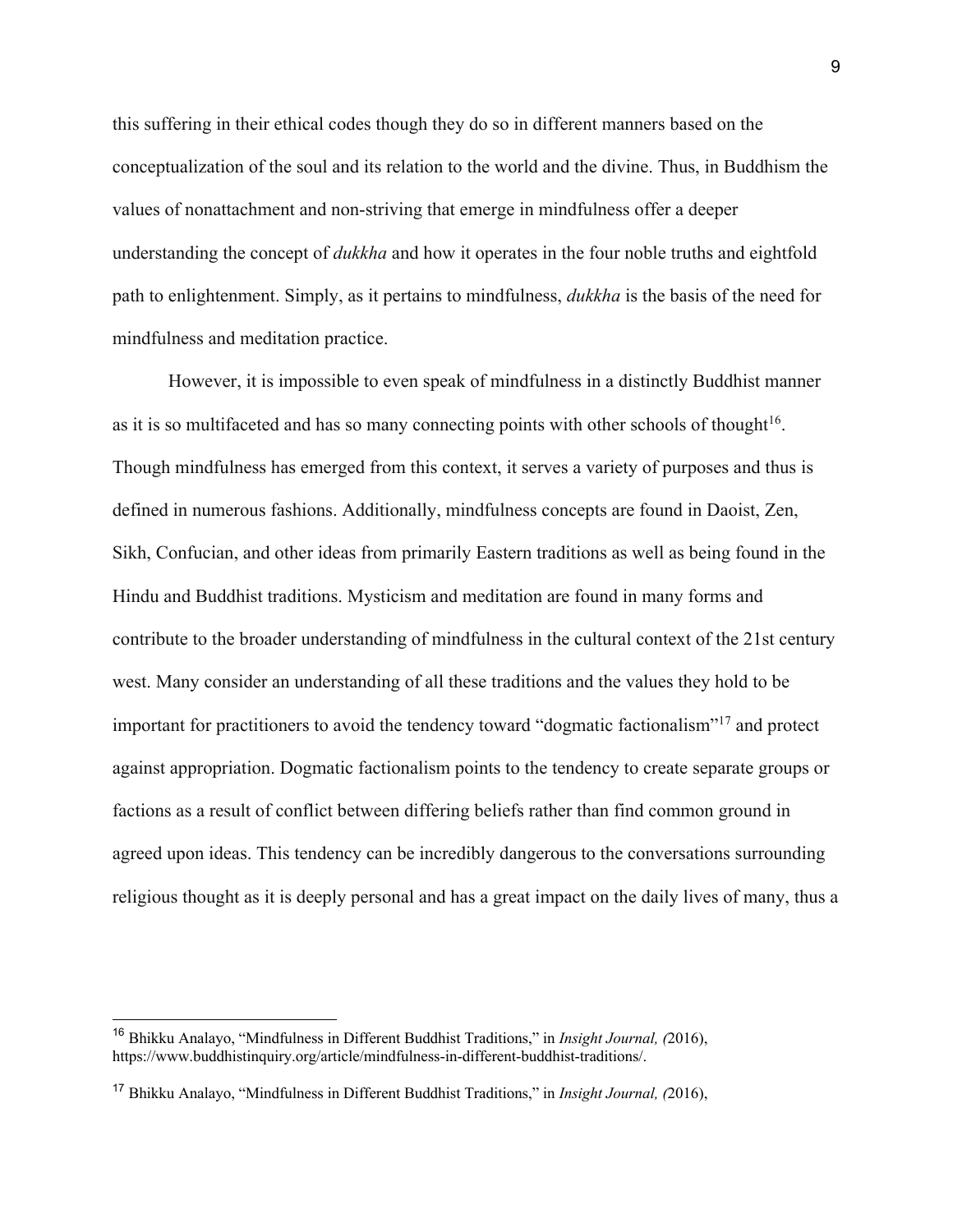mutual understanding and respect for the beliefs of others is integral to the approach of mindfulness.

#### **Mindfulness Moving West and Appropriation**

The 1960s and 1970's were marked by an interest and experimentation in meditative techniques within psychotherapy, but it was not until late into the 1970s that mindfulness was studied as an intervention within the field of clinical psychology.<sup>18</sup> John Kabat-Zinn has been awarded the most accolades and fame for bringing mindfulness westward and into popularity within psychotherapy as he after studying mindfulness ideas under Thich Nhat Hanh and others combined these ideas with those of psychological science in the West. This process made logical sense as Buddhism is universalist in nature, meaning it is broadly approachable and applicable to all of humanity. It thus makes claims about the nature of humanity with important implications for the field of psychology as it pertains to the understanding of the thoughts, feelings, and behaviors of individuals.<sup>19</sup>Jack Kornfield, Sharon Salzberg, and Joseph Goldstein also played a crucial role in bringing mindfulness to the West, particularly as they founded the Insight Meditation Society (IMS) in 1975, which is a non-profit organization to study Buddhism in the United States<sup>20</sup>.

As mindfulness was brought westward, it was adapted to the postmodern culture of the 20th and 21st century. The Western conception of mindfulness today is different in process,

<sup>18</sup> Shian-Ling Keng, Moria J. Smoski, and Clive J. Robins, "Effects of Mindfulness on Psychological Health: A Review of Empirical Studies," *Clinical Psychology Review* 31, no. 6 (2011): pp. 1041-1056, https://doi.org/10.1016/j.cpr.2011.04.006.

<sup>19</sup> Laurence J. Kirmayer, "Mindfulness in Cultural Context," *Transcultural Psychiatry* 52, no. 4 (2015): pp. 447- 469, https://doi.org/10.1177/1363461515598949.

<sup>&</sup>lt;sup>20</sup> Joaquin Selva, "History of Mindfulness: From East to West and Religion to Science." PositivePsychology.com, September 1, 2020. https://positivepsychology.com/history-of-mindfulness/.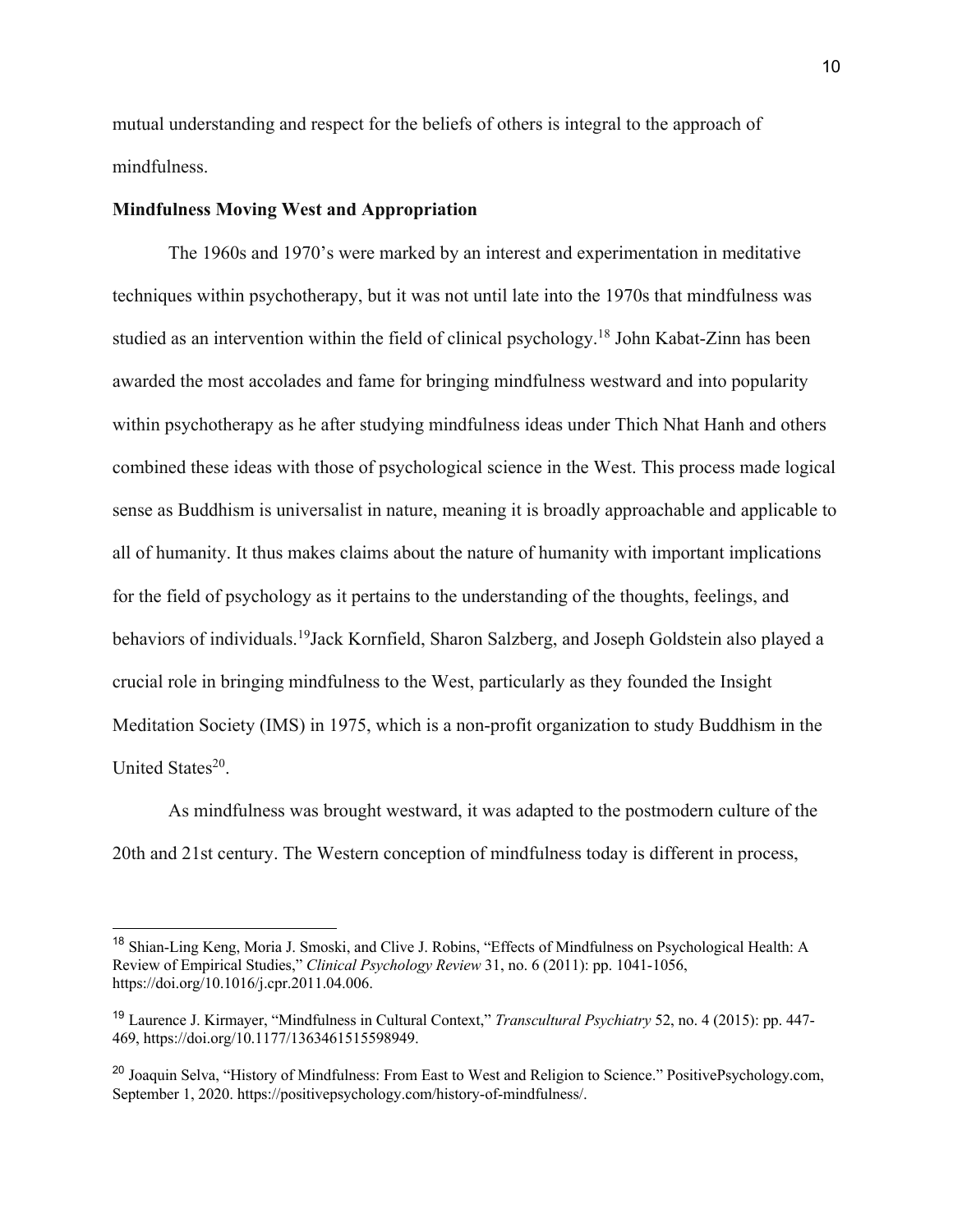context, and content than that of traditional Eastern mindfulness<sup>21</sup>, though many of the core ideas and themes are the same. The differences however are notable because the Western conceptualization is primarily within a secular context and not tied to any particular philosophy or code of ethics.22 The Western secular exercise practice of yoga is the most frequent and obvious example that has been adapted into the daily life of many, which shows the stark differences between mindfulness based Eastern religious practice and mindfulness based Western practices.<sup>23</sup> It seems that as mindfulness moved west, perhaps the roots of mindfulness were downplayed for the sake of broader application to many and in the creation of psychological interventions applicable to the scientific and medical field.

Leading expert on cultural psychiatry Laurence Kirmayer claims that "part of the modernization of Buddhism was to describe it as a science of the mind so that the religious trappings were incidental and even disposable. This modernized Buddhism was designed to appeal to secularly minded people looking for ways to improve their lives."24 With the rise of the self-help movement and the common pursuit of happiness, conflating the Buddhist concept of mindfulness with the pursuit of happiness or self-help seems to be vastly off track from the original intent of the concept. Buddhism seeks to end suffering through detachment and the negation of the self-leading to enlightenment instead of the rise of the self above the rest. This

<sup>&</sup>lt;sup>21</sup> Shian-Ling Keng, Moria J. Smoski, and Clive J. Robins, "Effects of Mindfulness on Psychological Health: A Review of Empirical Studies," *Clinical Psychology Review* 31, no. 6 (2011): pp. 1041-1056, https://doi.org/10.1016/j.cpr.2011.04.006.

<sup>&</sup>lt;sup>22</sup> Shian-Ling Keng, Moria J. Smoski, and Clive J. Robins, "Effects of Mindfulness on Psychological Health: A Review of Empirical Studies."

<sup>&</sup>lt;sup>23</sup> Joaquin Selva, "History of Mindfulness: From East to West and Religion to Science." PositivePsychology.com, September 1, 2020. https://positivepsychology.com/history-of-mindfulness/.

<sup>24</sup> Laurence J. Kirmayer, "Mindfulness in Cultural Context," *Transcultural Psychiatry* 52, no. 4 (2015): pp. 447- 469, https://doi.org/10.1177/1363461515598949.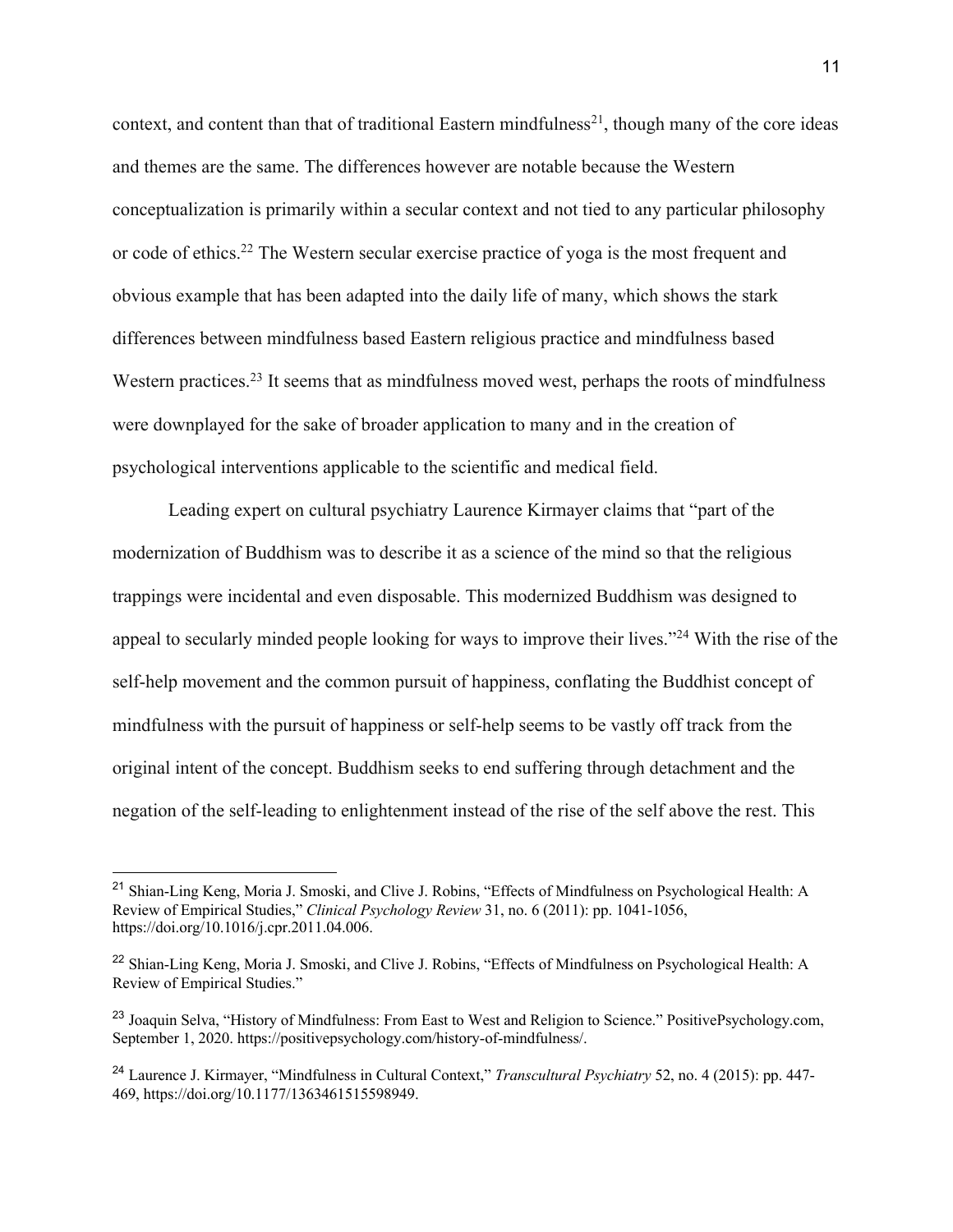derailment of the original intent of these ideas has implications for larger conversations surrounding the movement of ideas from a more collectivist shame culture to an individualist honor culture that extend far beyond the scope of this project. However, it is pertinent because the self-help movement is so prominent in the 21st century West and the secularization of mindfulness has largely been embedded within the rise of this set of ideas. Today, the field of mindfulness is a large blend of religious thought, with many considering themselves to be 'Jew-Bu's' as they blend the thought of Judaism and Buddhism<sup>25</sup>. Many forms and practices of spirituality are present and engaging with one another within the scope of mindfulness.

Acknowledging the roots of these ideas and then how they are present in the religious and secular contexts of 21st century Western society assists in the process of combatting appropriation of them in harmful ways. Understanding the tendency toward dogmatic factionalism is also integral, as it reminds individuals to value the beliefs of all as precious. It is a common criticism in the secular postmodern Western application of mindfulness that the use of these ideas is simply based in their utility without respect of those who are within the religious communities where these ideas arise. This coupled with the colonialist and capitalist value of competition found in this context lends weight to the criticism of unjustly appropriating these ideas without forethought to the implications for those within the religious contexts these ideas stem from. Professor Andrea R. Jain sheds light on this competitive value in claiming that many attempt to "convince Christians that religious conflict is inevitable if they embrace yoga, given the irreconcilable differences between *them* (i.e., Hindus) and *us* (i.e., Christians). And some American Christians add that yoga's popularization contributes to the establishment of a "post-Christian" nation, something Americans should fear." The goal of the use of mindfulness

<sup>25</sup> Dan Harris, *10% Happier - How I Tamed the Voice in My Head, Reduced Stress without Losing My Edge, and Found Self-Help That Actually Works- a True Story*. 5th Anniversary ed. (Harper Collins, 2019).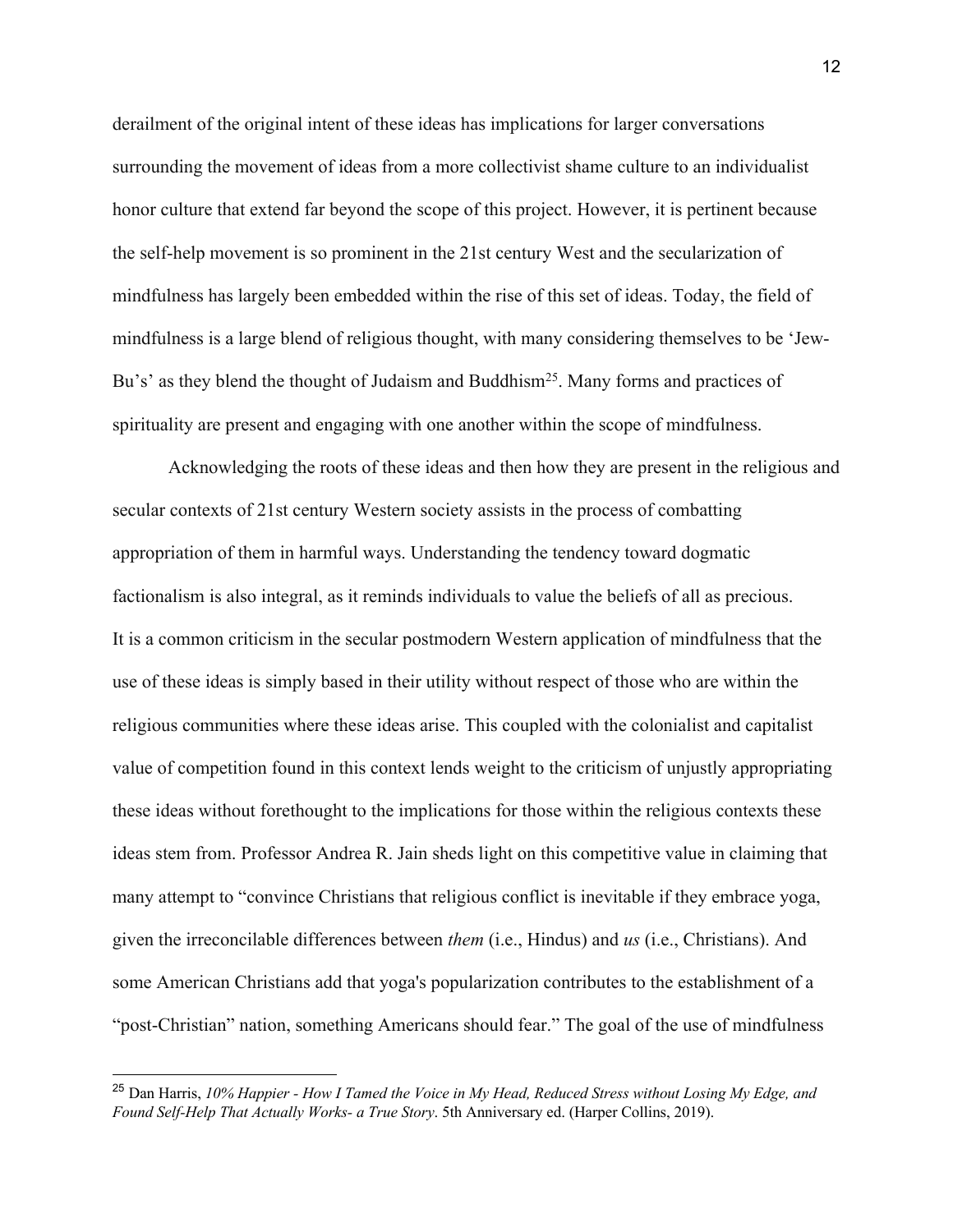in this field is not to appropriate these ideas and to claim them as one's own, or to combat the value of other religious thought, but to utilize the basis of understanding from their first conceptions as it informs our knowledge of the person and life, as these ideas have enriched the world in vastly productive ways to the benefit of the health of many.

Buddhism and other religious and ethical schools of thought where mindfulness stems from should not be considered a psychology, as this limits the moral and ethical components of this religious and philosophical thought.26 Buddhism ought to be respected in the history and implementation of this field in its influence as a religious tradition, in its cultural practices, and in the identities, individuals find within these. This school of thought is universal in nature, yet it is being secularized to the point of being thought of only as a psychology or philosophy, which is an insensitive appropriation of these ideas. This is not to say that psychology does not have moral or ethical implications, but that it separates personal ethics from professional and practical ethics. The goals of Buddhism in the application of mindfulness differ greatly from those of clinical psychology or pastoral care, and acknowledging these differences is important in utilizing these ideas in a culturally sensitive manner. Particularly as studying, practicing, and implementing mindfulness will always be within a social context, doing so well is important.

Explaining this rich and complicated history in depth goes far beyond the scope of this project and is a worthy field to study on its own. Mindfulness as a field is rich in depth and its many nuances, practices, and terms have filled the pages of numerous other pieces of literature. It is an integral process in entering into the field of mindfulness to engage with the Eastern religious roots that have formed the basis and language of this field, and this ought to be approached seriously by practitioners. The adoption of these ideas into the postmodern West and

<sup>26</sup> Laurence J. Kirmayer, "Mindfulness in Cultural Context," *Transcultural Psychiatry* 52, no. 4 (2015): pp. 447- 469, https://doi.org/10.1177/1363461515598949.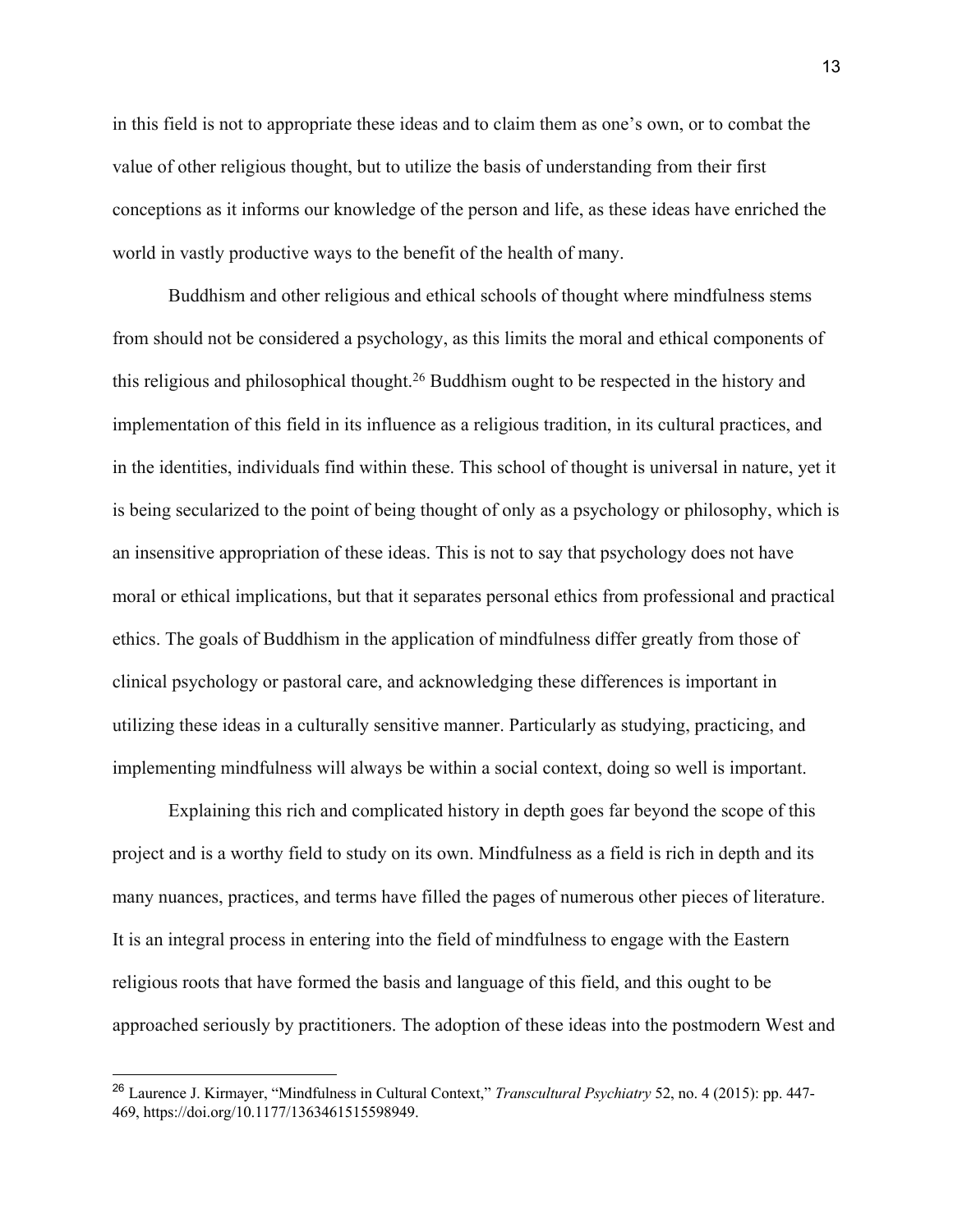into the field of psychological science has become an incredible therapeutic tool. Thus, it is only just to observe and interact with them when their roots are taken into careful consideration, and those who took the time to pass down these ideas are given credit where due.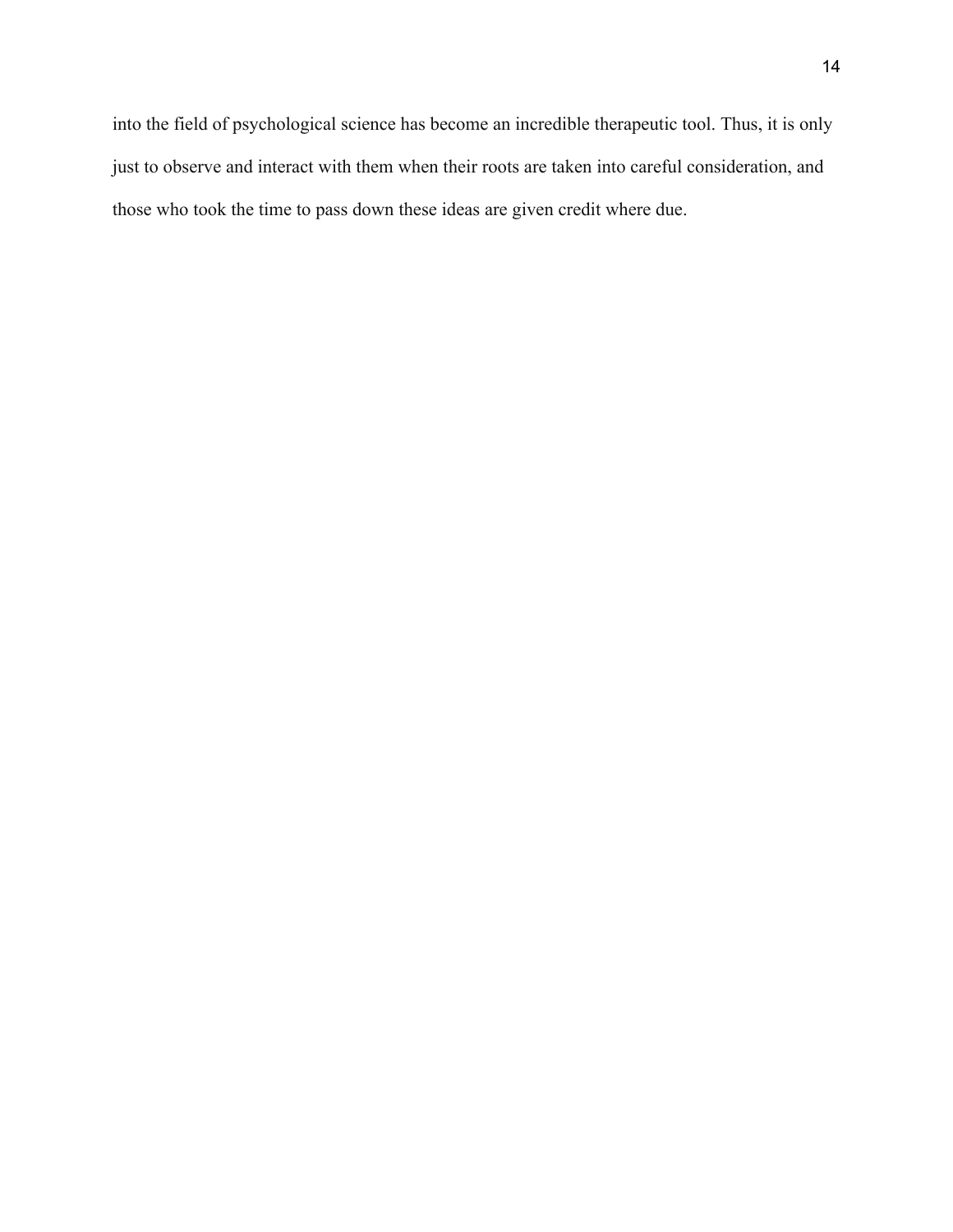#### **Chapter Two: Overview of Mindfulness in Clinical Psychology**

"There is a clear convergence of findings from correlational studies, clinical intervention studies, and laboratory-based, experimental studies of mindfulness—all of which suggest that mindfulness is positively associated with psychological health, and that training in

mindfulness may bring about positive psychological effects."

-Keng, Smoski, and Robins<sup>27</sup>

The field of clinical psychology is involved in the assessment, diagnosis, and treatment of mental disorders, as outlined by the Diagnostic and Statistical Manual of Mental Disorders (DSM). This field is ever-evolving as the body of knowledge grows and new understandings and treatment modalities are formed through the scientific process. Thus, clinical psychology has gone through many phases and trends of treatment methods thought to be most effective. As more research is conducted and more is known about the brain, behaviors, and factors at play in mental disorders, the scientific cycle continues of knowledge leading to implementation, which then leads to evaluation and subsequently more knowledge to be implemented. In recent history and scientific understanding, mindfulness has been utilized as an effective tool within this field and has shown to be an effective treatment for certain disorders. Publications in the field of psychology specifically about mindfulness have absolutely skyrocketed in recent decades as it has been developed as a treatment modality. Primarily these publications involve the creation and evaluation of mindfulness-based interventions for clinical use in the field.

<sup>&</sup>lt;sup>27</sup> Shian-Ling Keng, Moria J. Smoski, and Clive J. Robins, "Effects of Mindfulness on Psychological Health: A Review of Empirical Studies," *Clinical Psychology Review* 31, no. 6 (2011): pp. 1041-1056, https://doi.org/10.1016/j.cpr.2011.04.006.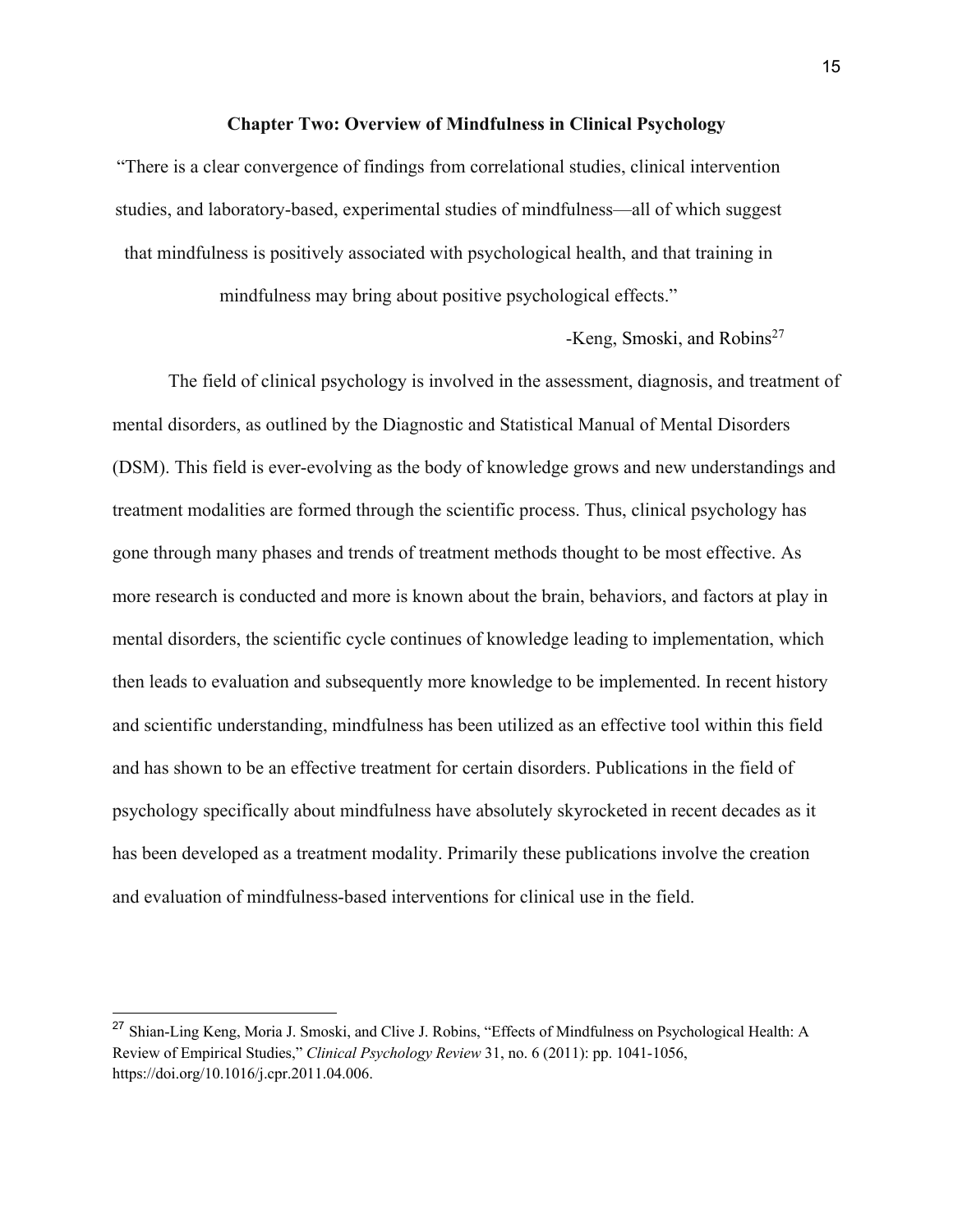## **Mindfulness Based Interventions**

Mindfulness based therapies within clinical psychology are such that mindfulness meditation practices are taught as a part of the treatment protocol in an explicit way.28 The most well-known of these treatment protocols using mindfulness include mindfulness-based stress reduction (MBSR), mindfulness-based cognitive therapy (MBCT) , dialectical behavior therapy (DBT), and acceptance and commitment therapy (ACT).29 Some are currently formalized practices and others are still being developed as specific protocols. As the research into the effectiveness of mindfulness within these interventions is growing the specific effects are becoming understood more deeply. John Kabat-Zinn is one of the primary researchers within the Mindfulness Based Intervention field, and thus his work is integral to the understanding of how MBI practice is utilized and understood in clinical psychology and psychotherapy settings.<sup>30</sup> MBSR

Mindfulness Based Stress Reduction or MBSR was developed by John Kabat-Zinn and his colleagues in 1979. It involves an eight-week group program meeting weekly as well as a 6 hour silent retreat. It involves the teaching of many informal and formal meditative practices and methods of mindfulness including the body scan, sitting meditation and walking meditation, and *metta* loving-kindness practice.<sup>31</sup> The focus of MBSR is specifically about the attitude and

<sup>28</sup> Shauna L. Shapiro and Linda E. Carlson. *The Art and Science of Mindfulness: Integrating Mindfulness into Psychology and the Helping Professions*. 2nd ed. (Washington, DC: American Psychological Association, 2017), 49.

<sup>29</sup> Shauna L. Shapiro and Linda E. Carlson. *The Art and Science of Mindfulness: Integrating Mindfulness into Psychology and the Helping Professions*.

<sup>30</sup> Jon Kabat‐Zinn, "Mindfulness‐Based Interventions in Context: Past, Present, and Future." *Clinical Psychology: Science and Practice* 10, no. 2 (2003): 144–56. https://doi.org/10.1093/clipsy.bpg016.

<sup>31</sup> Shauna L. Shapiro and Linda E. Carlson. *The Art and Science of Mindfulness: Integrating Mindfulness into Psychology and the Helping Professions*.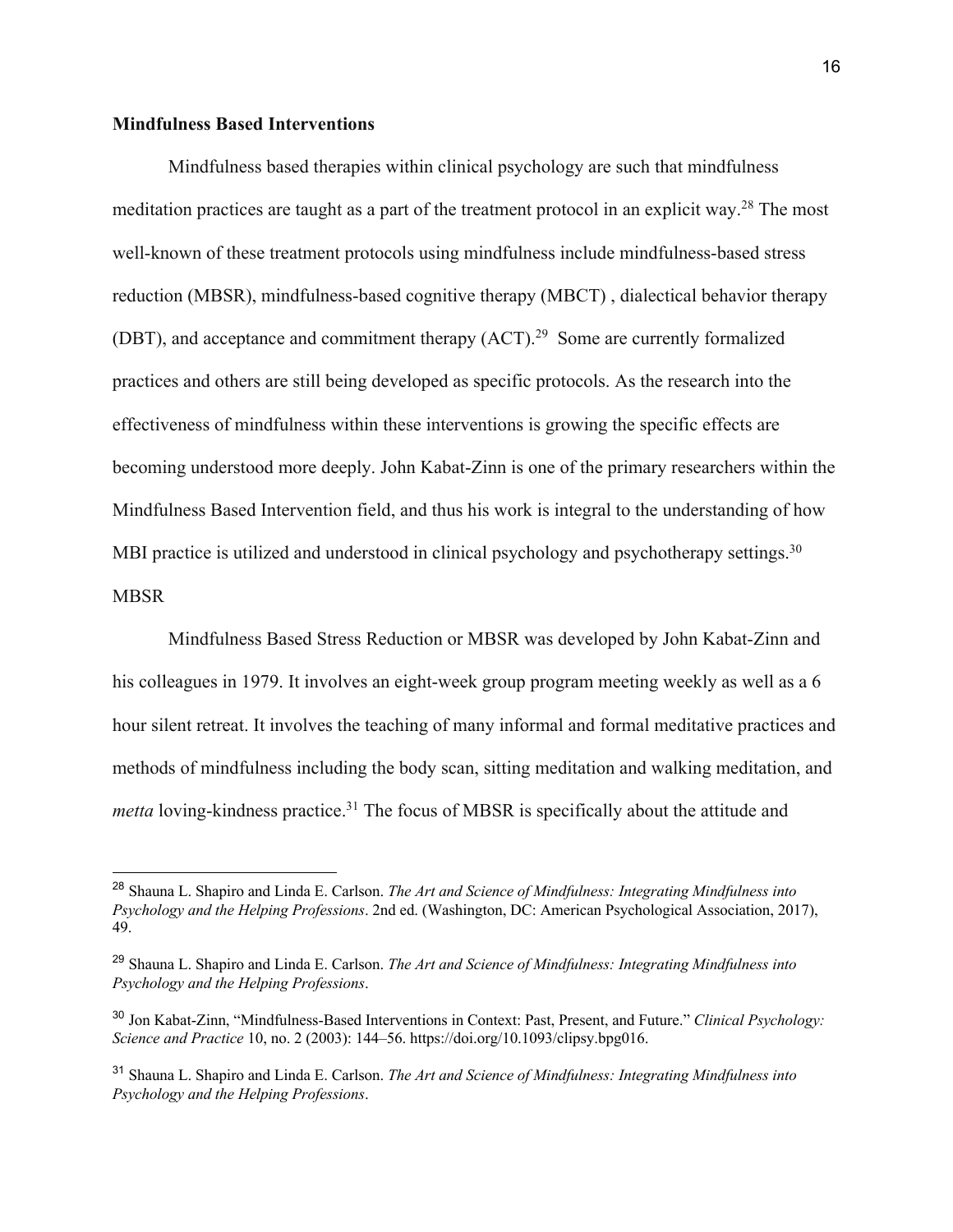cognitive processes of an individual about the trials they face than it is about symptom reduction. It is thought to bridge the potential and common gap between the behavioral and the cognitive.<sup>32</sup> It was created for and found to be effective for those who have not traditionally responded to other therapies, particularly for chronic pain patients.

## MBCT

Mindfulness Based Cognitive Therapy, or MBCT, is also an eight-week group program focused on mindfulness. However, it is usually led in smaller groups than those of MBSR and differentiates from MBSR in focusing on understanding depression rather than focusing on understanding stress and stress responses. It also incorporates other cognitive therapy elements beyond that of MBSR. MBCT was originally intended for the prevention of relapse in depression patients, and was created in the late 1990s by John Teasdale, Mark Williams, and Zindel Segal who were experts in using Cognitive Behavioral Therapy (CBT) for patients with depression. It has shown to be effective in preventing relapse in depression patients as originally intended, and has shown to be effective in participants who are currently depressed.<sup>33</sup>

## Other Mindfulness Based Interventions

Other mindfulness-based therapies exist for more specialized parts of life, or for more specified populations of patients. One such example is mindful eating, which has largely been adopted into the popularized practices of intuitive eating. The incorporation of mindfulness into art therapy, leading to the terminology of Mindfulness-Based Art Therapy (MBAT), has been shown to reduce anxiety symptoms especially in populations with Generalized Anxiety Disorder

<sup>32</sup> Laurence J. Kirmayer, "Mindfulness in Cultural Context," *Transcultural Psychiatry* 52, no. 4 (2015): pp. 447- 469, https://doi.org/10.1177/1363461515598949.

<sup>33</sup> Shauna L. Shapiro and Linda E. Carlson. *The Art and Science of Mindfulness: Integrating Mindfulness into Psychology and the Helping Professions*. 2nd ed. (Washington, DC: American Psychological Association, 2017), 71.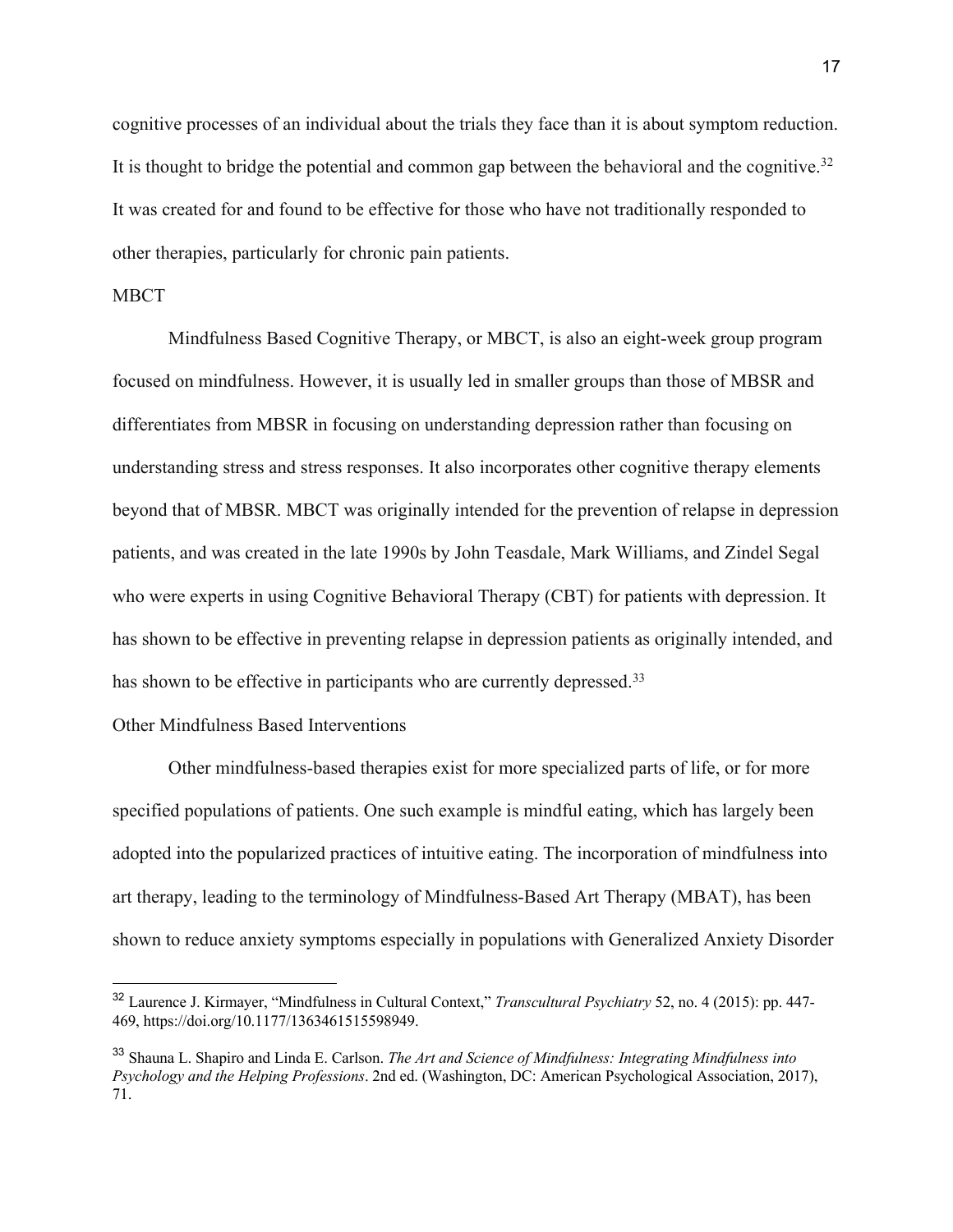and specific medical populations.<sup>34</sup> It is especially effective for pain patients, such as those in cancer recovery, and is actively being studied in other populations as it is thought to have great therapeutic potential.

Therapies such as Dialectical Behavioral Therapy (DBT) and Acceptance and Commitment Therapy (ACT) did not stem theoretically from mindfulness but incorporate mindfulness in practice.<sup>35</sup> DBT was developed as a specific treatment option for borderline personality disorder (BPD). It centralizes on balancing opposing ideas in life and includes formal mindfulness teachings and techniques as one of the four central modules. Within this module are three states of mind, the reasonable mind, the emotional mind, and the wise mind respectively, and the six mindfulness skills of observing, describing, participating, nonjudgmentally, onemindedly, and effectively. ACT originated from relational frame theory and attempts to target dysfunctional thoughts.36

#### **Neuroscience and Benefits of Mindfulness**

The research surrounding mindfulness has grown exponentially given the evidence that mindfulness is beneficial in a variety of ways, particularly as interventions are implemented in treatment. As a result, many inventories and scales have been formed to measure mindfulness in an empirical manner. Some of the most popular of these include the Mindful Attention Awareness Scale (MAAS), Freiburg Mindfulness Inventory (FMI), Kentucky Inventory of

<sup>34</sup> Megan E Beerse et al., "Biobehavioral Utility of Mindfulness-Based Art Therapy: Neurobiological Underpinnings and Mental Health Impacts," *Experimental Biology and Medicine* 245, no. 2 (2019): pp. 122-130, https://doi.org/10.1177/1535370219883634.

<sup>35</sup> Shauna L. Shapiro and Linda E. Carlson. *The Art and Science of Mindfulness: Integrating Mindfulness into Psychology and the Helping Professions*. 2nd ed. (Washington, DC: American Psychological Association, 2017), 60-62.

<sup>36</sup> Shauna L. Shapiro and Linda E. Carlson. *The Art and Science of Mindfulness: Integrating Mindfulness into Psychology and the Helping Professions*.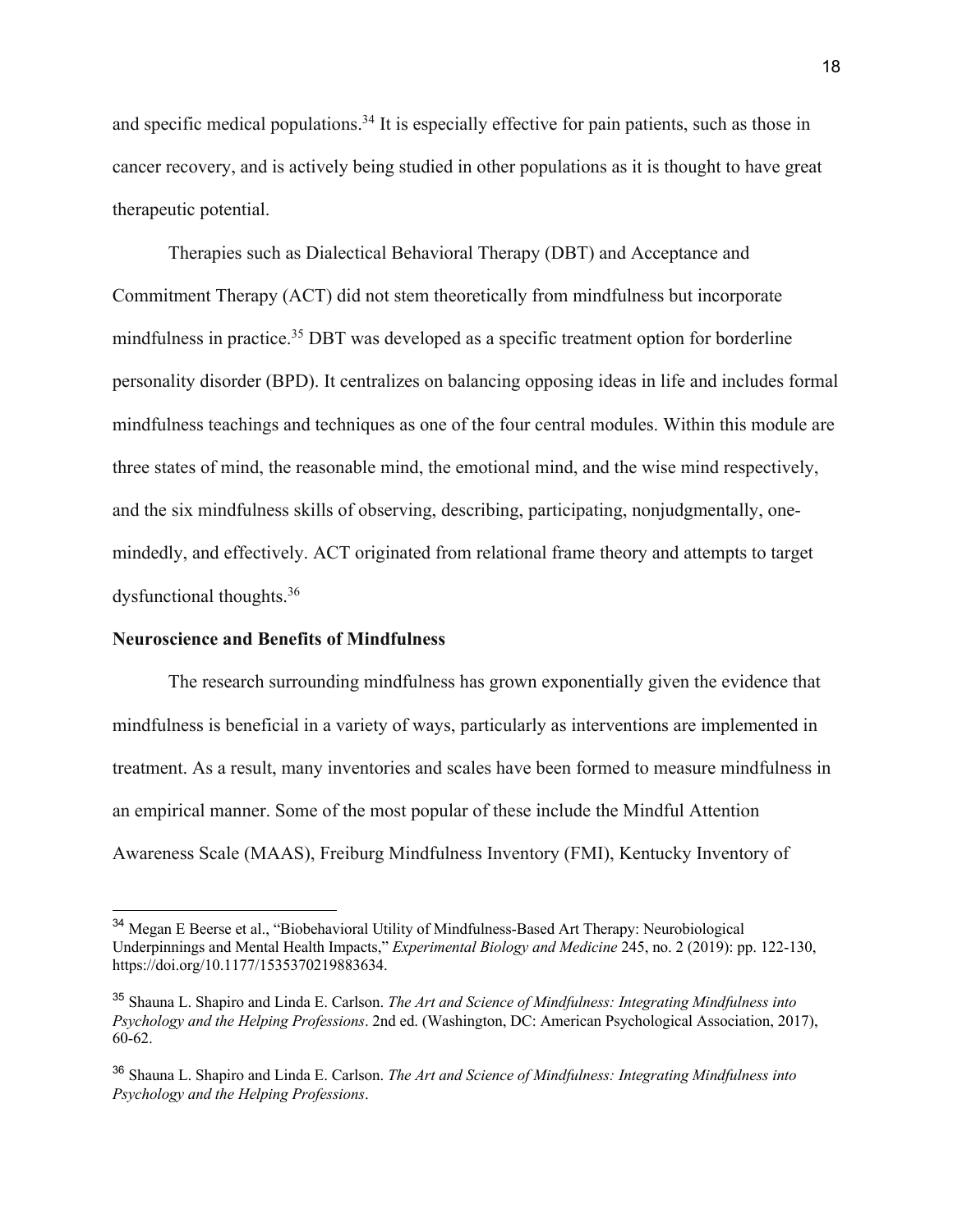Mindfulness Skills (KIMS), Five-Facet Mindfulness Questionnaire, and more. Inventories differ in their approaches to studying mindfulness as a trait or state, and as a single or a multi-faceted construct.37 Each, however, allows the field to better understand how mindfulness is related to other variables and outcomes.

Research regarding mindfulness has demonstrated numerous effects to the body and brain thought to be beneficial. It has been associated with a higher level of well-being both empirically and theoretically in a variety of studies. Practice in mindfulness has been linked to health outcomes such as chronic pain reduction, higher quality sleep, decreased rumination, decreased anxiety, and decreased depression.<sup>38</sup> Trait mindfulness specifically has been associated with the personality traits of conscientiousness and agreeableness, and overall greater levels of life satisfaction. Additionally, it has been demonstrated that mindfulness is negatively correlated with depression, neuroticism, dissociation, rumination, social anxiety, difficulty in emotional regulation, and more.<sup>39</sup> Studies even suggest that "it does not take extensive prior training in mindfulness to experience some immediate benefits of mindfulness training,"40 which is especially encouraging for the clinician and the client in application of mindfulness.

Current research, in line with the growing understanding of positive psychology, is attempting to understand the correlation between mindfulness and processes that are thought to

<sup>&</sup>lt;sup>37</sup> Shian-Ling Keng, Moria J. Smoski, and Clive J. Robins, "Effects of Mindfulness on Psychological Health: A Review of Empirical Studies," *Clinical Psychology Review* 31, no. 6 (2011): pp. 1041-1056, https://doi.org/10.1016/j.cpr.2011.04.006.

<sup>38</sup> Shauna L. Shapiro and Linda E. Carlson. *The Art and Science of Mindfulness: Integrating Mindfulness into Psychology and the Helping Professions*. 2nd ed. (Washington, DC: American Psychological Association, 2017).

<sup>&</sup>lt;sup>39</sup> Shian-Ling Keng, Moria J. Smoski, and Clive J. Robins, "Effects of Mindfulness on Psychological Health: A Review of Empirical Studies."

 $40$  Ibid.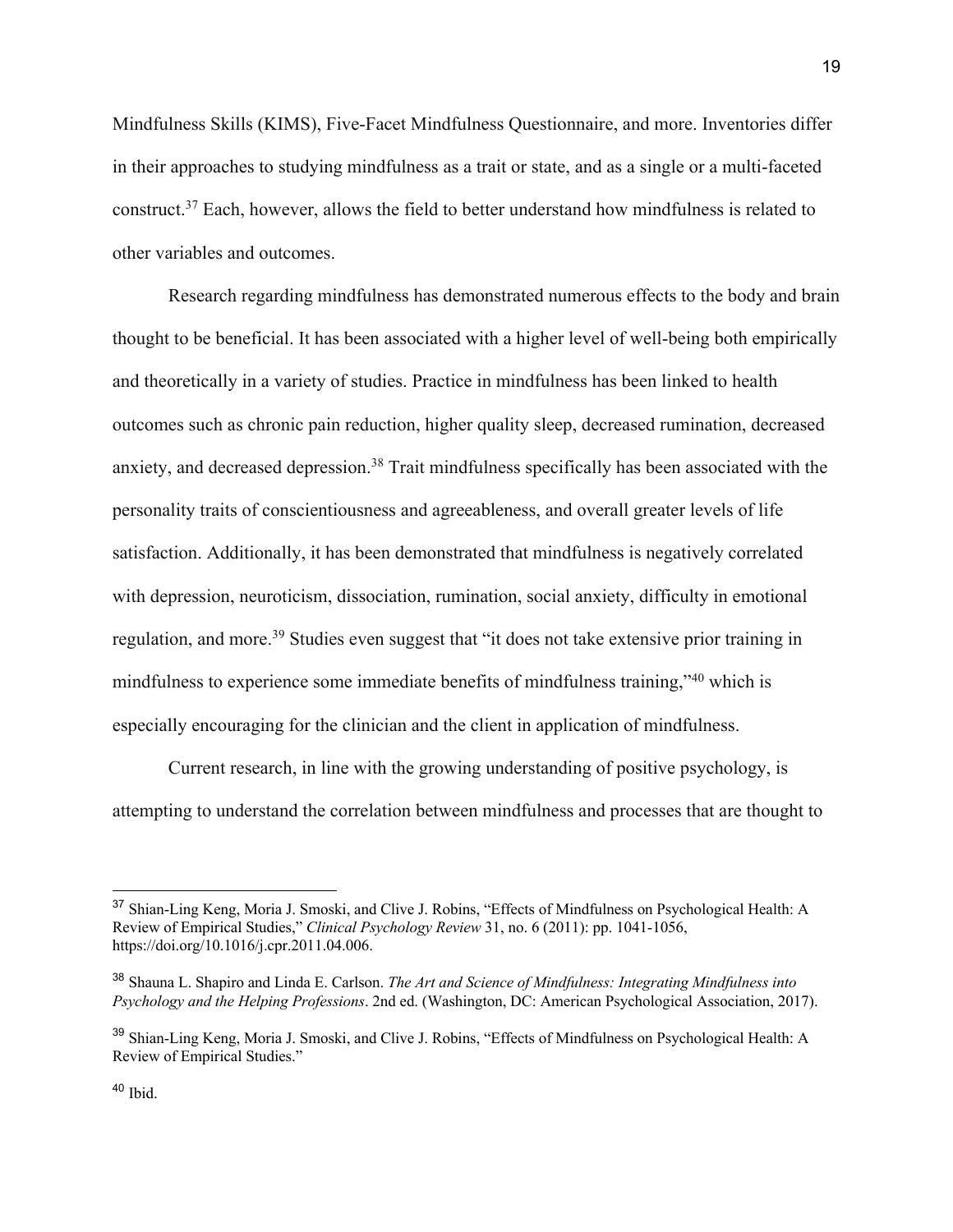be factors of psychological health. One such example is the relationship between mindfulness and the ability to let go of negative thoughts, thought to be a protective factor against the development of emotional disorders.<sup>41</sup> Additionally, neuroscience research specifically is attempting to better understand what exactly occurs in the brain and in the Central Nervous System (CNS) when mindfulness is practiced. According to many studies, "mindfulness-based meditation practices are now known to engage selective brain areas and neural networks involved in attention, body awareness, emotion regulation and the sense of self."42 It is thought thus far that mindfulness can settle the brain and body by activating the parasympathetic nervous system, having a cascade of effects in the brain. The specifics of how this occurs in the body and the brain will hopefully be better understood through further research. In the brain however, trait mindfulness has shown to be associated with amygdala and prefrontal cortical activation opposite of that of depressive symptoms, $43$  as well as being associated with higher levels of connectivity between regions implicated in self-monitoring and cognitive control.44 This indicates that mindfulness may have a key impact on or association with these brain areas.

Finally, mindfulness has demonstrated efficacy in treatment within a variety of helping professions. Specific research has been primarily done in the implementation of mindfulnessbased interventions. Much of the research is oriented towards the treatment interventions

<sup>&</sup>lt;sup>41</sup> Shian-Ling Keng, Moria J. Smoski, and Clive J. Robins, "Effects of Mindfulness on Psychological Health: A Review of Empirical Studies." *Clinical Psychology Review* 31, no. 6 (2011): pp. 1041-1056, https://doi.org/10.1016/j.cpr.2011.04.006.

<sup>&</sup>lt;sup>42</sup> Laura Schmalzl, Mardi A. Crane-Godreau, and Peter Payne, "Movement-Based Embodied Contemplative Practices: Definitions and Paradigms," *Frontiers in Human Neuroscience* 8 (2014), https://doi.org/10.3389/fnhum.2014.00205.

<sup>&</sup>lt;sup>43</sup> Shian-Ling Keng, Moria J. Smoski, and Clive J. Robins, "Effects of Mindfulness on Psychological Health: A Review of Empirical Studies."

<sup>44</sup> Laura Schmalzl, Mardi A. Crane-Godreau, and Peter Payne, "Movement-Based Embodied Contemplative Practices: Definitions and Paradigms."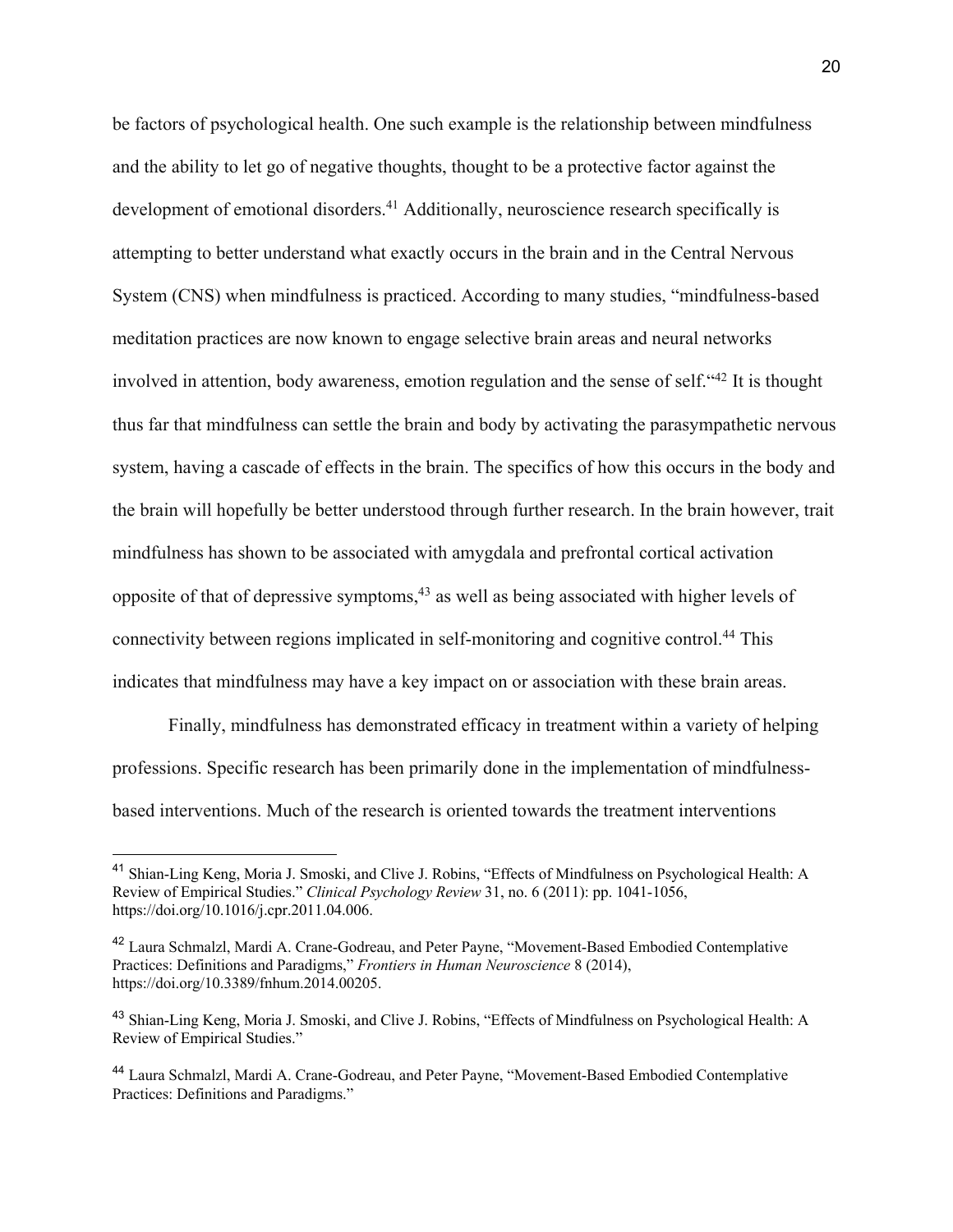outlined above, as they are evaluated for effectiveness and efficacy in the treatment of mental disorders as outlined by the current DSM. These treatments have been shown to be extremely effective, and more research is in progress and expanding exponentially to better understand these effects. Mindfulness is often proposed as most effective in a combination treatment method with Cognitive Behavioral Therapy interventions for mental disorders, with most effectiveness found in the treatment of anxiety and depression.<sup>45</sup> Thus, mindfulness is currently being referenced in many common textbooks regarding abnormal and clinical psychology, and actively studied to show effectiveness and efficacy in treatment. As interventions are being created to target specific maladaptive tendencies and disorders, this effectiveness research is imperative to the growth of the field.

Overall, mindfulness has shown to be beneficial in a variety of ways for a breadth of

individuals. A metanalysis of the current research in mindfulness claimed that

Despite existing methodological limitations within each body of literature, there is a clear convergence of findings from correlational studies, clinical intervention studies, and laboratory-based, experimental studies of mindfulness—all of which suggest that mindfulness is positively associated with psychological health, and that training in mindfulness may bring about positive psychological effects.<sup>46</sup>

This is extremely encouraging for the field that the empirical studies are continually validating the effects of mindfulness in very positive ways. It is predicted that the research and implementation cycle regarding mindfulness will likely continue to expand into more

<sup>45</sup> Timothy J. Trull, and Mitchell J. Prinstein. *Clinical Psychology*; Ronald J. Comer, and Jonathan S. Comer. *Abnormal Psychology (10th Ed.)*. (New York: Worth Publishers/Macmillan Learning, 2018); Shauna L. Shapiro and Linda E. Carlson. *The Art and Science of Mindfulness: Integrating Mindfulness into Psychology and the Helping Professions*.

<sup>46</sup> Shian-Ling Keng, Moria J. Smoski, and Clive J. Robins, "Effects of Mindfulness on Psychological Health: A Review of Empirical Studies," *Clinical Psychology Review* 31, no. 6 (2011): pp. 1041-1056, https://doi.org/10.1016/j.cpr.2011.04.006.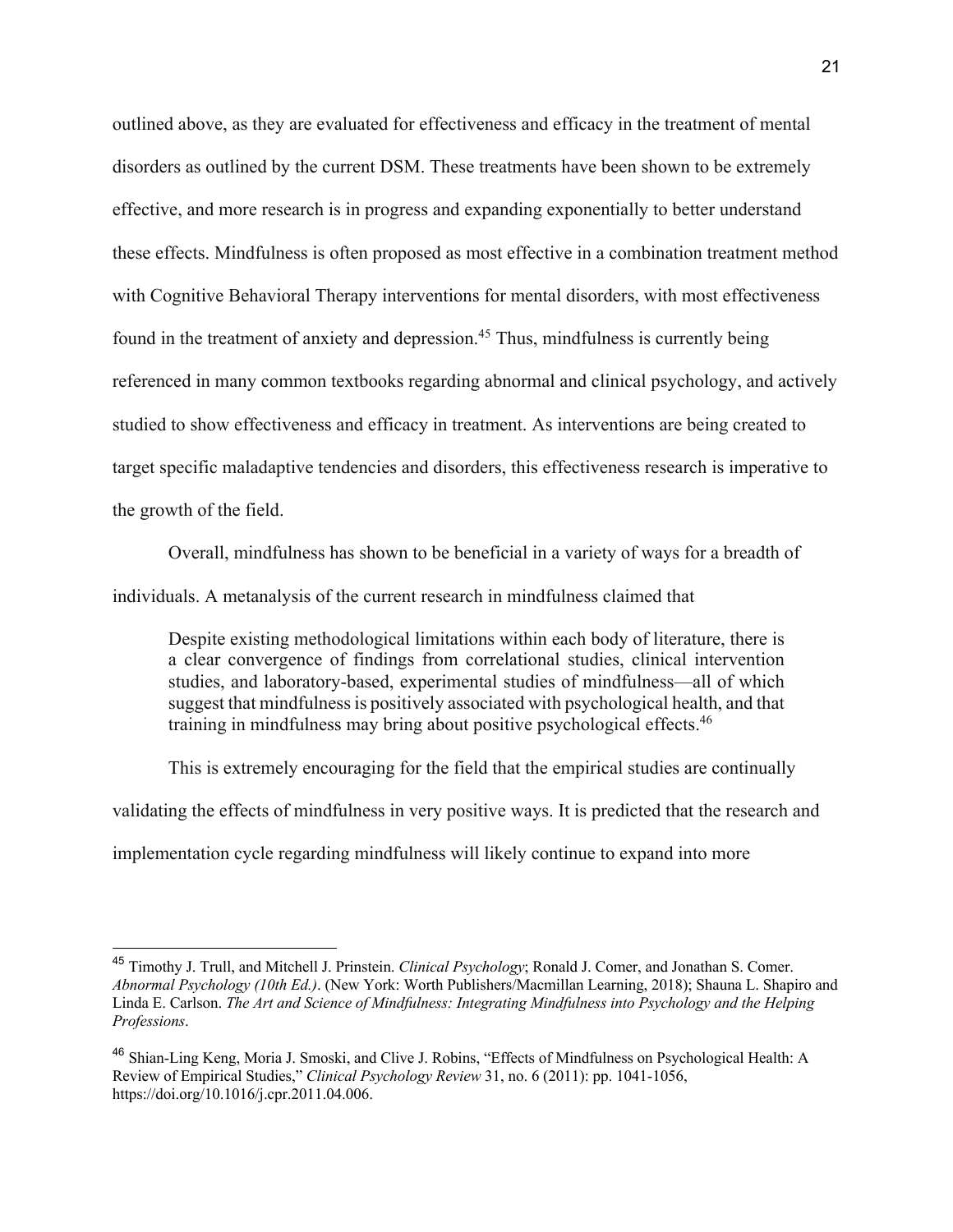and more populations, allowing many to harness the benefits. Thus, in all of the specific uses of mindfulness within the treatment focused practices of clinical psychology, mindfulness informed therapy and therapists are essential.

## **The Mindful Therapist**

Mindfulness techniques have also been proposed as influential for the therapist as they engage in the leadership of a variety of therapies and engagements with clients. Particularly as the rapport of the client-practitioner relationship has shown to be integrally important in the effectiveness of psychotherapy, the benefits of a mindful therapist are great.<sup>47</sup> Mindfulness allows for the therapist to hold the most space for their clients as they actively engage with them and will allow them to best create a non-judgmental environment. Mindfulness is beneficial to the practitioner because of its effects on attention, attitude, self-compassion, empathy, emotional regulation, and attunement.<sup>48</sup> Thus mindfulness training has been suggested as a helpful support to develop the clinical skills of therapists in their personal lives and in the active care of clients.

<sup>47</sup> Shauna L. Shapiro and Linda E. Carlson. *The Art and Science of Mindfulness: Integrating Mindfulness into Psychology and the Helping Professions*. 2nd ed. (Washington, DC: American Psychological Association, 2017).

<sup>48</sup> Shauna L. Shapiro and Linda E. Carlson. *The Art and Science of Mindfulness: Integrating Mindfulness into Psychology and the Helping Professions*.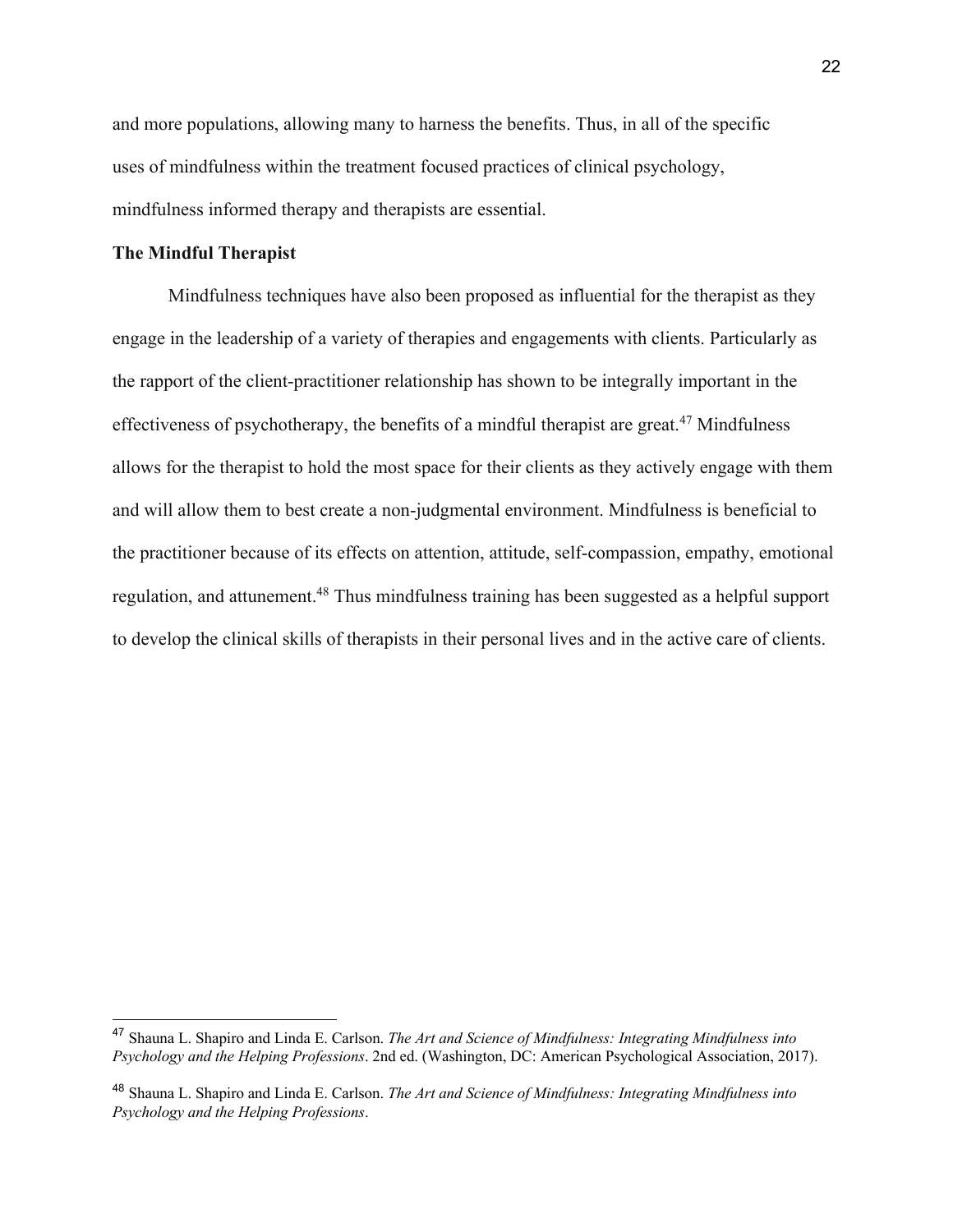#### **Chapter Three: Can mindfulness be practiced by Western Christians?**

"A great deal of Christian meditation is unrecognized as meditation. It is called by other names, forgotten by history, or known to one denomination but not to others."

-Avery Brooke<sup>49</sup>

Mindfulness as rooted in Eastern religious thought raises the question of whether it can be practiced by modern Western Christians in a religious and theologically sound manner or not. Some have approached resolving this conflict by merely practicing mindfulness in a secular manner which has led to the extreme of appropriation, and others have negated these mindful practices altogether by considering them to be 'buffet Buddhism.' and not something meant to be practiced by Christians.<sup>50</sup> In harsher language, they consider this to be heresy. Andrea R. Jain, a religious studies professor, claims that as it applies to yoga, "for some protesters, this means that Christians must choose Christianity over yoga lest they defy Christian doctrine and jeopardize the status of their souls as well as Christianity's place in the world. For others, this means that postural yoga can be reduced to a profit-driven market featuring products that corrupt an authentic Hindu system."51 Furthermore, some have claimed that entirely negating mindfulness is an inaccurate Christology of interacting with other religious ideas and extra-religious ideas, meaning that it is not of the way and life of Jesus.<sup>52</sup> Clifton Stringer claims that "we worry that

<sup>49</sup> Avery Brooke. *Hidden in Plain Sight: The Practice of Christian Meditation*, Nashville, TN: Upper Room, 1986.10

<sup>50</sup> Clifton Stringer, "Buffet Buddhism and Contemplative Christianity," Ministry Matters, March 11, 2019. https://www-ministrymatters-com.idm.oclc.org/all/entry/9525/buffet-buddhism-and-contemplative-christianity.

<sup>51</sup> A. R. Jain, "Who Is to Say Modern Yoga Practitioners Have It All Wrong? on Hindu Origins and Yogaphobia," *Journal of the American Academy of Religion* 82, no. 2 (2014): pp. 427-471, https://doi.org/10.1093/jaarel/lft099.

<sup>52</sup> Clifton Stringer, "Buffet Buddhism and Contemplative Christianity."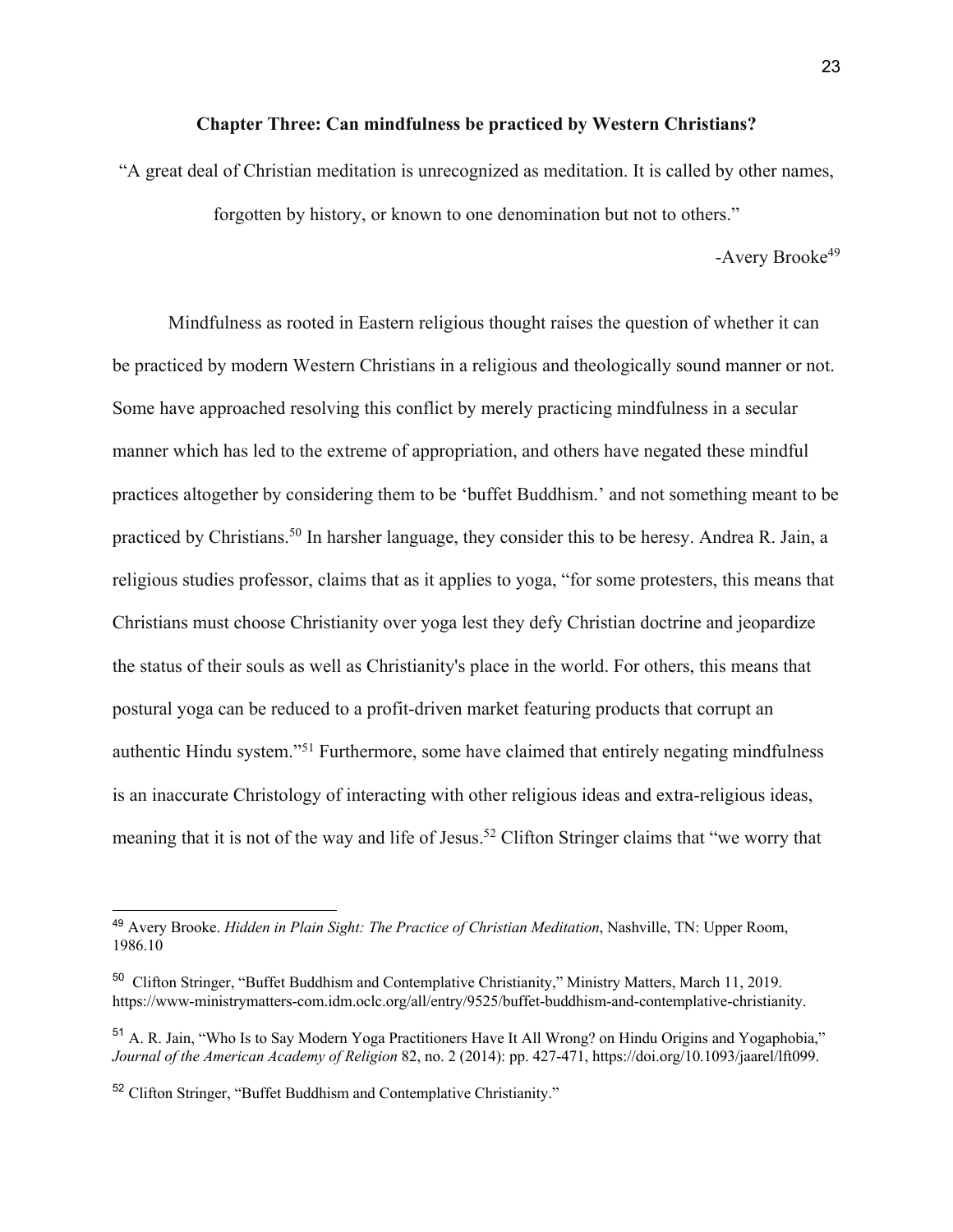taking up, say, Buddhist meditation will water down our Christian practice or faith, but this is an uncritical, fearful, sectarian posture: it is supposed that these practices are Christian, and so holy, since Christians have a history of doing them; and those practices are pagan, and so unholy, because Christians don't have a history of doing them. That's an inadequately Christological way to think about the world."53 Thus, the question of if and how Christians can approach mindfulness remains, as the tensions felt by Christians between the purpose and effects of mindfulness concepts and the roots of mindfulness in Eastern religions are palpable.<sup>54</sup>

It is clear from the research done in neuroscience that mindfulness is beneficial, so negating it altogether would be a loss of the potential to reap these benefits. Furthermore, there is great evidence that prayer impacts the brain in positive ways, and that prayer of the nature that engages individuals in the present moment more deeply increases this effect.<sup>55</sup> Thus, it ought to be considered if mindfulness is even compatible with Christianity, and question how the realm of mindfulness may have been present in Christianity since its origins. Many have tackled this task in both practical and doctrinal approaches. Some go as far to say that "a great deal of Christian meditation is unrecognized as meditation. It is called by other names, forgotten by history, or known to one denomination but not to others."56 Thus, it is of considerable importance to consider the potential history of mindfulness within Christianity itself. When one looks closely at

<sup>53</sup> Clifton Stringer, "Buffet Buddhism and Contemplative Christianity," Ministry Matters, March 11, 2019. https://www-ministrymatters-com.idm.oclc.org/all/entry/9525/buffet-buddhism-and-contemplative-christianity.

<sup>&</sup>lt;sup>54</sup> "Mindfulness: A Christian Approach," Focus on the Family, September 22, 2020. https://www.focusonthefamily.com/family-qa/mindfulness-a-christian-approach/.

<sup>55</sup> Tom Schwartz, "Proof for the Power of Prayer." *Ministry Matters*, September 30, 2013. https://wwwministrymatters-com.idm.oclc.org/all/entry/4277/proof-for-the-power-of-prayer.

<sup>56</sup>Avery Brooke. *Hidden in Plain Sight: The Practice of Christian Meditation*, Nashville, TN: Upper Room, 1986.10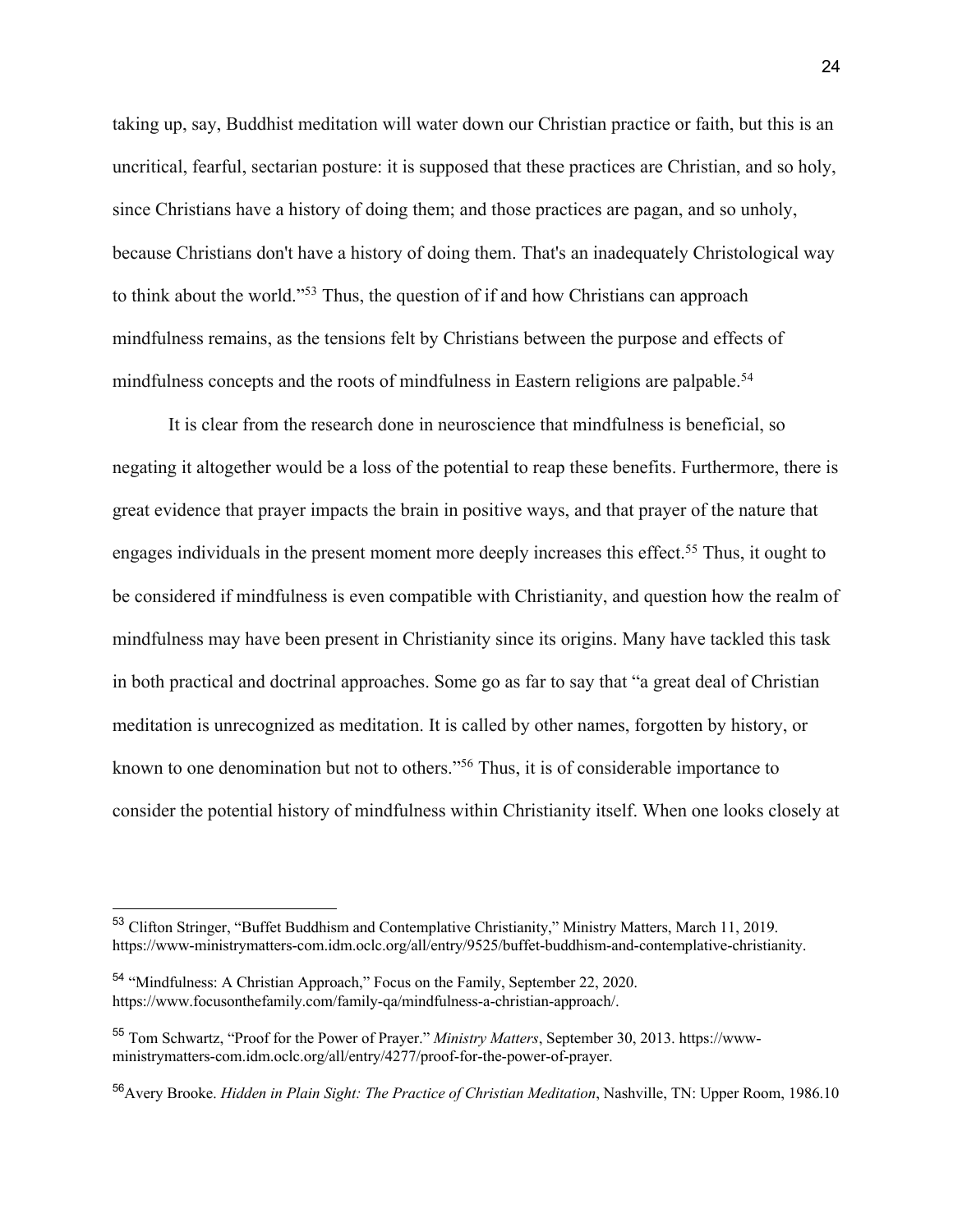the possibility of mindfulness already being present in the Bible and in Christian practice, a wealth of examples and similarities arise.

### **Mindfulness in the Bible**

From the very beginning in Genesis, creation is God spoken and God breathed. Genesis 2:7 states that the breath of life was breathed by God into the nostrils of man and as a result he was no longer dust but came alive. There are abundant references to this sustaining force of human life from the spirit of God, the breath of God, coming from the Hebrew word *ruach*  translated to the common English words of breath, spirit, and wind. To give some examples, Job claims that the spirit of God formed him and the breath of God gives him life (Job 33:4), the Psalms numerously claim the breath of God as life creating and life sustaining, the winds and breath of God bring the dry bones back to life in Ezekiel 37. All the way to Revelation these references are found in the Bible. These cannot be missed as references to the sustaining power of breath, the anchor of mindful practice.

Not only does breath matter in the Bible, but the body itself is integrally important. It is clear that God cares about the human body from creation, to the incarnation of Jesus as fully human and fully God taking on flesh, to the new bodies of resurrection that will one day come. In creation, in incarnation, and in resurrection the human body is at the center of the experience of humanity. Then, we are told that partaking of the body and blood of Christ as an act of remembrance, of participating in the body of Christ with our own bodies in communion, is a ritual we should hold onto. It is one that is present in every major denomination of Christianity. The mindful experience of inhabiting one's body fully to be most fully human and to connect intimately with God and to mindfully eat of the Lord's supper is clear in both the Bible and in Christian practice.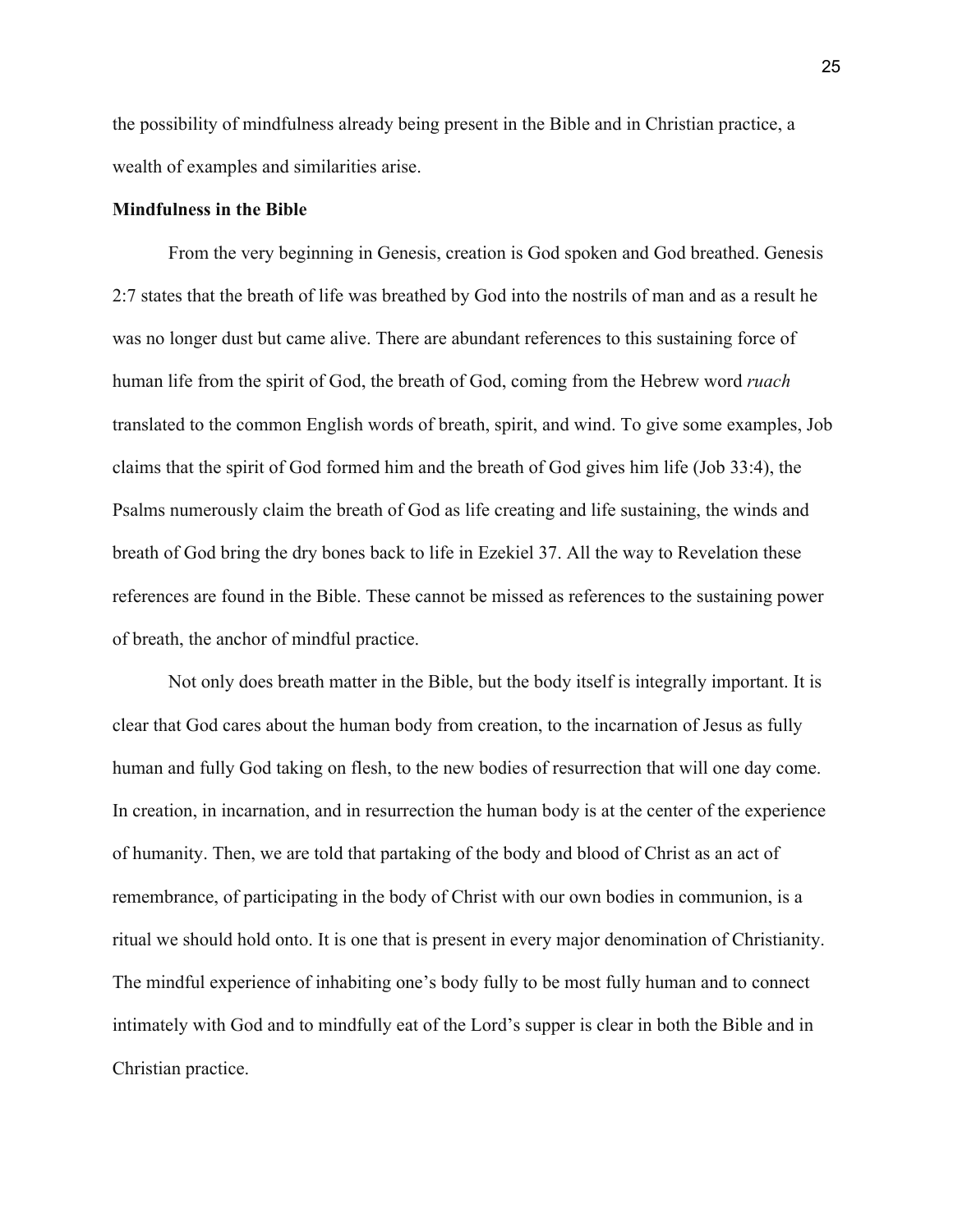Finally, there is ample evidence in the rhythms God creates for us in the world that mindfulness is a natural and cherished part of the communion humanity ought to have with God. With the establishment of the Sabbath as a commandment, and God Themself participating in the Sabbath at the close of creation, humanity is instructed to rest in the completed work of God in the world and in the presence of God Themself. Thich Nhat Hanh in Living Buddha Living Christ explains it as such:

I like the expression "resting in God." When you pray with all your heart, the Holy Spirit is in you, and as you continue to pray, the Holy Spirit continues in you. You do not need to do anything else. As long as the Holy Spirit is there, everything is fine. You are resting in God, and God will work in you. For transformation to take place, you only need to allow the Holy Spirit to stay in you. The Holy Spirit is the energy of God that shines forth and shows you the way. You can see things deeply, understand deeply, and love deeply.57

This illustrates the way in which resting in God is a mindful practice, and one of significance. This resting in God seems to reset the Christian in the deepening understanding that God, and the Kingdom of God is within us as Luke 17 informs. This unity and communion with God and others is integral in the understanding of interconnectedness within mindfulness.

## **Mindfulness in the Church and Christian Practice**

Additionally, there is evidence that the scriptures are meant to be content to be meditated on. In the early church and in the days of the church fathers when literacy rates were not high, and printed Bibles in many languages were not readily available it is particularly implicated that Jesus' Sermon on the Mount, most prominently found in Matthew 5-7, was seen as a piece to meditate on.58 This specific piece of scripture, one of the most prominent glimpses of the public

<sup>57</sup> Thich Nhat Hanh, *Living Buddha, Living Christ* (New York, NY: Riverhead, 1997). 181

<sup>58</sup> Jonathan Pennington, "3 Things You Didn't Know About the Sermon on the Mount." The Gospel Coalition- Bible & Theology, November 16, 2017. https://www.thegospelcoalition.org/article/3-things-didnt-know-sermon-mount/.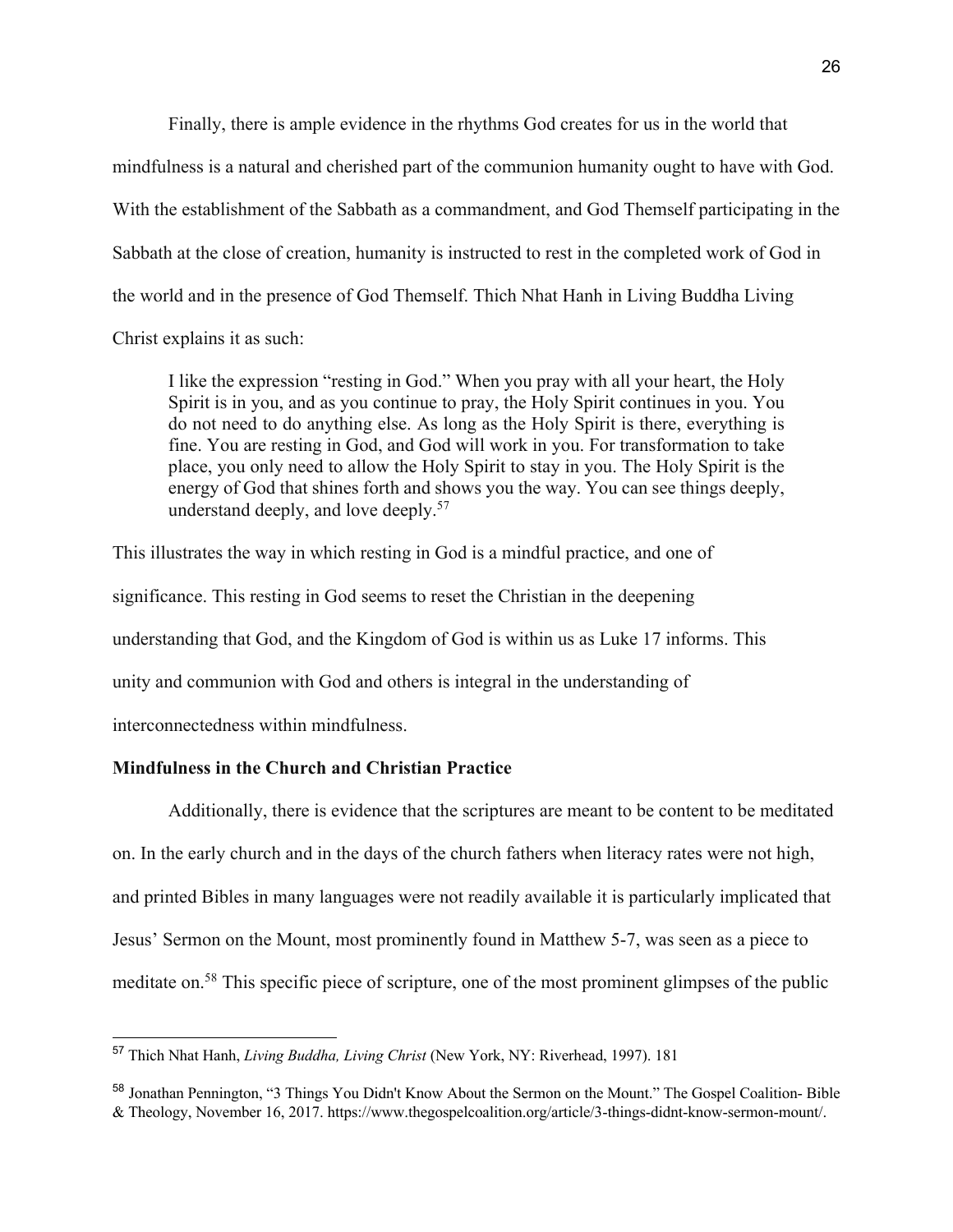teaching and life of Jesus being seen as something to memorize and reflect on and meditate on the words is incredibly impactful. Especially as this was a prominent part of the practice of the early church, there is evidence for the church today that scripture is meant to be more than read, but actively engaged with and meditated on.

Mindfulness also has emerged in the practice of Christianity, perhaps in more ways than often anticipated, in addition to being referenced in numerous ways in the words of the Bible.

## Avery Brooke in *Hidden in Plain Sight: The Practice of Christian Meditation* states that

Probably the most common form of Christian meditation is a practice that arises so naturally that it is seldom written about. Certainly, countless Christians have often centered their thoughts and feelings on a word, a short prayer, or a verse of the Bible. The words may have been consciously chosen, but this is often not a planned method of meditation but rather a movement of the Holy Spirit within a seeking human being. Unbidden, a word or verse comes to mind on awaking. In response you turn it over in your mind slowly, seeing new facets, new meanings. In the middle of the day, it comes back to you, perhaps this time with a sudden insight concerning your own life. After a while you may find yourself purposely bringing it to mind. This may go on for a day or several- or even for many weeks- and then fade away to be replaced perhaps by another word, perhaps by silence.<sup>59</sup>

This is just one example of how a Christian may be using the practice of mindfulness even in their daily life without naming it as such. Christians often use pieces of scripture as a mantra, something they repeatedly recall and bring to attention that returns them to the truth about God, themselves, and the world. This is a mindfulness practice at work, even if one does not consciously know it to be mindfulness.

Largely in the contemplative sphere of Christianity, other practices of uncanny similarity to mindfulness and meditation are present. Some of these practices include centering prayer, lectio divina, and the practice of Examen. Centering prayer has even been noted by some as the

<sup>59</sup> Avery Brooke. *Hidden in Plain Sight: The Practice of Christian Meditation*, (Nashville, TN: Upper Room, 1986). 10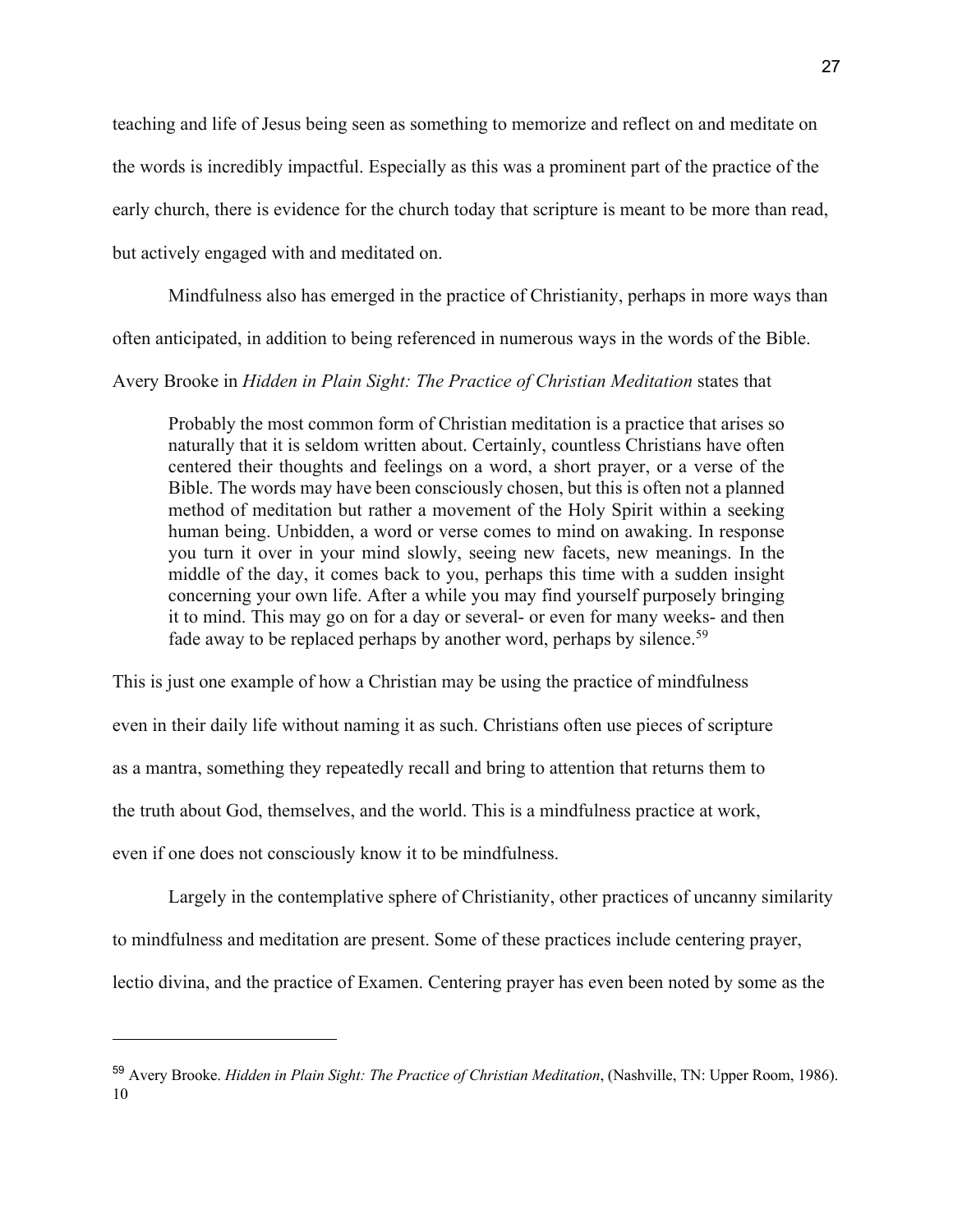"overlooked form of mindful practice that grows out of the Christian tradition."60 These Christian practices employ similar strategies to traditionally mindfulness-based meditation practices such as attending to the breath. However, they often have a different end goal, towards the greater understanding of God's presence and revelation in the world. The richness in this stream of Christianity is vast, and often overlooked in the postmodern Western ideology of Christianity marked by evangelicalism.

Additionally, much of the liturgy of the Christian church returns individuals to mindful moments. Not every Christian church considers themselves to be liturgical, however they all employ some elements of liturgy in establishing routines to gathering. Liturgy itself seems to connect with mindfulness in idea as it establishes a routine and mood for a worship setting and offers helpful guidelines for gathering and practice. Particularly the presence of silence in liturgy is important in offering space to hear the Lord speak.<sup>61</sup> Many say that "God speaks in whispers... but to hear whispers takes listening"62 and the silence in liturgy and the spaces one makes for silence in their lives allows for Christians to listen to those whispers of God. Also, there are often repeated words in services of all denominations of a meditative nature, many of which are universally spoken words of Christian worship including 'Lord have mercy,' 'Christ have mercy,' the Latin phrase 'Kyrie Eleison' and the like.<sup>63</sup> All of these contribute to the meditative

<sup>60</sup> P. Gregg Blanton, "The Other Mindful Practice: Centering Prayer & Psychotherapy." *Pastoral Psychology* 60, no. 1, (2010): 133–47, https://doi.org/10.1007/s11089-010-0292-9.

<sup>61</sup>Avery Brooke. *Hidden in Plain Sight: The Practice of Christian Meditation*, (Nashville, TN: Upper Room, 1986). 63-65.

<sup>62</sup> Avery Brooke. *Hidden in Plain Sight: The Practice of Christian Meditation*, 24.

<sup>63</sup> Ibid, 65, 68, 74.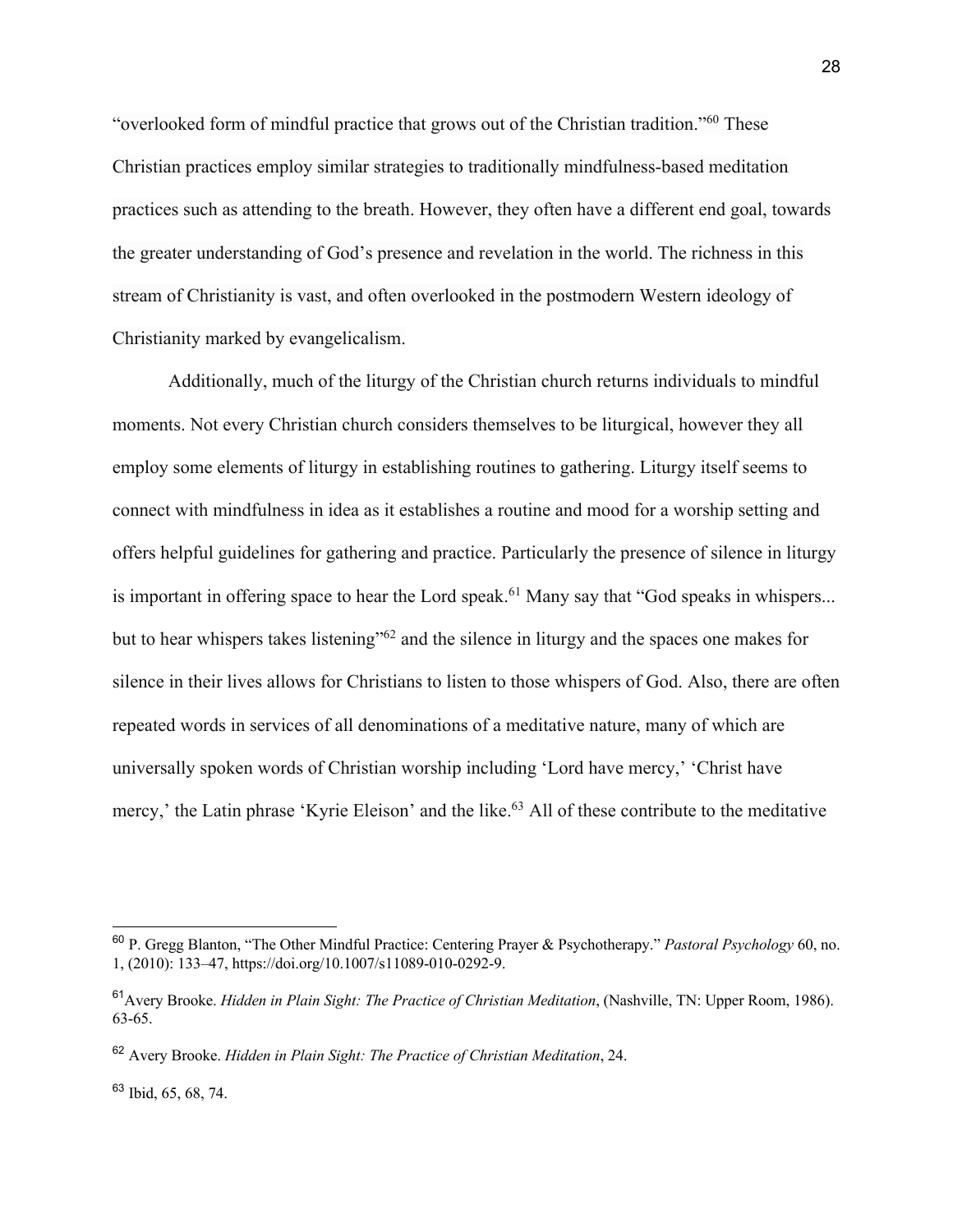nature of the rhythm of a weekly Christian service or mass, and increase the mindful attitude in the already established practices of the Church that Christians participate in regularly.

It is clear that in Christianity, spiritual disciplines and the practice of Christianity ought to be engaging for the mind, body, and spirit. Each of the sacraments Christians participate in serves the purpose of returning the Christian to the central presence and character of God in the world. For example, the practice of communion can be thought of as a demonstration of mindful eating as one engages the body, mind, and spirit in the Eucharistic practice. Thus, it ought to be considered that mindfulness and Christianity are not incompatible in theory or practice.

### **Distinguishing Christian Mindfulness: Intention**

What distinguishes Christian mindfulness from the secular or Eastern religious mindfulness practice however is the aspect of intention. The famous 20th century monk Thomas Merton has famously said that the practice of "Centering Prayer is not done with attention but with *intention*."<sup>64</sup> To add a certain intentionality to the baseline attention of mindfulness practice allows Christians to center themselves on the presence of God within themselves and the world and to find the space of the divine in what might seemingly be a void of silence otherwise. This intention protects against the all too common criticism of mindfulness practices being those of self-centeredness and selfishness, a vice Christians are told to flee from. This is not to say that non-Christian or secular mindfulness practice is without intention. The intention in Christian mindfulness is differentiated from the rest in the aspect of meeting God in practice. Intention allows this attention to become religious in practice as an attitude of reverence, holiness, and

<sup>64</sup> Cynthia Bourgeault, "Centering Prayer- Intention." Center for Action and Contemplation, February 6, 2017. https://cac.org/intention-2017-02-15/.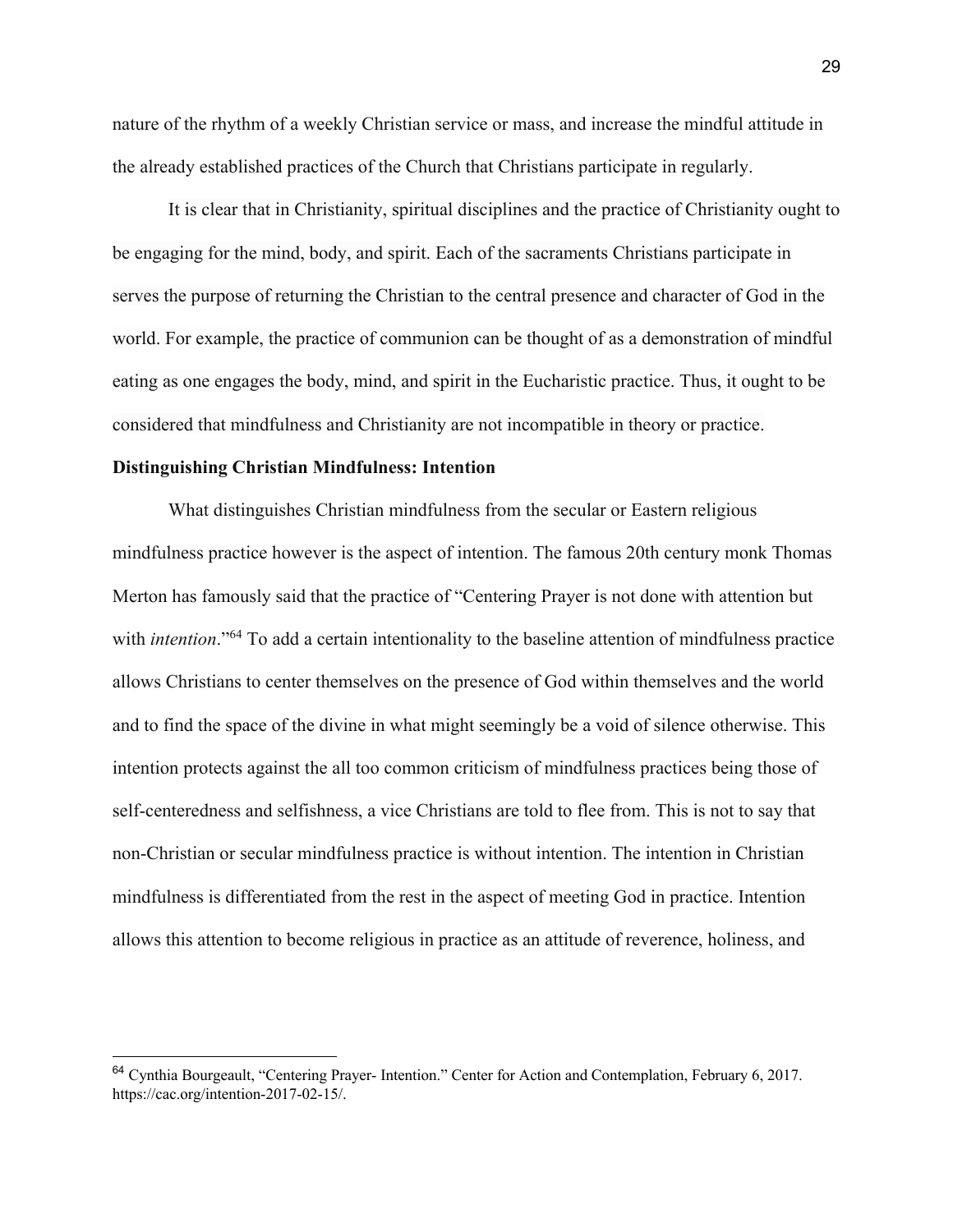seeking of the divine is present in the practitioner.<sup>65</sup> With this, Christians are even able to bless naturally meditative secular activities for the purpose of Christian meditation including things like mindful walking, eating, and more.

Furthermore, the distinction in the IAA model of mindfulness with the three aspects of Intention, Attention, and Attitude these differences become clear. Each of these aspects is thought to be interwoven into a cyclical process, with mindfulness being the all-encompassing whole of the process.<sup>66</sup> Intention is not striving but like setting the compass in the heart for where the practitioner desires to go with and through their practice. Attention is the aspect of observing the processes of the mind, body, spirit, and environment, and attitude is the focus on how one attends to these things and their practice.67 Thus by nature of these processes the Christian in intention, attention, and attitude can participate in mindfulness in a uniquely Christian manner.

With a deeper look it becomes clearer that Christians can approach mindfulness in a uniquely Christian way that is not merely adopting a kind of pseudo-Buddhism that can be criticized as either heresy or appropriation. Additionally, in returning to the biggest criticisms of Christians utilizing mindfulness of appropriation and heresy, it is clear that Christians can approach mindfulness in a culturally informed and competent careful manner. A Christian mindfulness is present in the Bible, and Christians can and should use mindfulness as a

<sup>65</sup> Avery Brooke. *Hidden in Plain Sight: The Practice of Christian Meditation*, (Nashville, TN: Upper Room, 1986), 16.

<sup>66</sup> Shauna L. Shapiro and Linda E. Carlson. *The Art and Science of Mindfulness: Integrating Mindfulness into Psychology and the Helping Professions*. 2nd ed. (Washington, DC: American Psychological Association, 2017), 14.

<sup>67</sup> Shauna L. Shapiro and Linda E. Carlson. *The Art and Science of Mindfulness: Integrating Mindfulness into Psychology and the Helping Professions*.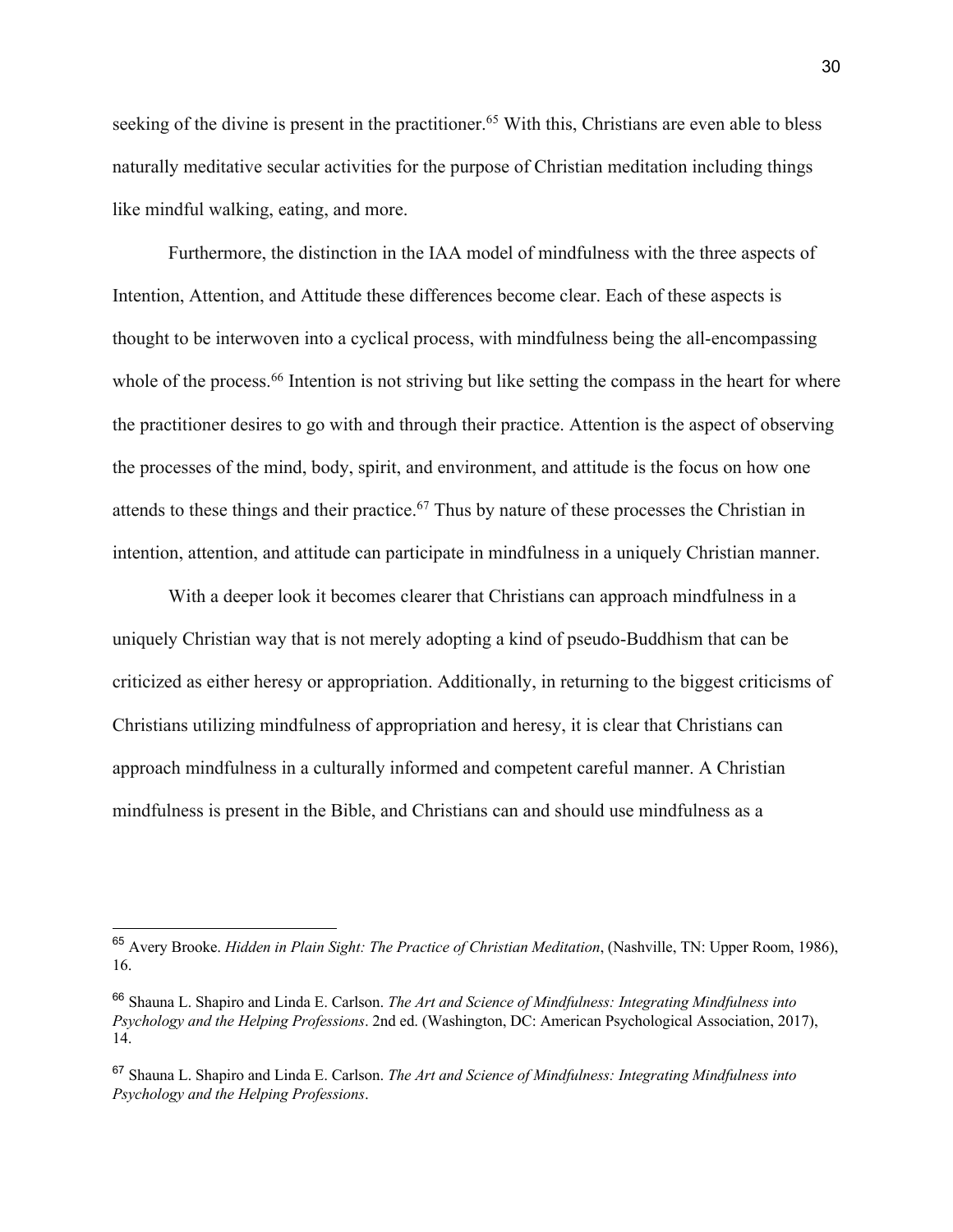descriptor for their faith and their experience of God.68 To meditate and live a life of in the moment prayer is to live deeply and grow in experiential faith,<sup>69</sup> and mindfulness is a powerful language and toolbox to help Christians harness the power of their connection with God daily and in times of struggle.

<sup>68</sup> Aloysius Pieris, SJ, "Spirituality as Mindfulness: Biblical and Buddhist Approaches." *Spiritus: A Journal of Christian Spirituality* 10, no. 1 (2010): 38-51. doi:10.1353/scs.0.0082.

<sup>69</sup> John Mark Comer, *The Ruthless Elimination of Hurry: How to Stay Emotionally Healthy and Spiritually Alive in Our Current Chaos* (London: Hodder & Stoughton, 2019). 153, 178.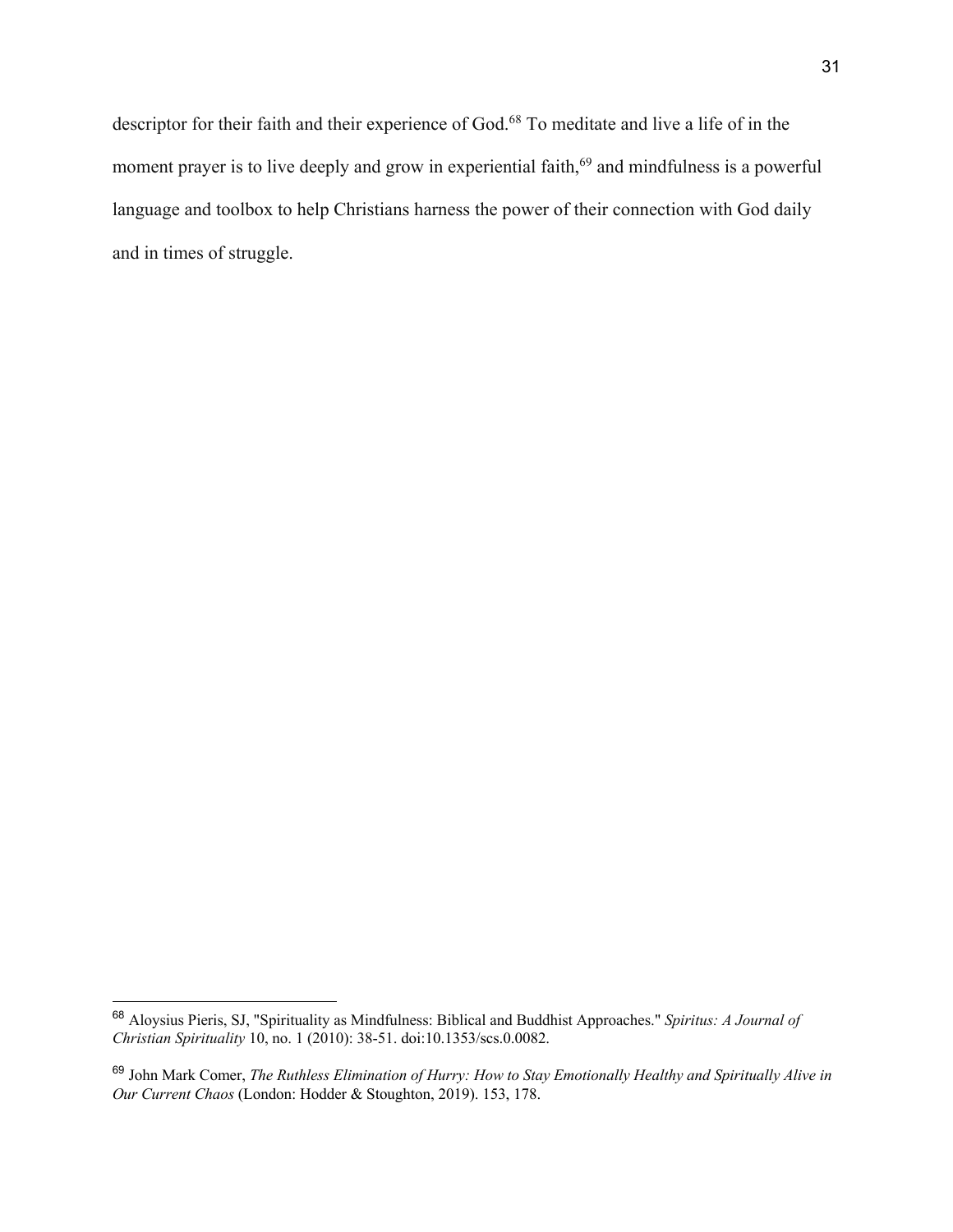#### **Chapter Four: Rapprochement of mindfulness in pastoral care settings**

"To take good care of yourself and to take good care of living beings and of the environment is the best way to love God. This love is possible when there is the understanding that you are not separate from other beings or the environment. This understanding cannot be merely intellectual.

It must be experiential, the insight gained by deep touching and deep looking in a daily life of

prayer, contemplation, and meditation."

-Thich Nhat Hanh<sup>70</sup>

If mindfulness is present already in Christian practice and doctrine, and it has been shown to be an effective therapeutic tool in clinical psychology, its benefits ought to be adapted into the pastoral care relationship. Pastoral care is the practice of church leadership and pastors in guiding their congregations. It refers to care that has a pastoral sense specifically because of the Jewish-Christian ideas of God shepherding the People of God, and the Christian idea of Jesus as the 'good shepherd' over his people. The specific care piece of the pastoral role involves listening, storytelling, and guiding care seekers toward meaning.<sup>71</sup> Pastoral care differs from all types of spiritual care in that spiritual care encompasses all religious backgrounds and contexts and pastoral care refers only to Jewish-Christian contexts where the image of shepherding is present.72 From a spiritual level, pastoral care is the keeping and care of the soul of congregants.

The goal of Pastoral Care is spiritual growth and the introduction and processing of life in a spiritual context with a trusted professional and mentor in the faith. Rabbi Rami Shapiro

<sup>70</sup> Thich Nhat Hanh, *Living Buddha, Living Christ* (New York, NY: Riverhead, 1997), 112

<sup>71</sup> Carrie Doehring, *The Practice of Pastoral Care: a Postmodern Approach*. Revised and Expanded. (Louisville, KY: Westminster John Knox Press, 2015).

<sup>72</sup> Carrie Doehring, *The Practice of Pastoral Care: a Postmodern Approach*. Xxii.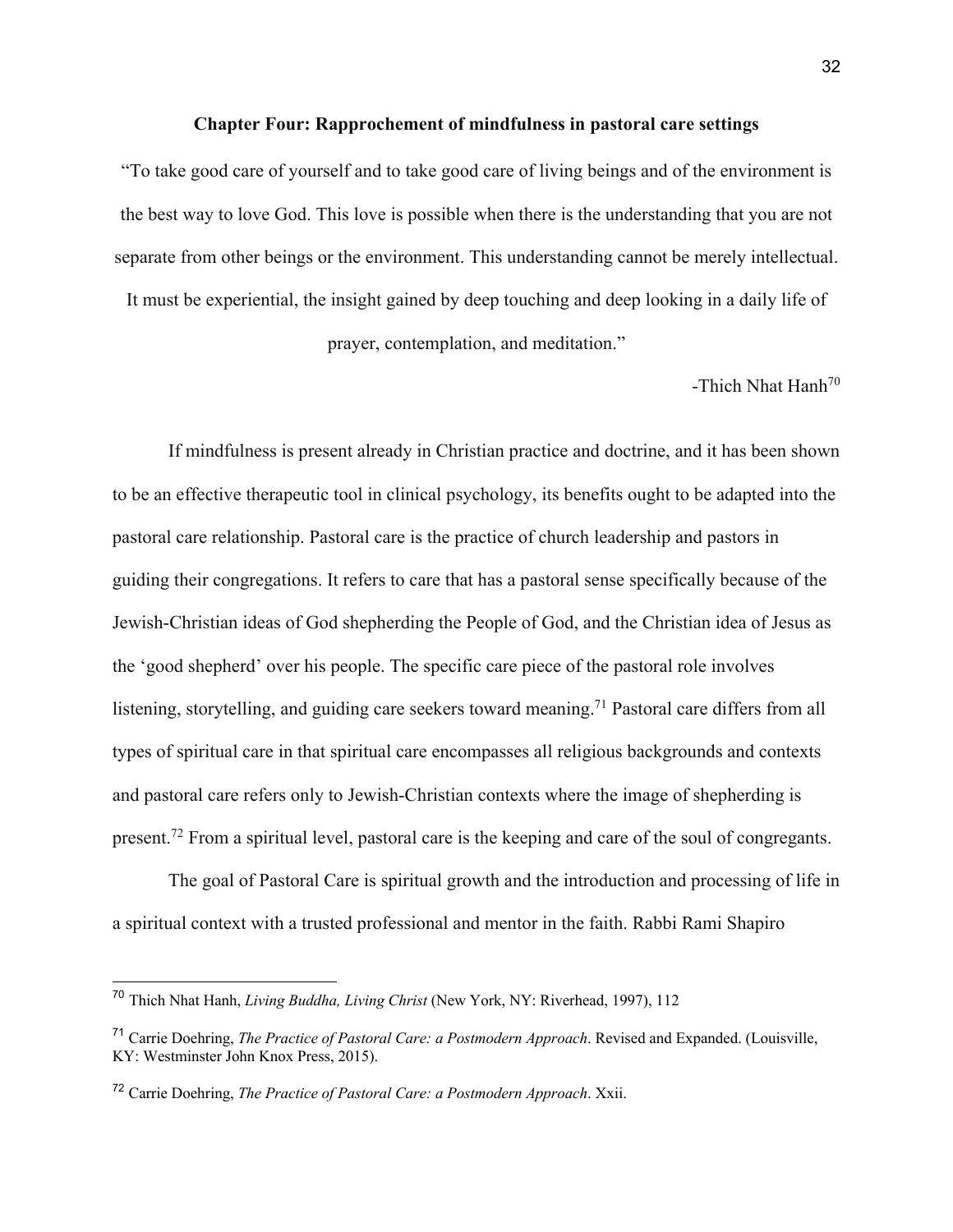defines spiritual growth as "an ever-deepening capacity to embrace life with justice, compassion, curiosity, awe, wonder, serenity, and humility."73 Thus, the more we grow spiritually, the more we see God as the substance of all things. The goal in a shepherding and mentoring relationship like that of pastoral care is to further this development. Seeing God in all things is the way that Christians ought to live in the presence of God every day, and the connecting point between mindfulness and the pastoral care relationship seems to be a key way of fostering that growth.

#### **Differentiating Pastoral Care from Clinical Psychology**

The pastoral care relationship differs from that of the clinical psychology relationship firstly because of the other roles and tasks of the pastor. Caring for the congregation is an overarching goal of a pastor, but often intellectual care by way of preaching, or organizational care by way of making sure that the church body is meeting regularly are prioritized. This is not to say that specific pastoral care meetings should not be the primary focus of the pastor, but to emphasize the other responsibilities the pastor holds within the realm of care of the congregation.

Secondly, the pastoral care relationship is often far more informal than that of the relationship present in clinical psychology, as the pastor generally sees the individual often and in a variety of settings whereas the clinical psychologist has a formal practitioner-client relationship and only sees them at appointed times. A pastoral care title often does not require the licensing process as a psychotherapist does and can often be a helpful asset to those who are or are not currently in psychotherapy alike. Clinical Pastoral Therapist exists as a title, and they are licensed as mental health counselors, however these individuals are seldom those who are working in a distinct church or ministry setting.

<sup>73</sup> Rami M. Shapiro, *Recovery-the Sacred Art: The Twelve Steps as Spiritual Practice* (Woodstock, VT: SkyLight Paths Pub., 2016), xiii.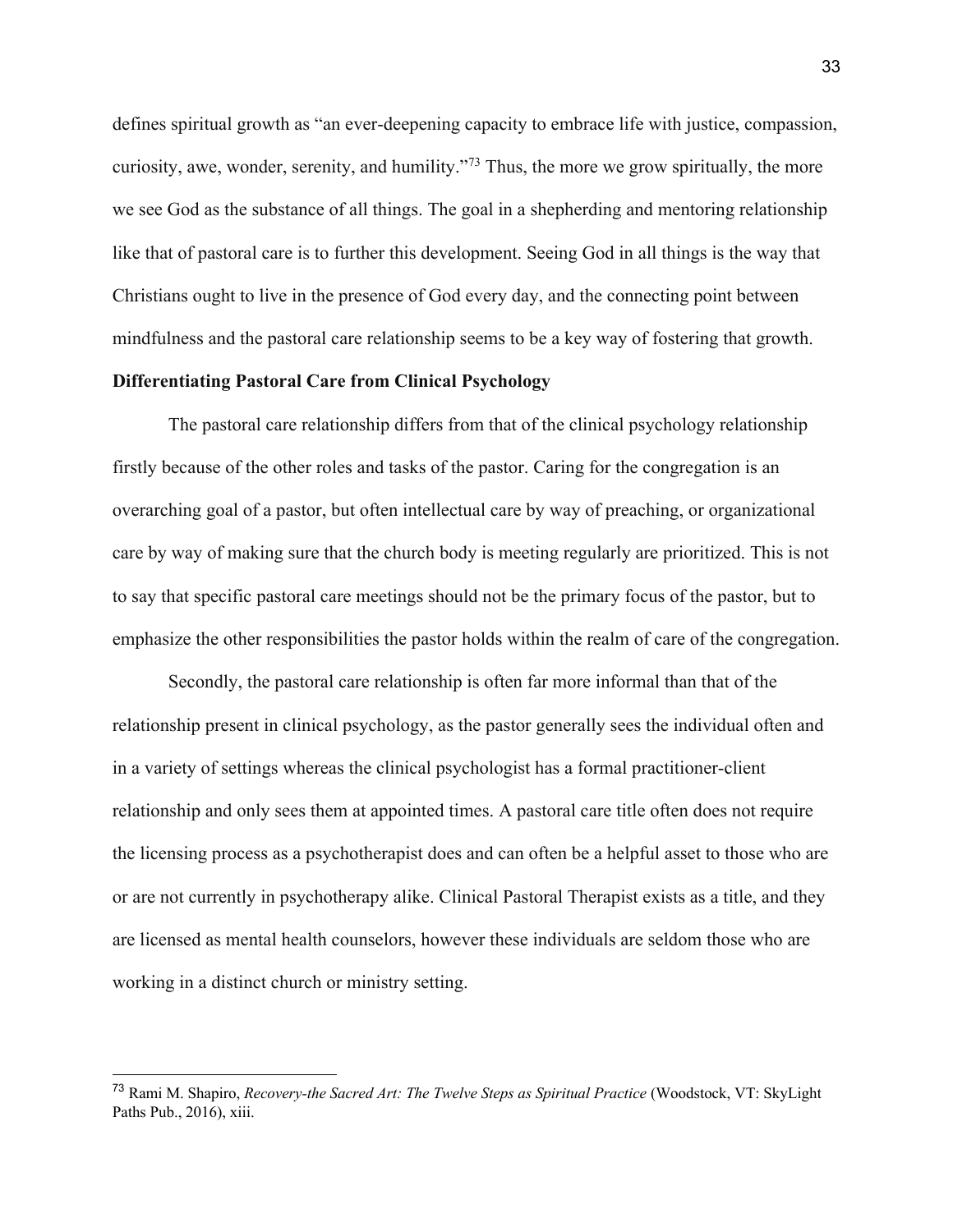Thirdly, these relationships differ because of the goals of and within the relationship. In pastoral care, the goal is to listen to the stories of care seekers and make meaning together out of those stories.74 While Narrative Therapy is a treatment modality within clinical psychology utilizing the life stories of clients for the aim of reauthoring and rewriting the narratives surrounding the predicament of the client,<sup>75</sup> the goal of the clinical psychologist is to offer assistance in relieving maladjustment utilizing specific treatment interventions. Clinical psychology involves and emphasizes an empirical component and scientific understanding in the implementation of care, whereas pastoral care utilizes the understanding of religion as it applies to how the soul can be healed.

## **Why Pastoral Care?**

Aloysius Pieris SJ, a Sri Lankan Jesuit priest describes Mindfulness experientially as "primarily an art of becoming wholesome and fully human rather than a mere technique for acquisition of psychic powers or a philosophical tool for analyzing the mind."76 He claims this is the best manner for Christians to reference mindfulness. This definition is particularly important and informative to the field of pastoral care, as it emphasizes how mindfulness can be used to promote becoming more truly and fully human. Framed in this manner, mindfulness emphasizes the shalom wholeness of purpose for the pastoral care relationship.

<sup>74</sup> Carrie Doehring, *The Practice of Pastoral Care: a Postmodern Approach*. Revised and Expanded. (Louisville, KY: Westminster John Knox Press, 2015).

<sup>&</sup>lt;sup>75</sup> M. Seo et al., "Narrative Therapy with an Emotional Approach for People with Depression: Improved Symptom and Cognitive-Emotional Outcomes," *Journal of Psychiatric and Mental Health Nursing* 22, no. 6 (September 2015): pp. 379-389, https://doi.org/10.1111/jpm.12200.

<sup>76</sup> Aloysius SJ Pieris, "Spirituality as Mindfulness: Biblical and Buddhist Approaches." *Spiritus: A Journal of Christian Spirituality* 10, no. 1 (2010): 38-51. doi:10.1353/scs.0.0082.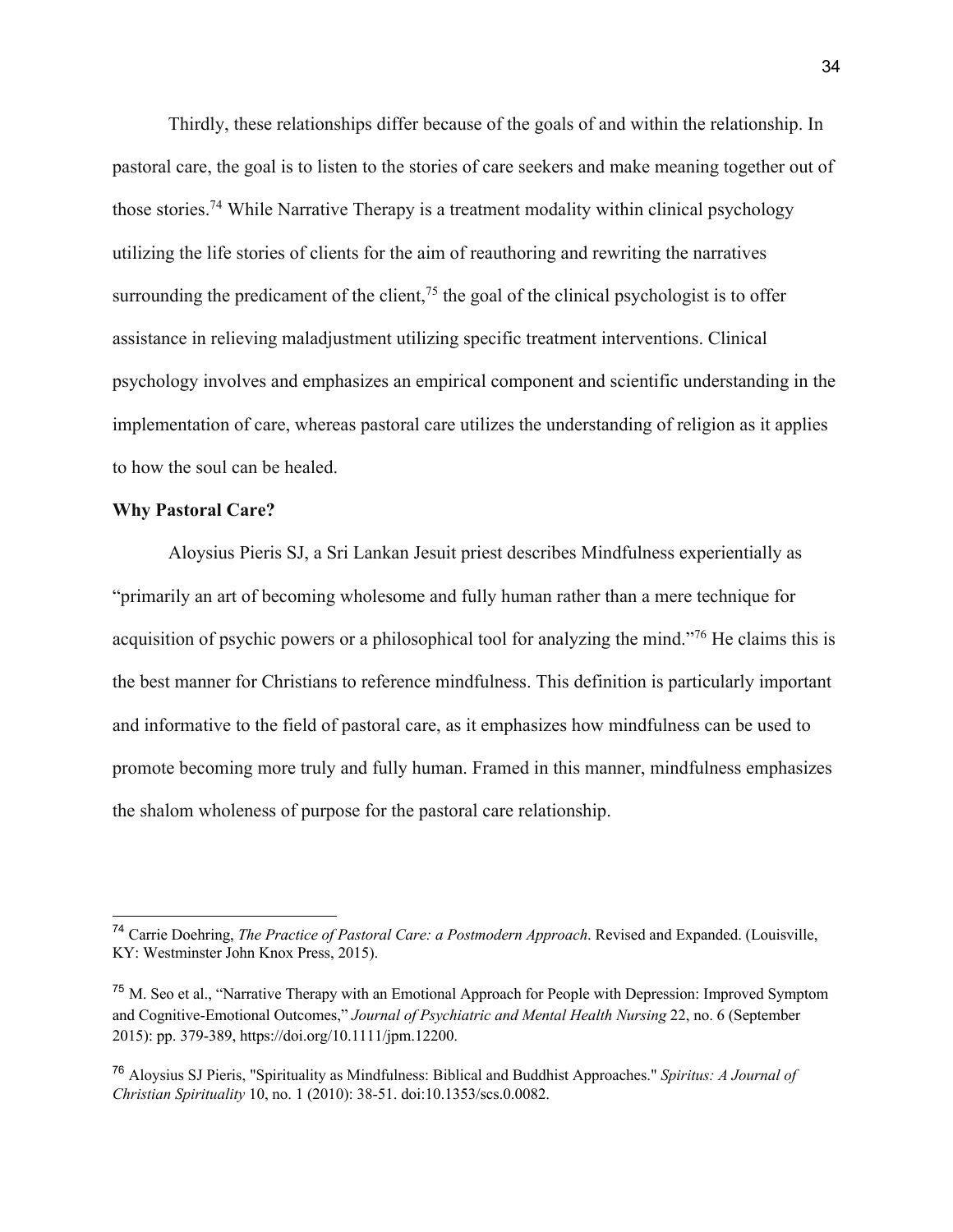It is known that spirituality is a necessary component for resilience, and that tapping into faith is something that is incredibly encouraging in times of crisis and helps to breed resilience. Brene Brown, a prominent researcher on emotions states that "feelings of hopelessness, fear, blame, pain, discomfort, vulnerability, and disconnection sabotage resilience. The only experience that seems broad and fierce enough to combat a list like that is the belief that we're all in this together and that something greater than us has the capacity to bring love and compassion into our lives."77 Some of the tenets of mindfulness include loving kindness and compassion, and form these in practitioners by way of the acknowledgement that this life is fleeting, suffering is a natural process of life, and that all things are interconnected. Pastoral care operates in the realm of resilience building and meaning making, and thus the incorporation of practices that remind individuals that all things are interconnected with the basis of faith seems like a natural process.

Also, taking care of the self in a uniquely religious and spiritual way offers a special kind of healing, and is an important way of connecting with God in an even deeper and more true way. Mindfulness is a tool that can be used to connect the mind, body, and spirit in a religious way in a care-oriented relationship like pastoral care. Thich Nhat Hanh states that: "to take good care of yourself and to take good care of living beings and of the environment is the best way to love God. This love is possible when there is the understanding that you are not separate from other beings or the environment. This understanding cannot be merely intellectual. It must be experiential, the insight gained by deep touching and deep looking in a daily life of prayer, contemplation, and meditation."78 This mind-body-spirit connection is something that is clearly

<sup>77</sup> Brene Brown, *The Gifts of Imperfection: Let Go of Who You Think You Are Supposed to Be and Embrace Who You Are* (Minneapolis, MN: Hazelden, 2010). 73.

<sup>78</sup> Thich Nhat Hanh, *Living Buddha, Living Christ* (New York, NY: Riverhead, 1997), 112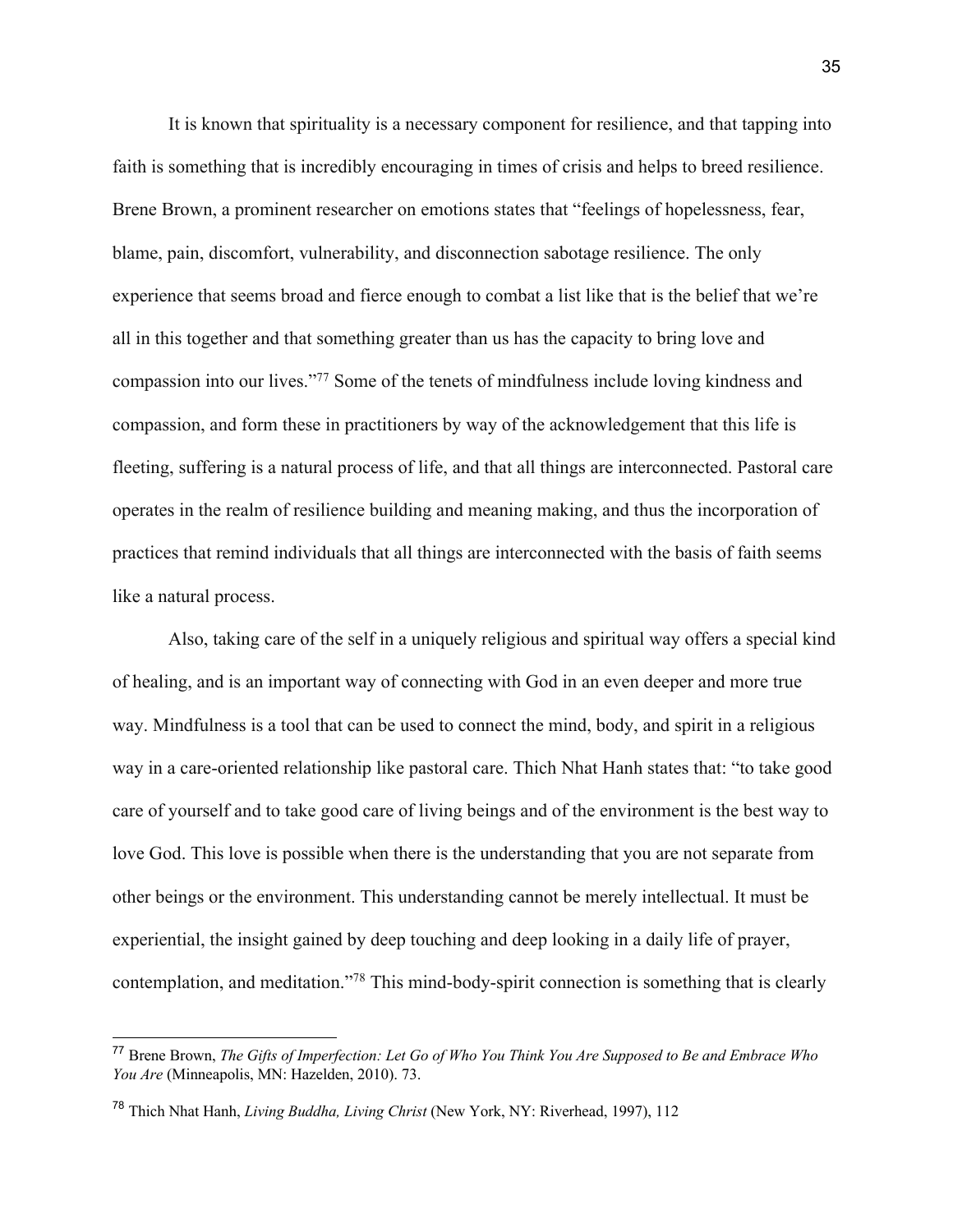in the heart of God, and learning to enter into this connection, view it nonjudgmentally, and do so in a caring relationship may be integral to the healing of individuals in the Church.

Harnessing this mind-body-spirit connection in a uniquely Christian way goes far beyond just sitting in meditation. It involves the deep understanding of resting in Christ, the active nature of the love of God towards oneself and others, and the active practice of community. Participating in the practice of looking deeply in community ought to be an integral task of the church.79 Mindfulness practices when brought into the church will help the whole community to foster the way of Christ. Thich Nhat Hanh suggests that "Christians who pray to God also have to learn deeply Christ's art of living if they want to enter His teachings."80 Mindfulness is a proposed key manner of doing this, as the way of Jesus often looked unhurried and involved seeking solitude and participating in silence and conversation with God.

#### **Settings for Implementation**

Within Church settings of pastoral care, mindfulness can be implemented both communally and individually. In places where the speaking and preaching pastor at the pulpit is the same individual who does the vast majority of the work in the care ministry of the church, this takes little coordination. In churches where these roles are split and shared between many pastoral individuals, coordination becomes more difficult. However, in both scenarios, mindfulness is easily implemented. It can be as easy as the speaking pastor taking an extra second and encouraging the congregation towards taking a breath together before they pray or begin the service, or it can be programming during individual one on one settings, curriculum for small groups, or whole congregation events such as prayer evenings.

<sup>79</sup> Thich Nhat Hanh, *Living Buddha, Living Christ* (New York, NY: Riverhead, 1997).

<sup>80</sup> Thich Nhat Hanh, *Living Buddha, Living Christ*, 126.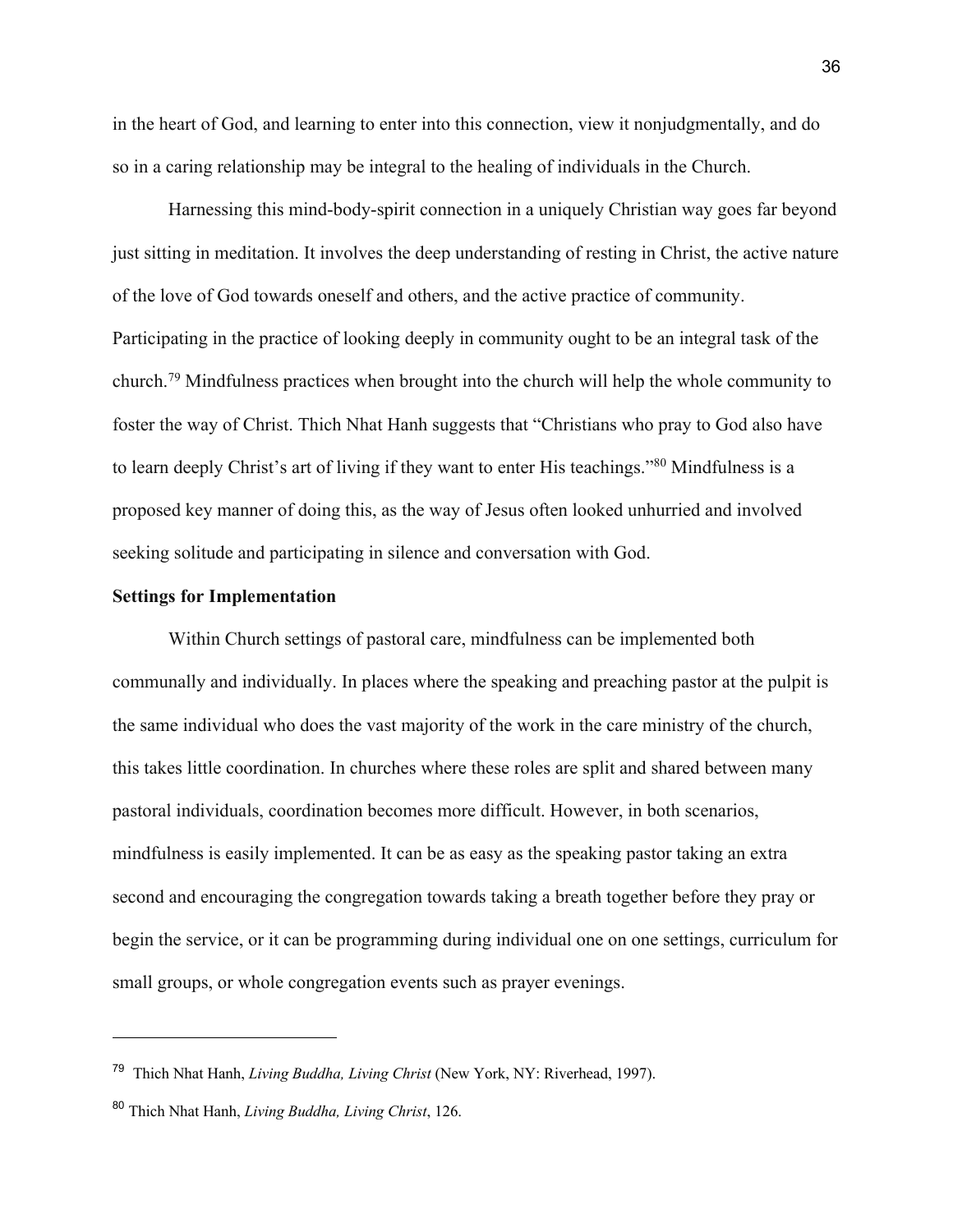The individual, one-on-one context is the most often considered setting in the conceptualization of what pastoral care looks like. This presents a prime opportunity for mindfulness to be implemented, as the caregiver can offer guidance and teach practices that may be uniquely tailored to the care seeker. Mindfulness strategies can help both individuals as they create meaning out of the stories of the life of the care seeker. Both will ideally deepen in their understanding of God at work in the world and in themselves, find space between a situation and the response to that situation, and come away with more compassion and empathy for the relationship, ultimately leading to more healing.

In the average small group setting, it is practical and feasible to take time out of weekly meetings for silent prayer and meditation and encourage the tenets of mindfulness within that time. Mindfulness ideas within the Bible should also emerge through study naturally and offer opportunities for contemplation. This setting is a prime way for mindfulness to be implemented by many spiritual leaders in a manner that promotes storytelling and meaning making as key components of pastoral care. Mindfulness in this setting will serve groups to be more compassionate and empathetic, allowing for more space for the stories of every individual. Additionally, the Church may offer specific small groups tailored towards groups in need of particular care or who are all facing the same life predicament, such as grief or addiction. These specialized small group settings are a prime opportunity for mindfulness to be practiced and taught.

As pastors are present in almost every Christian institution, from specific organizational ministries to universities, the implementation of mindfulness in settings where pastors and Christian leaders are offering care are ubiquitous. Given that the language and concepts of mindfulness are so intertwined with both Christian ideas and psychology, it is a feasible task for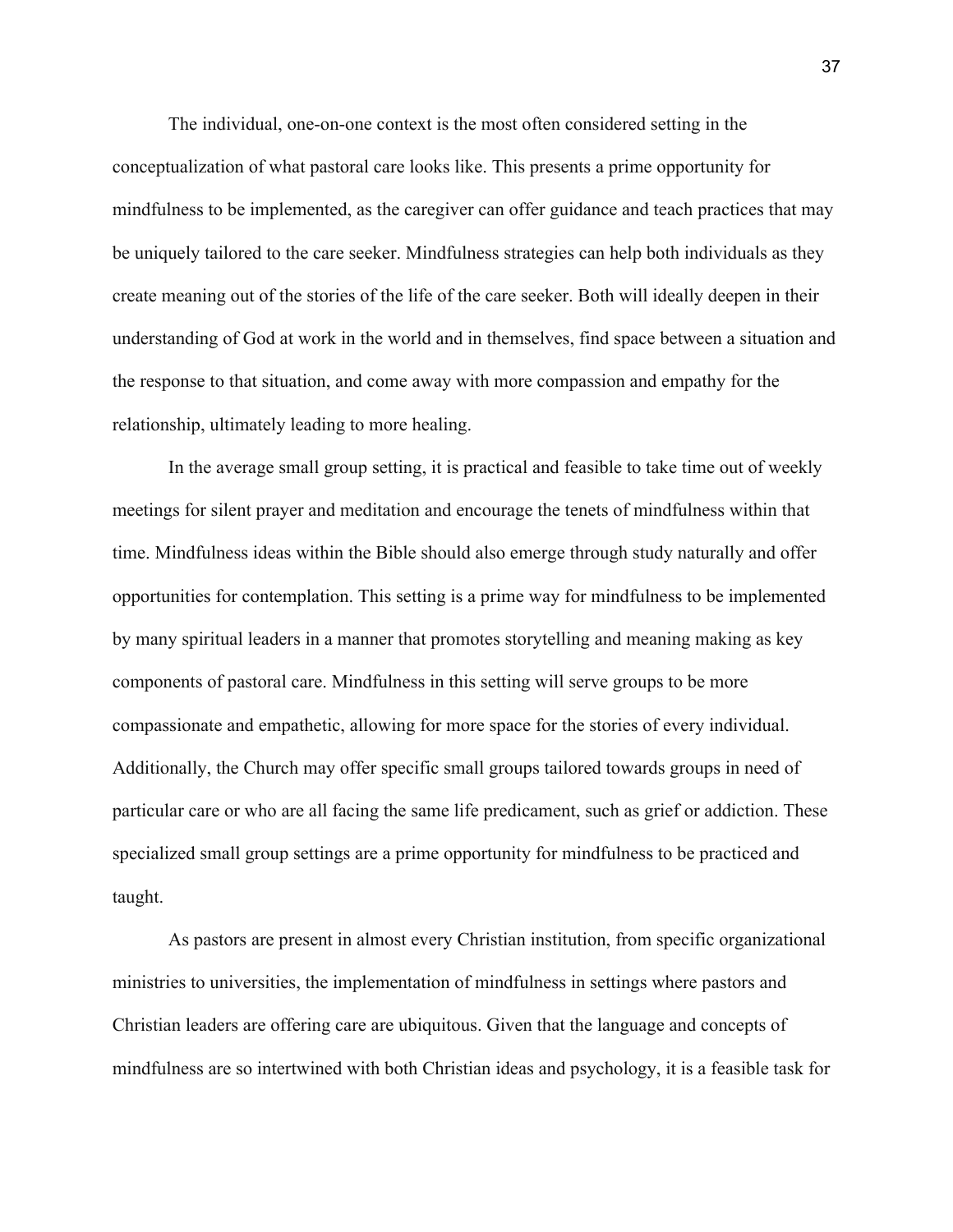care relationship, leading only to the increased flourishing of the Church.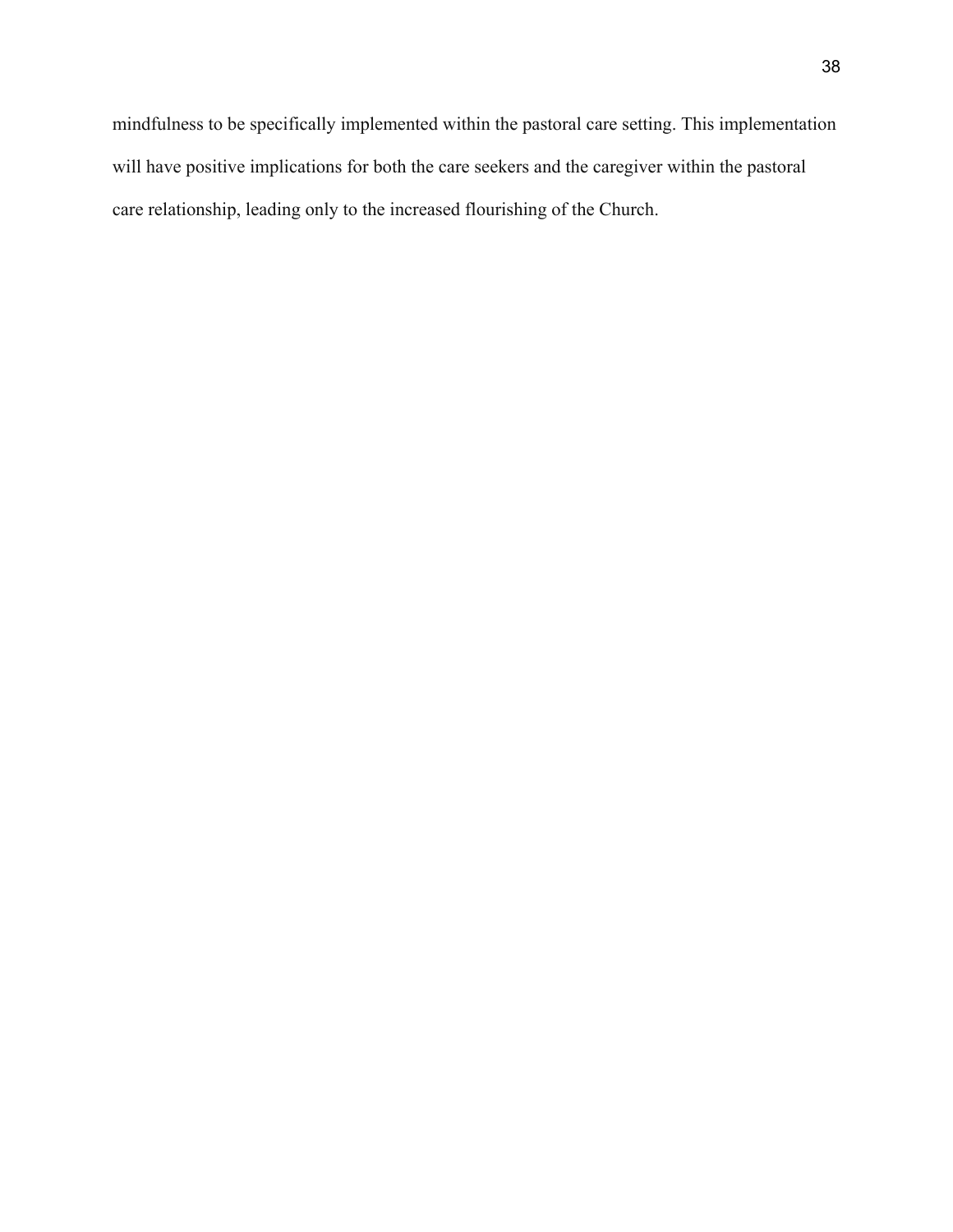## **Chapter Five: Mindfulness for the Care-seeker**

"Inside of silence - especially extended silence - we see that things find their true order and

meaning somewhat naturally."

 $-Richard Rohr<sup>81</sup>$ 

The clearest implementation of these ideas within the realm of the pastoral care relationship is for the care-seeker. Mindfulness is particularly important in the grounding process as one grows and processes their lived experiences, and as guided by the caregiver in the pastoral care relationship this can be a very impactful tool. Mindfulness allows the individual to find peace with the innermost parts of themselves and with the world. Thich Nhat Hanh describes the importance of this well in his *Living Buddha Living Christ* as follows:

Our capacity to make peace with another person and with the world depends very much on our capacity to make peace with ourselves. If we are at war with our parents, our family, our society, or our church, there is probably a war going on inside us also, so the most basic work for peace is to return to ourselves and create harmony among the elements within us - our feelings, our perceptions, and our mental states. That is why the practice of meditation, looking deeply, is so important. We must recognize and accept the conflicting elements that are within us and their underlying causes. It takes time, but the effort always bears fruit. When we have peace within, real dialogue with others is possible. $82$ 

This looking deeply can have an incredible impact in the meaning making process within pastoral care. It allows for the space between the situation and the person's reaction towards their environment in response, allowing them to engage with the world and bring their most full self to life more healthily. Mindfulness for the care-seeker would allow them to reap the benefits of mindfulness in the care of a mentor caregiver who is guiding them through the process. When mindfulness is incorporated into this trust-oriented relationship of care for the purpose of making

<sup>81</sup> Richard Rohr, *Silent Compassion: Finding God in Contemplation* (Cincinnati, OH: Franciscan Media, 2014), 20.

<sup>82</sup> Thich Nhat Hanh, *Living Buddha, Living Christ* (New York, NY: Riverhead, 1997), 10.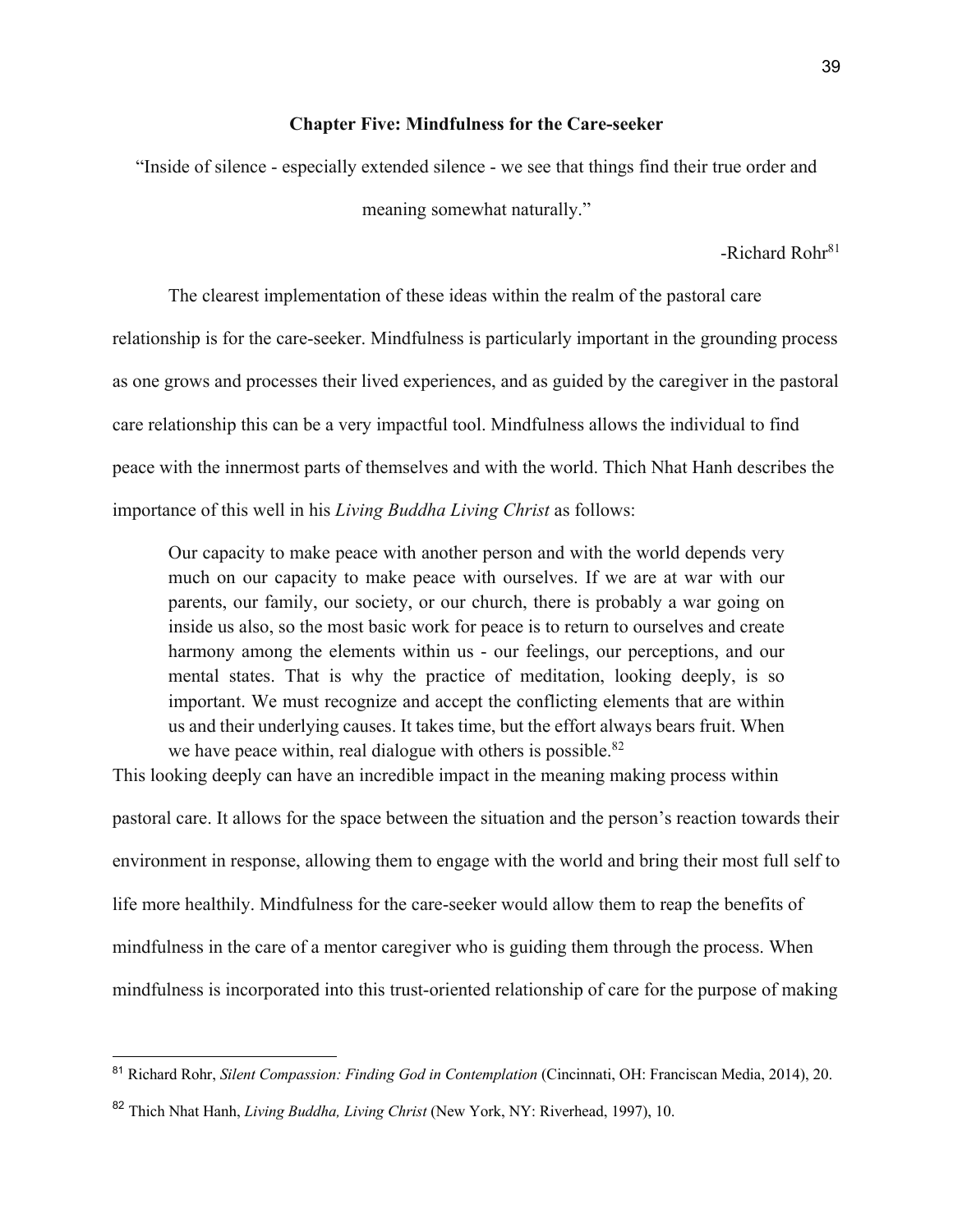meaning out of the narratives of one's life, the hope is that the process will be even more effective.

While mindfulness is perhaps easiest to incorporate in a one-on-one setting between the caregiver and the care-seeker, it is also approachable to implement in the pastoral care of families and small groups and can be especially beneficial in group settings. Mindfulness in groups of conflict commonly characteristic of families seeking pastoral care can help encourage individuals towards loving-kindness to others, nonjudgement, and a healthy detachment to suffering. Mindfulness in family care offers space for each individual to fully be themself and to come to a fuller recognition and acceptance of their circumstances, which will allow the storytelling, meaning making, and conflict resolution processes of pastoral care much more beneficial.

Mindfulness in specific care groups can be extremely cathartic in the simple aspect of being with others. Mindfulness practice when practiced in the presence of others creates a security and sameness of those in the group leading to a deeper understanding and acceptance of the shared circumstances and the individual differences present in the group. Common pastoral care ministries for specific groups already present in many Church settings include support for those processing parenting, grief, cancer diagnoses and treatment, addiction, job loss, and more. As these groups of care are already formed, mindfulness can transform the space into an even more supportive environment of acceptance and care.

The pastoral care giver can implement the ideas of mindfulness in their care of the congregation both implicitly and explicitly. Implicitly this may look like using the language and practices of mindfulness but not naming it as such, whereas explicitly this looks like the caregiver teaching and guiding the care seeker through specific practices. Some implicit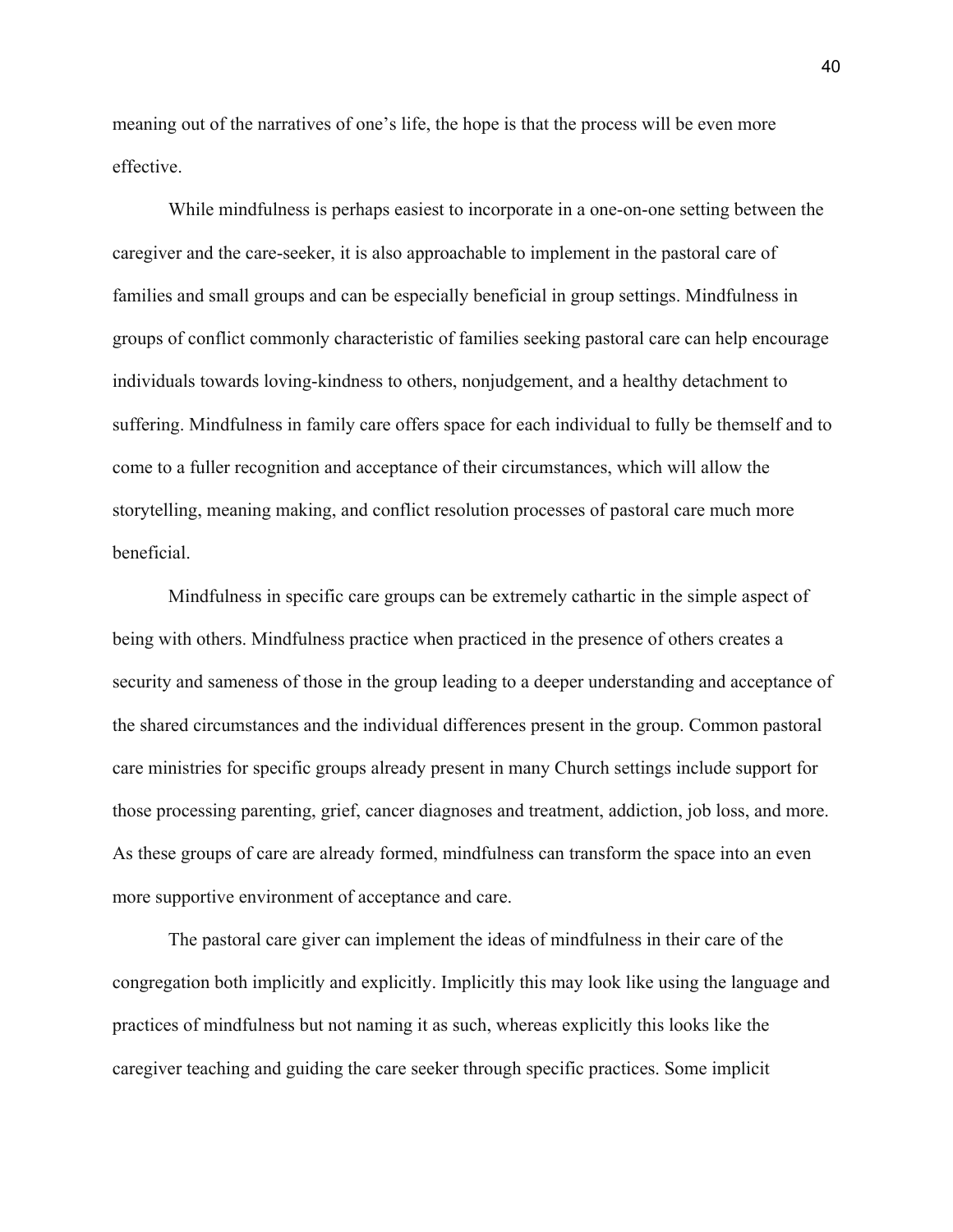opportunities for implementation include the encouragement the caregiver can offer to the care seeker. The care seeker can be encouraged in a nonattachment and nonjudgmental disposition towards the emotions and circumstances of one's life and by being reminded to be with themselves gently in their circumstances and suffering. The caregiver can also implicitly include small moments of mindfulness practice by incorporating moments of silence, encouraging deep breaths, and modeling mindfulness and stillness for the care seeker.

### **Possible Influential Practices**

There are many opportune examples of practices for the care seeker within the pastoral care relationship to practice mindfulness explicitly. The following are feasible practices for a caregiver to teach and guide the care seeker through that are simple mindfulness building practices. Once taught, the hope is that these practices will be utilized throughout the common life of the care seeker as well as in the context of the pastoral care relationship. The goal of each of these practices is to increase both the state mindfulness of the care seeker in the moment of their suffering or in the time of meaning making, and to increase the overall mindfulness of the care seeker that they might reap the benefits of mindfulness in their lives.

There are a variety of easily teachable and accessible mindfulness practices for the care seeker to interact with. These include simple breathing exercises like box breathing. The process of box breathing where one inhales, pauses, and exhales and makes each of those parts of the breath take the same duration of time. A practice could be even simpler, with the focus of the breath in the abdomen, or with the attention drawn to the tip of the nose where air enters and exits. The focus on the breath is the first step and the central core of the vast majority of common mindfulness practices, and so it can be an easily accessible tool for the care seeker.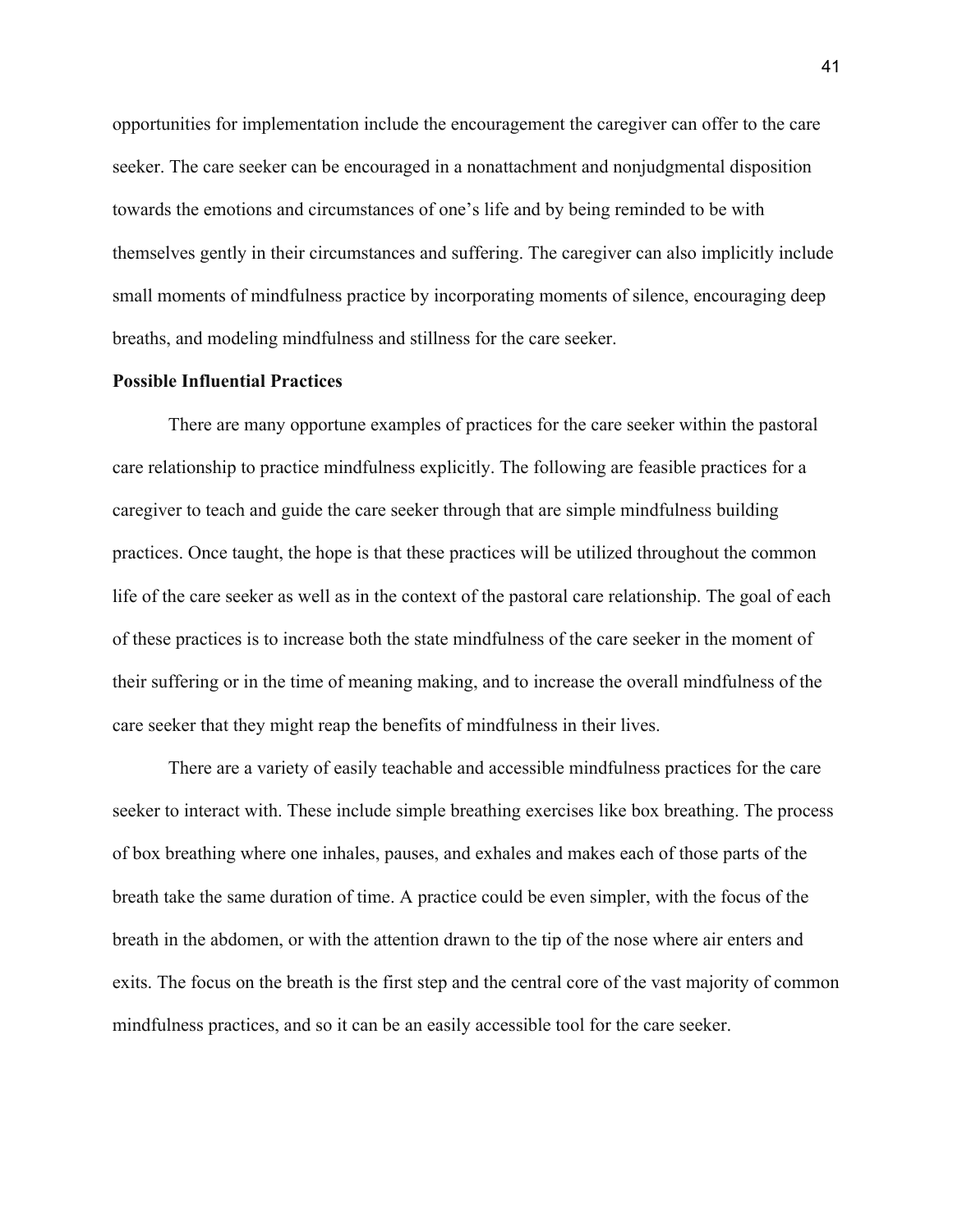Practices like the body scan or progressive muscle relaxation can also be beneficial for the care seeker, as they move attention from just the breath into the whole body. Each of these practices draws attention to each specific region of the body to attempt to find and release tension. This allows for the care seeker to enter more deeply into their body and back into themselves as they process the narratives that are forming in their lives.

Additionally, the following practices are Christian practices, founded in the contemplative stream of Christianity that have unique connections to the typical understanding of mindfulness. Though not mindfulness based in specific language, they hold and grow in the person who practices them many of the principles and values of mindfulness. Thus, when thought of as mindfulness practices that are uniquely Christian, the opportunity for the richness of the benefits of mindfulness emerge for the individual practicing these.

#### Examen

The process and practice of examen has been created and made a widespread practice through the Jesuit order. Many words are used to describe the five steps of examen as it has been spread and passed down. Especially as this process is unique to everyone who practices it and the life scenarios, they find themselves in, it has been described in a multitude of ways. Yet, the meaning and core remains. First is the step of gratitude, where one is encouraged to savor and find thankfulness in their lives. The second step is grace. It humbles and calls the individual to as and notice where one has failed to respond to God's invitation throughout the day. The third step is review and involves a reflection on the events of the day, with an active attention to the thoughts, words, and deeds of the day. The fourth step is forgiveness and asking pardon of God. Finally, the fifth step is the resolution and resolve to amend, asking grace for the next day.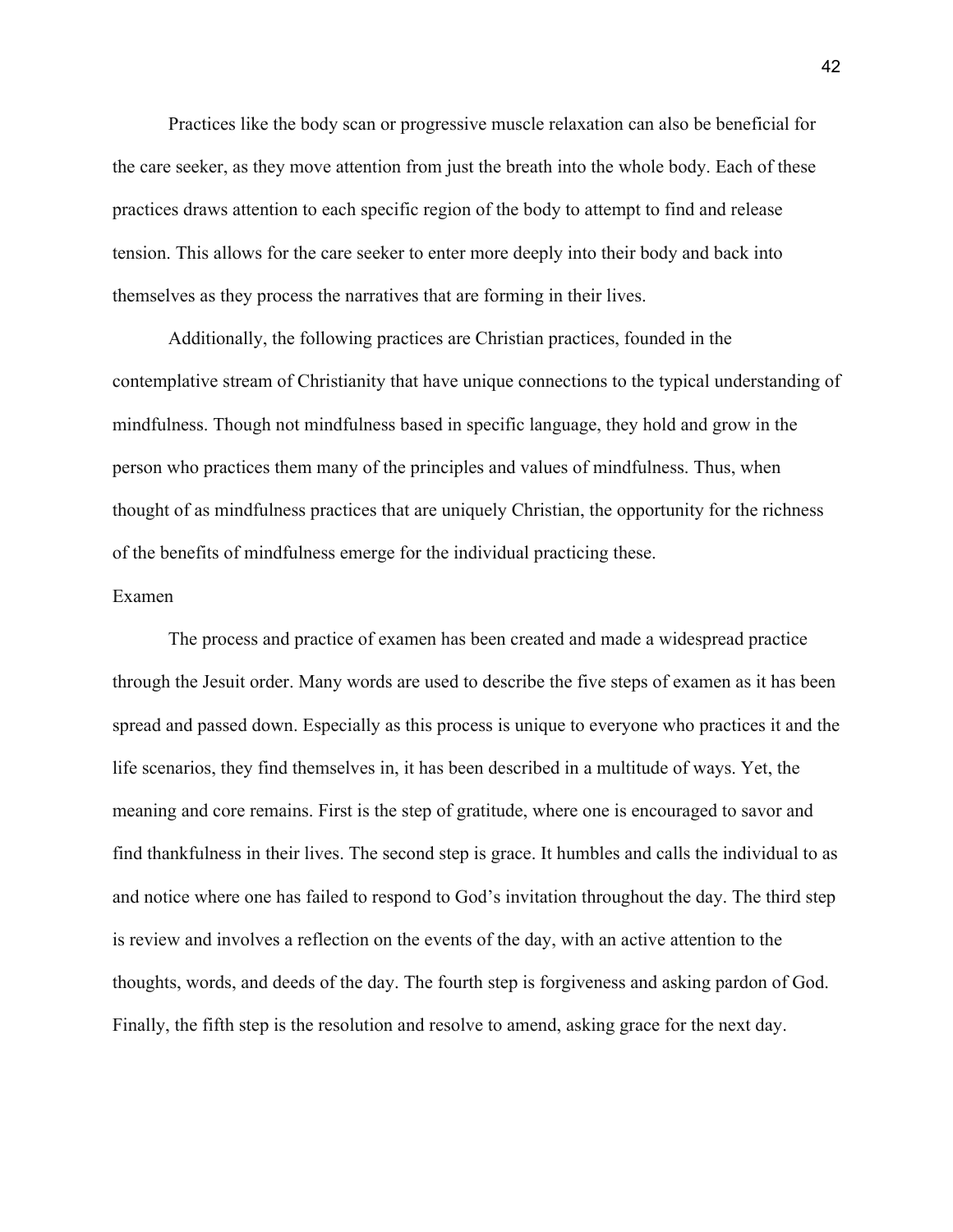Overall, this practice is for the goal of helping individuals notice how God seems to work mostly gradually, and that God often works in patterns of activity.<sup>83</sup> Within pastoral care, this process can help individuals as they process through their emotional states or times of distress and allows them to note God at work through each aspect of their life.

## Lectio Divina

Lectio Divina is the practice of sacred text reading and emphasizes reflective listening. It involves the repetition of a certain passage of scripture so that the meaning of the words become more fully understood and felt. First, one reads the scripture aloud, then they consider if a particular phrase or word stood out. Then, the scripture is read again, and things that stick out are noted again. Then, there is opportunity for dialogue with God in response.<sup>84</sup> This process is often summed up as reading, meditating, praying, and then contemplating. This can be especially beneficial as a practice within Pastoral Care if there is a verse or phrase within a piece of scripture that speaks to the common thread within one's story or is a lie of the world that one can actively combat with scriptural truth. Additionally, this practice can be easily adapted for a group practice as well as being approachable for the individual.

#### Centering Prayer

The phrasing of centering prayer is a good explanation for the process. Centering prayer is a method of prayer in silence, very similar to seated mindfulness meditation. However, once one centers themselves on the breath, a sacred word or short phrase is repeated. Often this phrase is a name or attribute of God. One can choose a specific word and stick to it or choose one that

<sup>83</sup> James Martin, *The Jesuit Guide to (Almost) Everything: A Spirituality for Real Life* (HarperCollins Publishers, 2012).

<sup>&</sup>lt;sup>84</sup> Douglas J Leonhardt, "Praying with Scripture - Lectio Divina & Gospel Contemplation," Ignatian Spirituality (Loyola Press, June 11, 2020), https://www.ignatianspirituality.com/ignatian-prayer/the-what-how-why-ofprayer/praying-with-scripture/.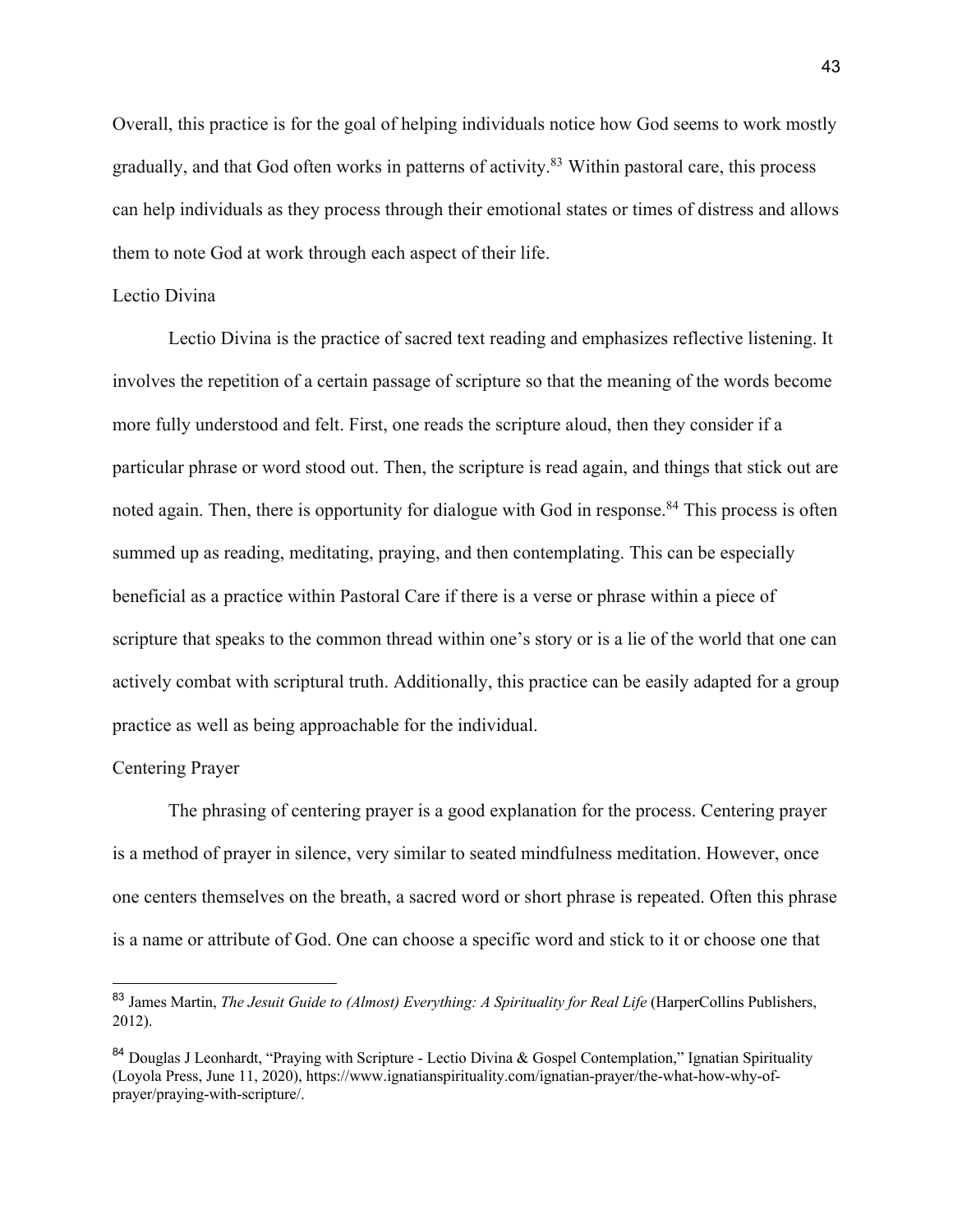feels more relevant to their experience in the moment. Centering Prayer has even been termed a "Christian-sensitive alternative to Buddhist-informed mindfulness meditation,"85 displaying its similarity to the meditative practices of Eastern traditions.

Overall, each of these practices brings the care seeker closer to silence and stillness. There are many more examples of beneficial practices to point to, but these are fantastic opportunities to begin with. Within each practice, the care seeker will be brought into a deeper silence, which is where the often unnoticed work of God comes to light. Richard Rohr in Silent Compassion states that "inside of silence - especially extended silence - we see that things find their true order and meaning somewhat naturally."86 It seems as though in the silence, tensions and paradoxes are held together more easily, and the stories of one's life have more meaning and less chaos than what initially appears. For the care seeker in distress or in the attempt to make sense of life, this is a critical opportunity to make space for God to appear in the silence.

<sup>85</sup> Joshua J. Knabb et. al. "Christian Meditation for Repetitive Negative Thinking: A Multisite Randomized Trial Examining the Effects of a 4-Week Preventative Program." *Spirituality in Clinical Practice (Washington, D.C.)* 7, no. 1 (2020): 34–50. doi:10.1037/scp0000206.

<sup>86</sup> Richard Rohr, *Silent Compassion: Finding God in Contemplation* (Cincinnati, OH: Franciscan Media, 2014), 20.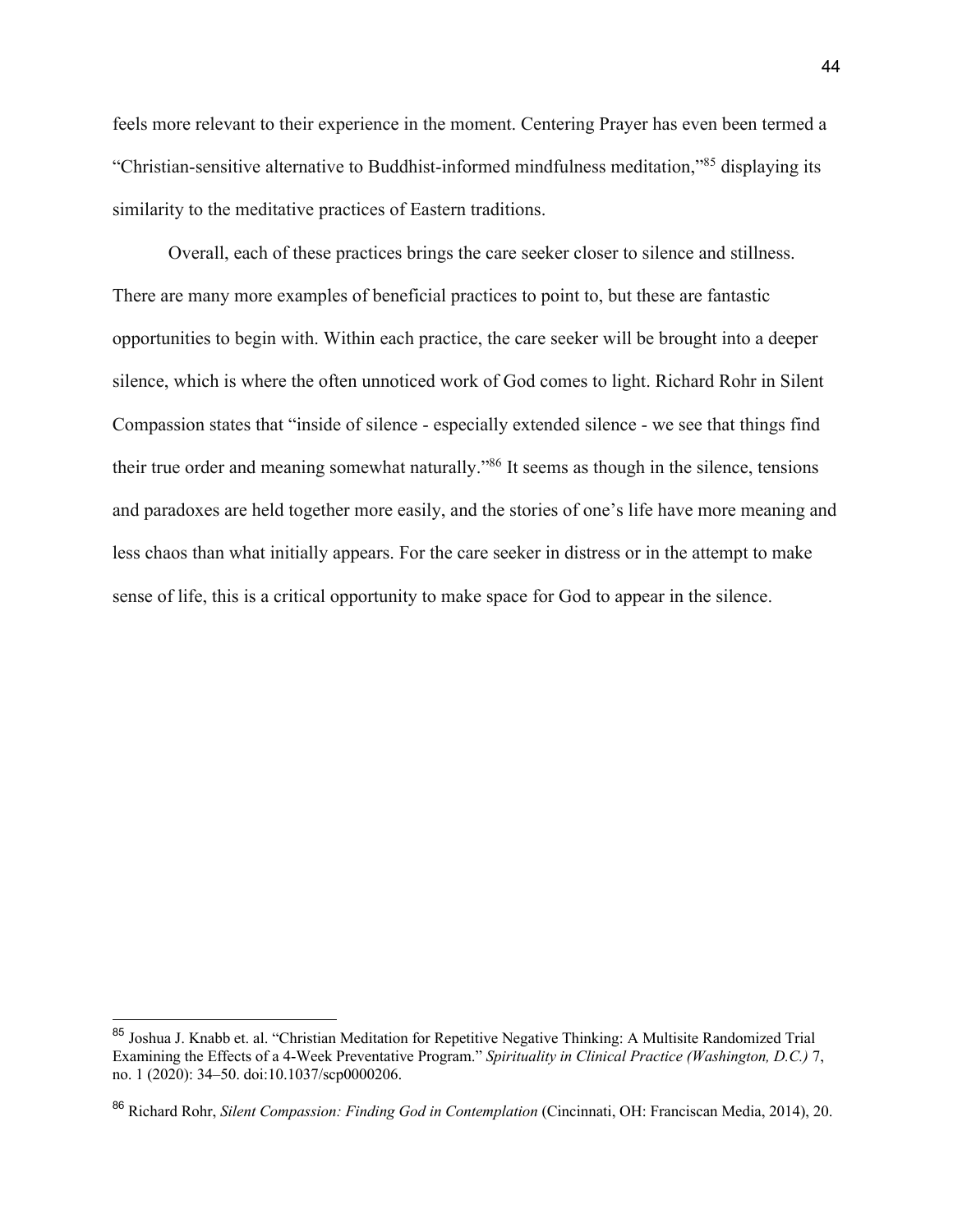## **Chapter Six: Mindfulness for the Caregiver**

"It is because of the practice of meditation- stopping, calming, and looking deeply - that I have been able to nourish and protect the sources of my spiritual energy and continue this work." -Thich Nhat Hanh<sup>87</sup>

It is well known that pastors are commonly overworked, take on great responsibility for the life and health of the congregation, and are prone to burnout. Thus, the spiritual practices of the caregiver are integral to the healthy pastoral care relationship, which will lead to the utmost and ideal level of care of the congregation. A healthy pastor is a key component to the health of the congregation in all the leadership roles of the pastor, and especially so in the context of specific pastoral care ministry. As mindfulness is an easily integrated component to the spiritual life of Christians, pastors ought to use it as a focus for their own spiritual formation and development.

Thich Nhat Hanh touches on this through the telling of his personal experiences and suggestions in his book *Living Buddha Living Christ*. He claims that "it is because of the practice of meditation- stopping, calming, and looking deeply - that I have been able to nourish and protect the sources of my spiritual energy and continue this work."<sup>88</sup> The time he has personally spent nourishing the spiritual practices in his life has been integral in his sustaining energy for the work. He claims that "through the practice of deep looking and deep listening, we become free, able to see the beauty and values in our own and others' tradition."89 He continues, stating

<sup>87</sup> Thich Nhat Hanh, *Living Buddha, Living Christ* (New York, NY: Riverhead, 1997), 3.

<sup>88</sup> Thich Nhat Hanh, *Living Buddha, Living Christ*, 3.

<sup>89</sup> Ibid, 7.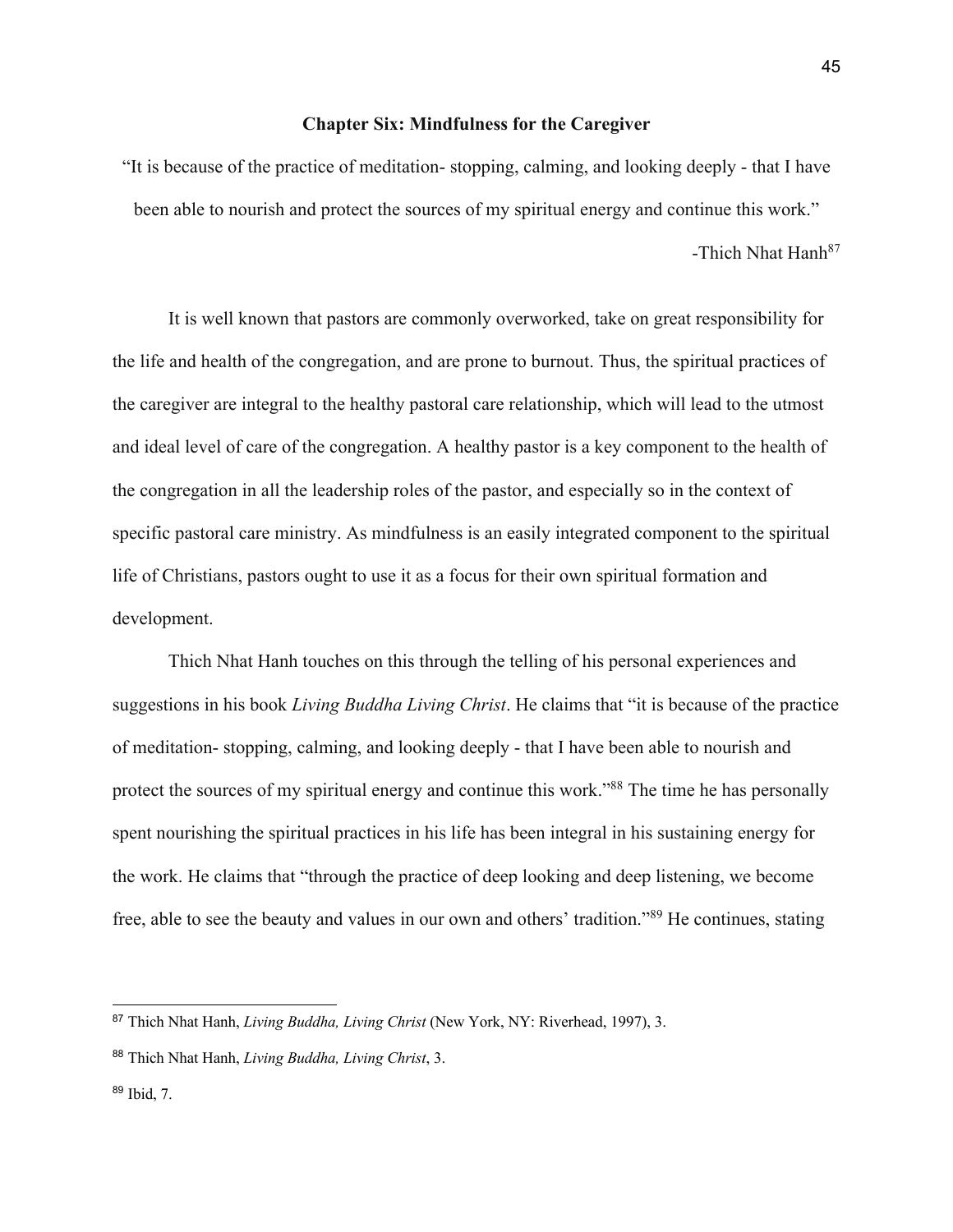that "when we are mindful, touching deeply the present moment, we can see and listen deeply, and the fruits are always understanding, acceptance, love, and the desire to relieve suffering and bring joy,"<sup>90</sup> and that "if we can learn ways to touch the peace, joy, and happiness that are already there, we will become healthy and strong, and a resource for others."91 For the pastoral caregiver the ability to see the tradition and lens through which another views their world is absolutely necessary. As mindfulness is a proposed way of increasing this capability, it should not be written off or passed by as a focus of the pastor in their care of the congregation.

#### **The Mindful Pastoral Caregiver**

As there is a movement for mindfulness informed therapy in the field of clinical psychology, it is imperative that there is the acknowledgement of mindfulness informed pastoral care. As the mindful therapist is integral, so is the mindful pastoral caregiver. A healthy, mindful pastoral caregiver is one who can hold space for another nonjudgmentally and with a healthy separation of their own experience from that of those they seek to care for. On a moment-tomoment basis, they can find the space between their reaction to circumstances and their intentional response in a thoughtful manner. The space that mindfulness offers to produce a thoughtful response rather than a quick unprocessed reaction allows space for processing of the care seeker to emerge in the context of the care of the caregiver. It also allows for the voice of God and the work of the Holy Spirit to emerge within the pastoral care relationship, and releases the pressure that the pastoral caregiver must somehow take the place and bear the responsibility that in actuality is the role of God.

<sup>90</sup> Thich Nhat Hanh, *Living Buddha, Living Christ* (New York, NY: Riverhead, 1997), 14.

<sup>91</sup> Thich Nhat Hanh, *Living Buddha, Living Christ*, 19.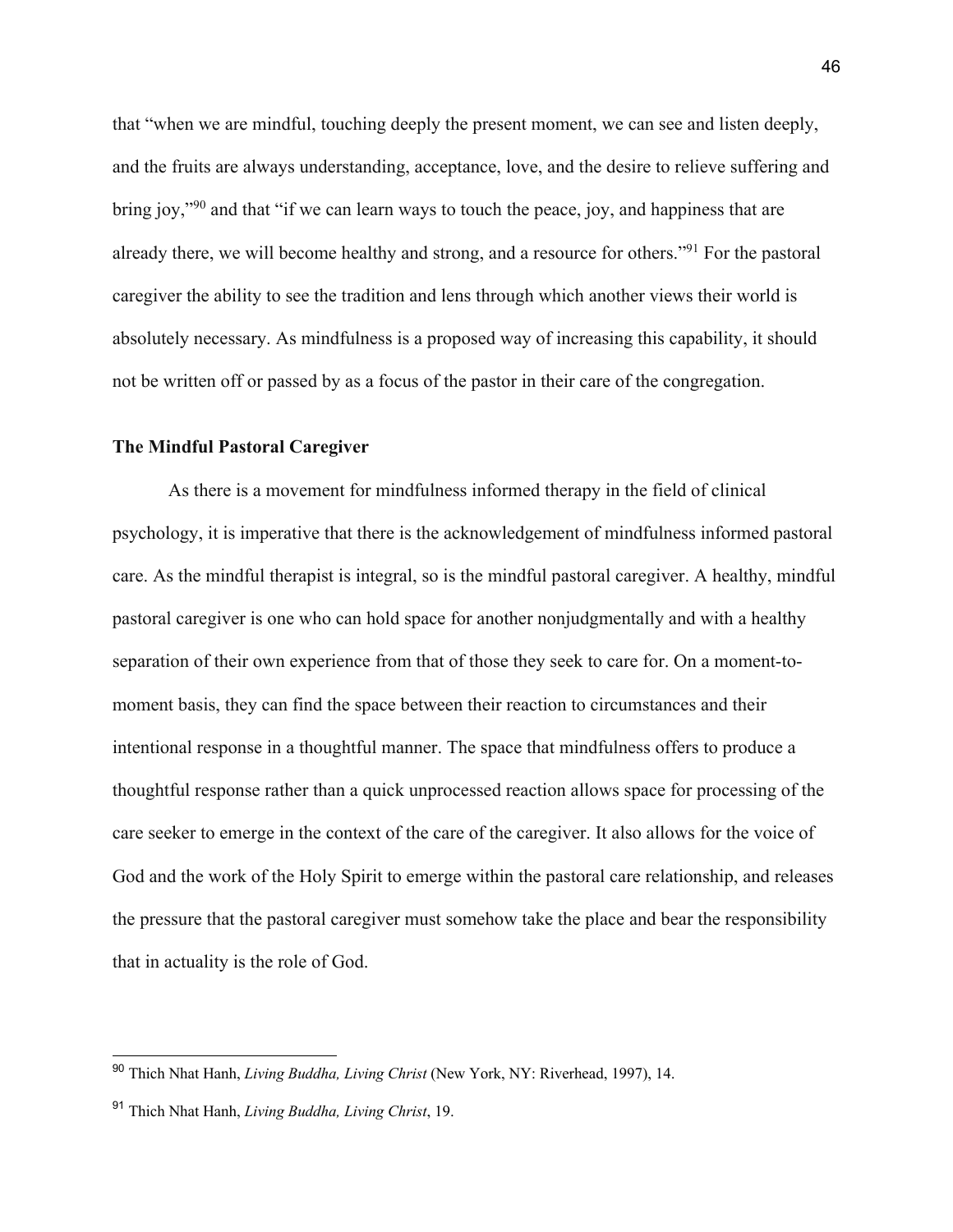## **Mindfulness Practice for the Caregiver**

A variety of practices will be beneficial for the caregiver in the pastoral care relationship. The practices suggested for the care seeker are also very applicable to the life of the caregiver, as they seek to be a mindful shepherd of others through the process of reflection on the narratives of their lives. Additionally, specific practices that are created to increase the compassion or the loving-kindness in oneself for the world will be beneficial to the empathy of the caregiver as they interact with the care seeker. Overall, the hope is that as the caregiver grows in their trait mindfulness through practice, they would also be more easily able to enter states of mindfulness as they practice.

Many of the practices above for the care seeker can be practiced in a quick moment, or in as long as one desires to practice. This flexibility makes these practices easily approachable for the caregiver to practice in their daily lives, or even in a meeting in the silent moments of conversation or between meetings. It is particularly important for the caregiver in their mindfulness practice is the continual centering of themselves in real time. The hope is that the recurring and continual mindfulness practice of the caregiver will lead to a higher level of trait mindfulness, shown to be correlated with positive outcomes for the caregiver, and ultimately for their ministry. Using the mindful return to the breath, the center of being and the place where one's inner silence meets that of the divine, the caregiver can become more aware of the divine in the care seeker and in all people. They then will be more able to bring to awareness the stories the care seeker presents and center those in the moment rather than the personal thoughts and experience of the caregiver.

This centering can also be done with things like the Jesus prayer, a particular phrase that is important to the caregiver and reminds them of the presence of God such as 'take heart' or 'be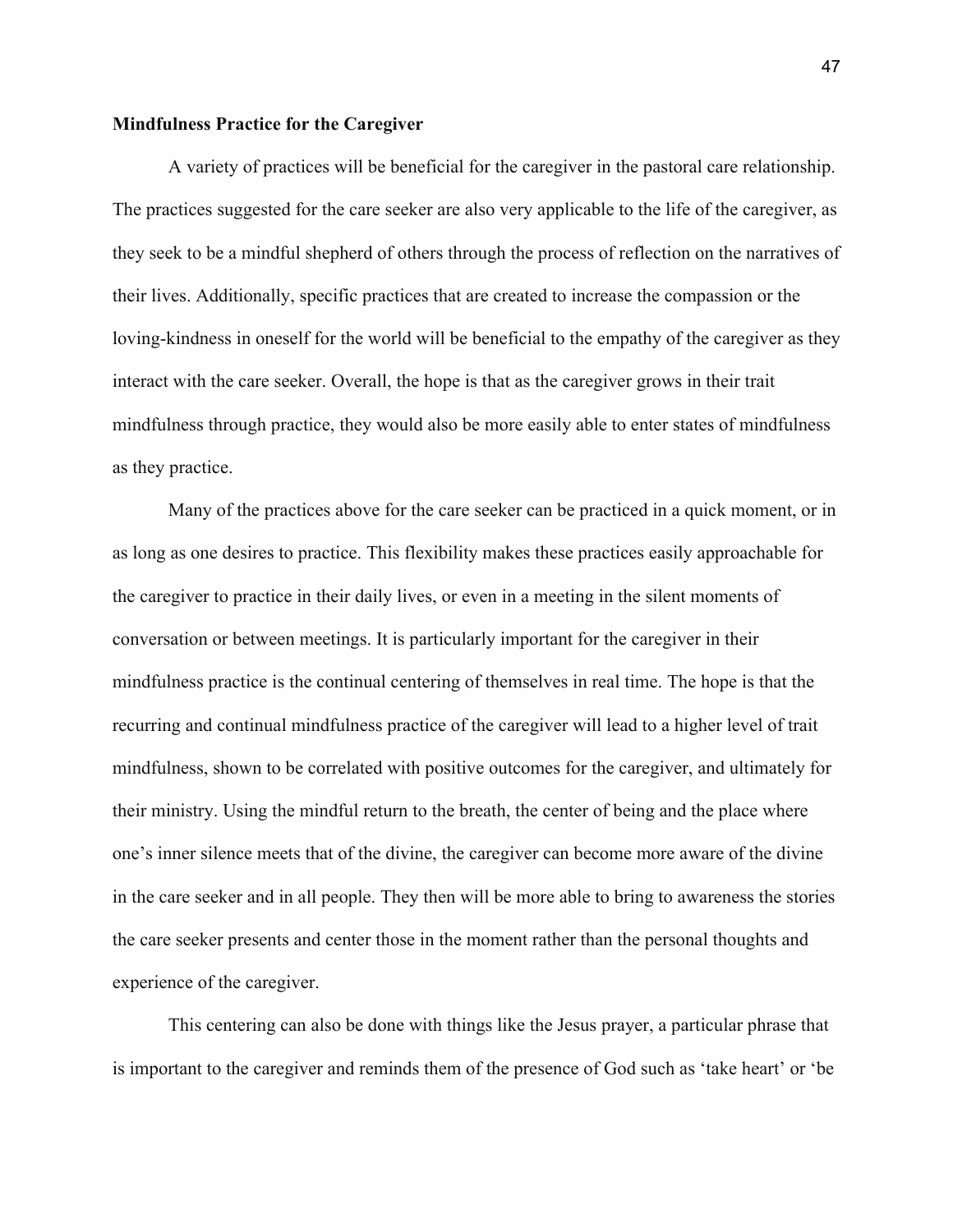still,' a counted number of seconds, or just in one breath. Even small moments of breath awareness and centering allow for greater awareness of oneself in the balance of the care of the other, which ultimately leads to the understanding of the presence of God in every aspect of the moment. This is where the current prayer life of the caregiver can easily coincide with the understanding of the principles of mindfulness, to bring to fullness the work of the mindful pastoral caregiver. This ultimately will lead to better shepherding of the congregants, as there is more space for the lives, stories, and the active presence of God to be acknowledged in moments of care.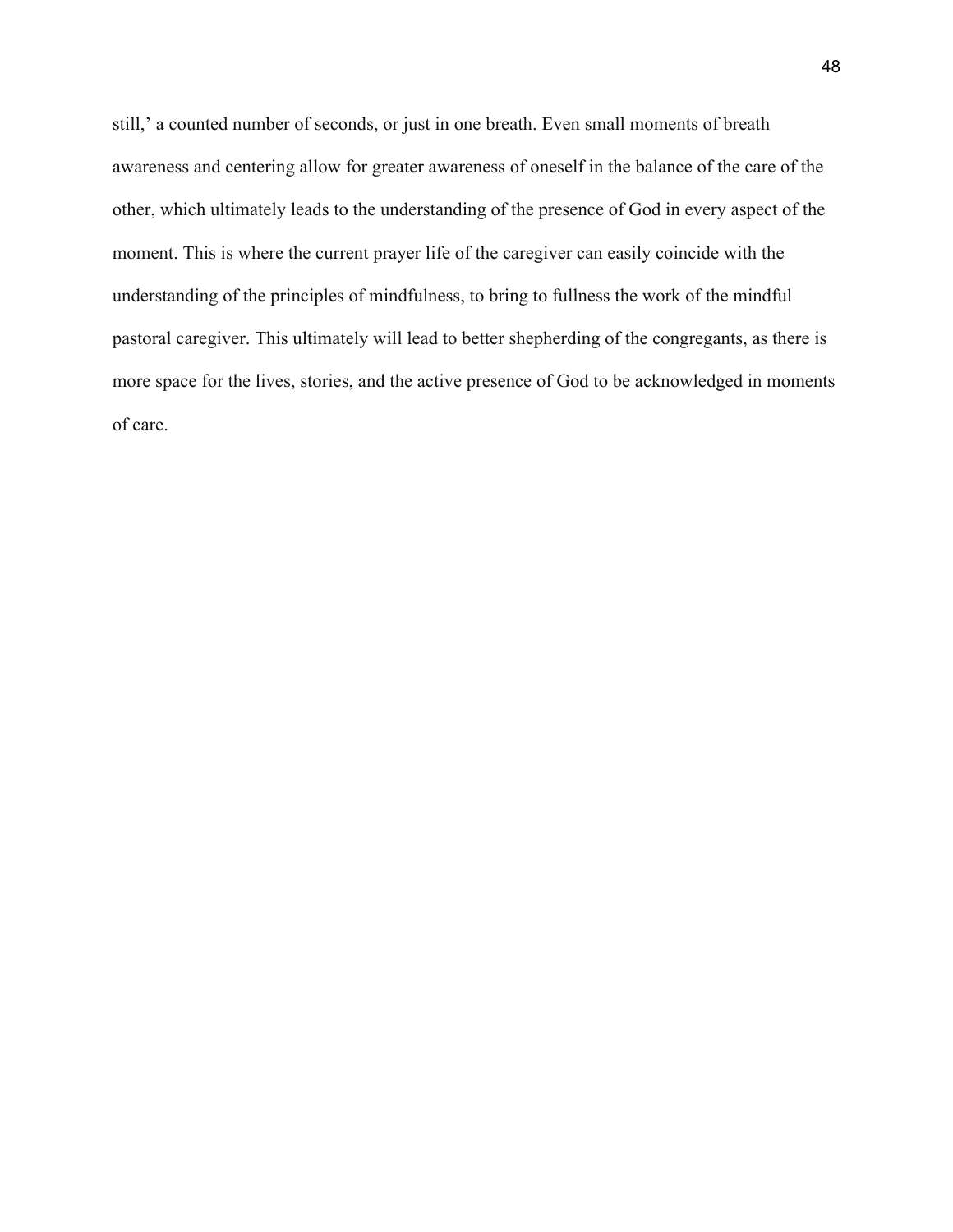#### **Conclusions and Implications for Future Study**

"Worship and joy start with the capacity to turn our minds' attention toward the God who is always with us in the now."

-John Mark Comer<sup>92</sup>

The rapprochement of mindfulness within Christian ministries of the West is integrally important as mindfulness continues to grow as a field and be utilized in the secular world as a tool for growth and the promotion of subjective well-being. If this rapprochement is not attempted, the conflicts surrounding Christians approaching and utilizing mindfulness will continue. In recent decades, the application of mindfulness in a variety of areas has exploded. The neuroscience research has followed, citing great benefits to the practice of and the trait of mindfulness. However, Christians remain hesitant in approaching mindfulness for fear of it being heretical in the negation of the roots of mindfulness within Eastern religious thought, or merely the appropriation of these ideas. When mindfulness concepts are approached from the basis of Christianity, the similarities between traditions emerge over the differences in belief. When a certain unique Christian mindfulness emerges from Christian tradition and thought, the practice of mindfulness for the Christian can be an influential part of their faith rather than an aversion from the faith tradition. Then when applied and utilized within the realm and relationship of pastoral care, mindfulness could become an influential and fundamental tool for the care of the congregation.

The criticisms of heresy and appropriation will continue to inform nuanced conversation surrounding the implementation and approach of mindfulness by Western Christians. Support

<sup>92</sup> John Mark Comer, *The Ruthless Elimination of Hurry: How to Stay Emotionally Healthy and Spiritually Alive in Our Current Chaos*, 53.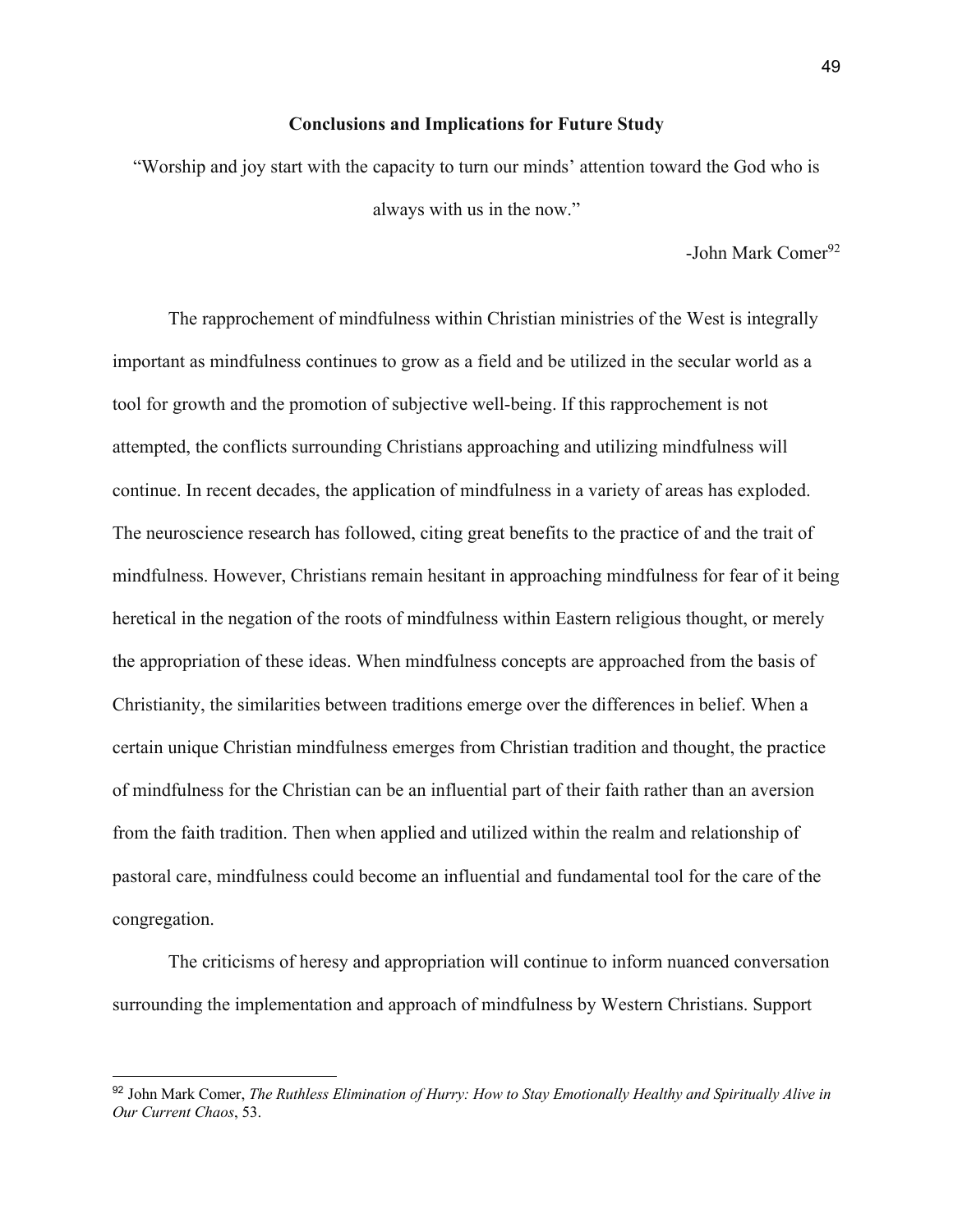will continue to be needed in these conversations by care seekers and caregivers alike within a variety of helping professions, especially in the prevention of dogmatic factionalism.<sup>93</sup> However, this is not to be shied away from given the benefits of mindfulness and the commonalities found within the Christian tradition and common mindfulness ideas.

Mindfulness can feasibly be implemented in a variety of Christian ministry and pastoral care contexts. As it has emerged in Biblical ideas and Christian practices, though not named as such, it is an applicable concept to discuss in many contexts. Specifically in pastoral care, it could be an extremely beneficial tool for the individual, family, or group. Additionally, mindfulness is particularly useful for the caregiver, and mindful pastoral caregivers will likely be far more successful in their efforts.

There is still much to be uncovered about mindfulness as a concept, how mindfulness impacts the brain and body, and how the implementation of mindfulness is effective in encouraging these benefits. Specifically, within Christian contexts there is very little research on the effectiveness of implementing mindfulness. A psychological study by Knabb and colleagues suggests that the use of Christian meditation such as Centering Prayer could be impactful as an preventative intervention for those involved in great amounts of repetitive negative thinking  $(RNT)$ <sup>94</sup> This suggests the potential use of Christian mindfulness as a preventative measure against emotional disorders, which could be significant in the goals of promoting a healthier church and healthier community, which is a major goal of pastoral care. Given the suggested

<sup>93</sup> Veronica L. Timbers and Jennifer C. Hollenberger, "Christian Mindfulness and Mental Health: Coping through Sacred Traditions and Embodied Awareness," *Religions* 13, no. 1 (October 2022): p. 62, https://doi.org/10.3390/rel13010062.

<sup>94</sup> Joshua J. Knabb et. al. "Christian Meditation for Repetitive Negative Thinking: A Multisite Randomized Trial Examining the Effects of a 4-Week Preventative Program." *Spirituality in Clinical Practice (Washington, D.C.)* 7, no. 1 (2020): 34–50. doi:10.1037/scp0000206.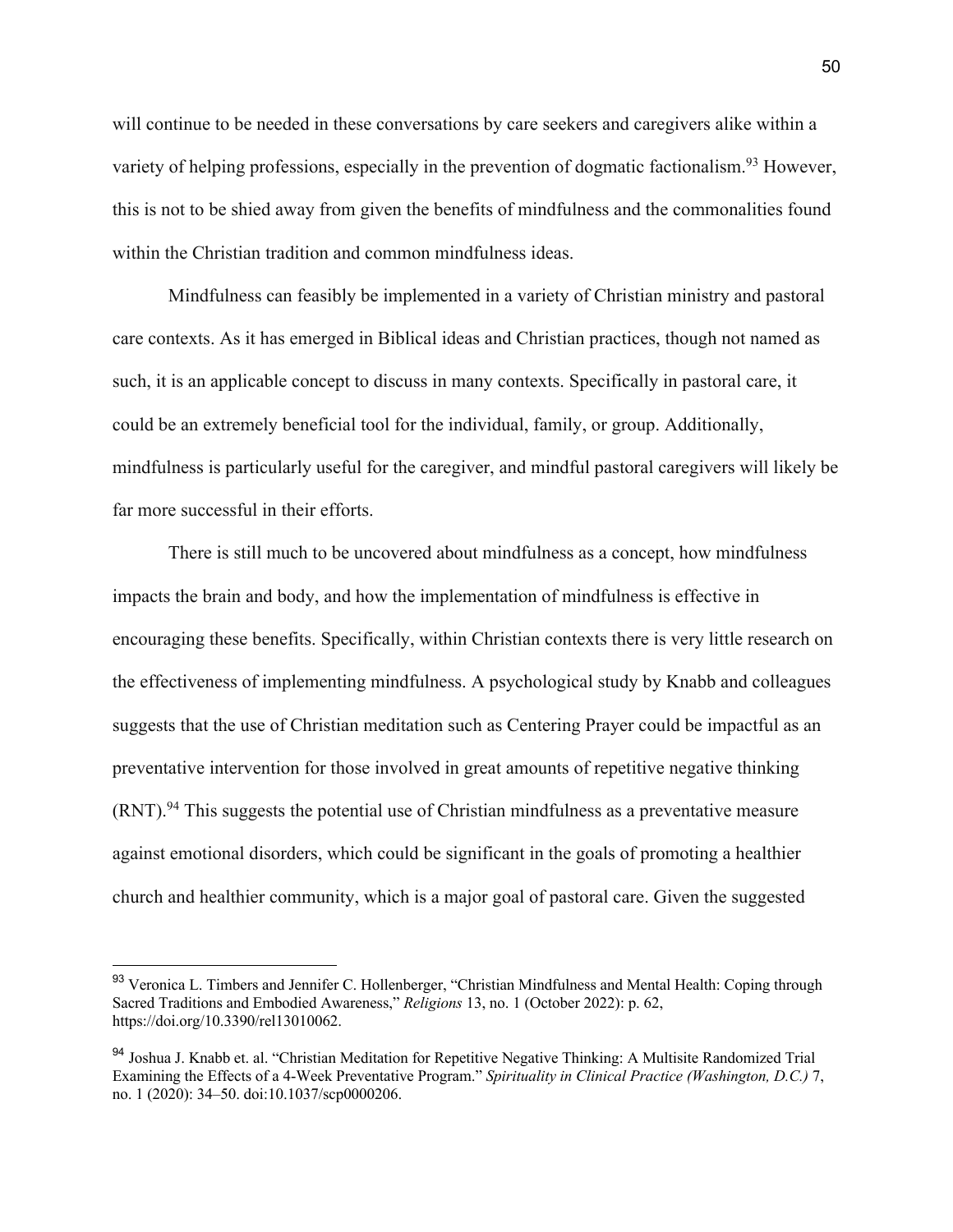application of centering prayer because of the known benefits of mindfulness meditation, the work of pastoral care can easily intersect with the field and the practice of mindfulness, and further research into the effectiveness of this implementation is possible.

With the burgeoning research into mindfulness and the promotion of implementing mindfulness in a variety of contexts, one wonders what a more mindful community would look like both within the Church and in society as a whole. John Mark Comer suggests that "the noise of the modern world makes us deaf to the voice of God, drowning out the one input we most need,"95 but "worship and joy start with the capacity to turn our minds' attention toward the God who is always with us in the now."<sup>96</sup> Thus, the hope is, as Dan Harris from his own experience discusses, that more people would become even just ten percent happier.<sup>97</sup> If mindfulness does not completely transform the world, any push in the direction of wholeness, worship, awareness of God at work in the world, and happiness is worth pursuing and implementation is worth encouraging in more contexts. Thus the question of how we acquire and create a more mindful community may be answered by way of the implementation of mindfulness within pastoral care.

The hope is that those who harness the benefits and joys found in mindfulness, especially in Christian mindfulness, can then enter the world with the same transformative wholeness. As Thich Nhat Hanh suggests, "faith implies practice, living our daily life in mindfulness. Some people think prayer or meditation involves only our minds or our hearts. But we also have to

<sup>95</sup> John Mark Comer, *The Ruthless Elimination of Hurry: How to Stay Emotionally Healthy and Spiritually Alive in Our Current Chaos* (London: Hodder & Stoughton, 2019), 122.

<sup>96</sup> John Mark Comer, *The Ruthless Elimination of Hurry: How to Stay Emotionally Healthy and Spiritually Alive in Our Current Chaos*, 53.

<sup>97</sup> Dan Harris, *10% Happier - How I Tamed the Voice in My Head, Reduced Stress without Losing My Edge, and Found Self-Help That Actually Works- a True Story*. 5th Anniversary ed. (Harper Collins, 2019).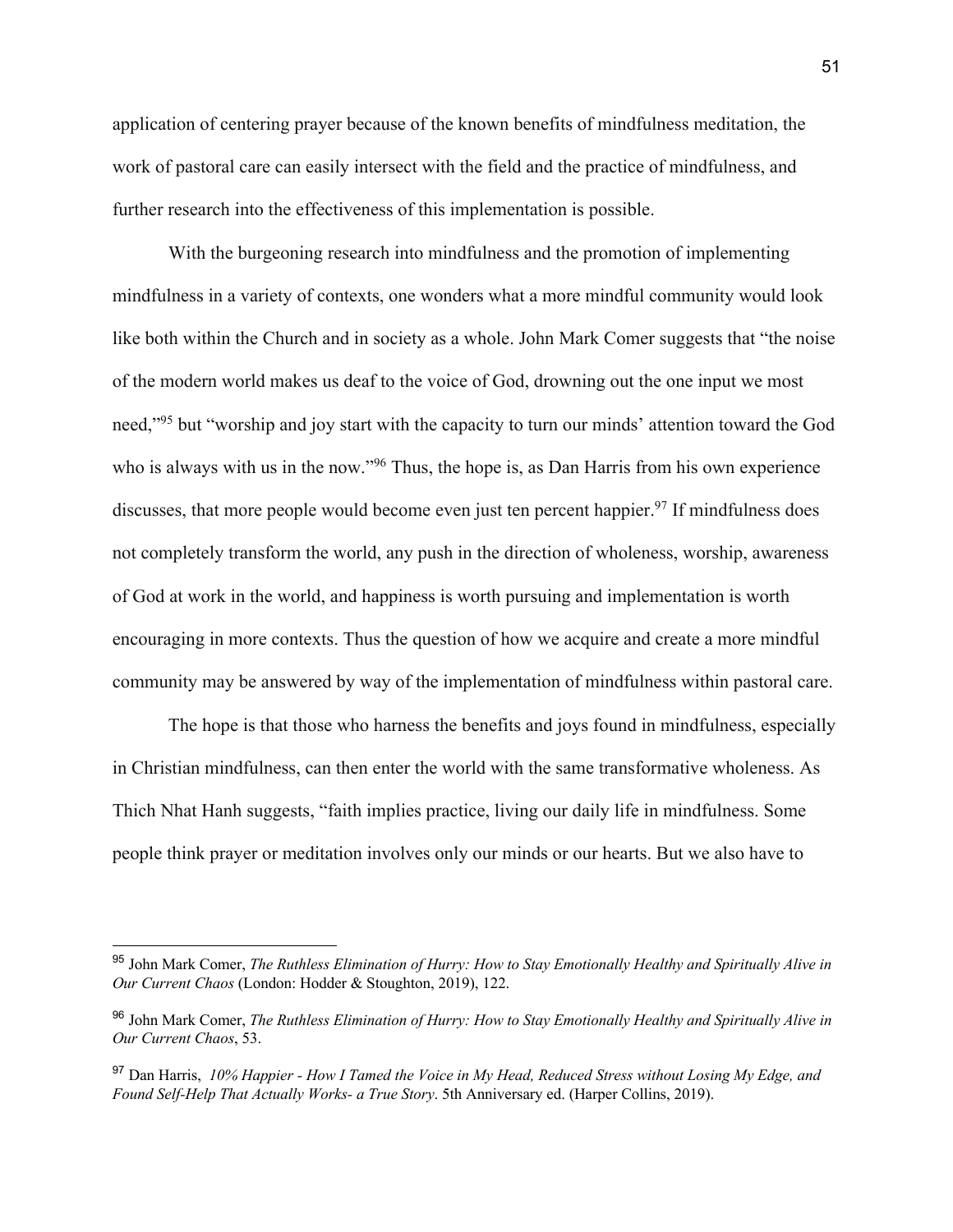pray with our bodies, with our actions in the world."98 When mindful, faithful people enter the world, the care seeker can then become the active caregiver and share the richness that mindfulness has furthered in their stories with the world. A more mindful world would combat the hurry sickness and dependency so present in the 21<sup>st</sup> century postmodern Western society as it furthers the Kingdom of Heaven here on Earth and promotes the shalom flourishing of all. Thus, mindfulness ought to be considered an effective conceptual tool for the pastoral care of Western Christians.

<sup>98</sup> Thich Nhat Hanh, *Living Buddha, Living Christ* (New York, NY: Riverhead, 1997), 136.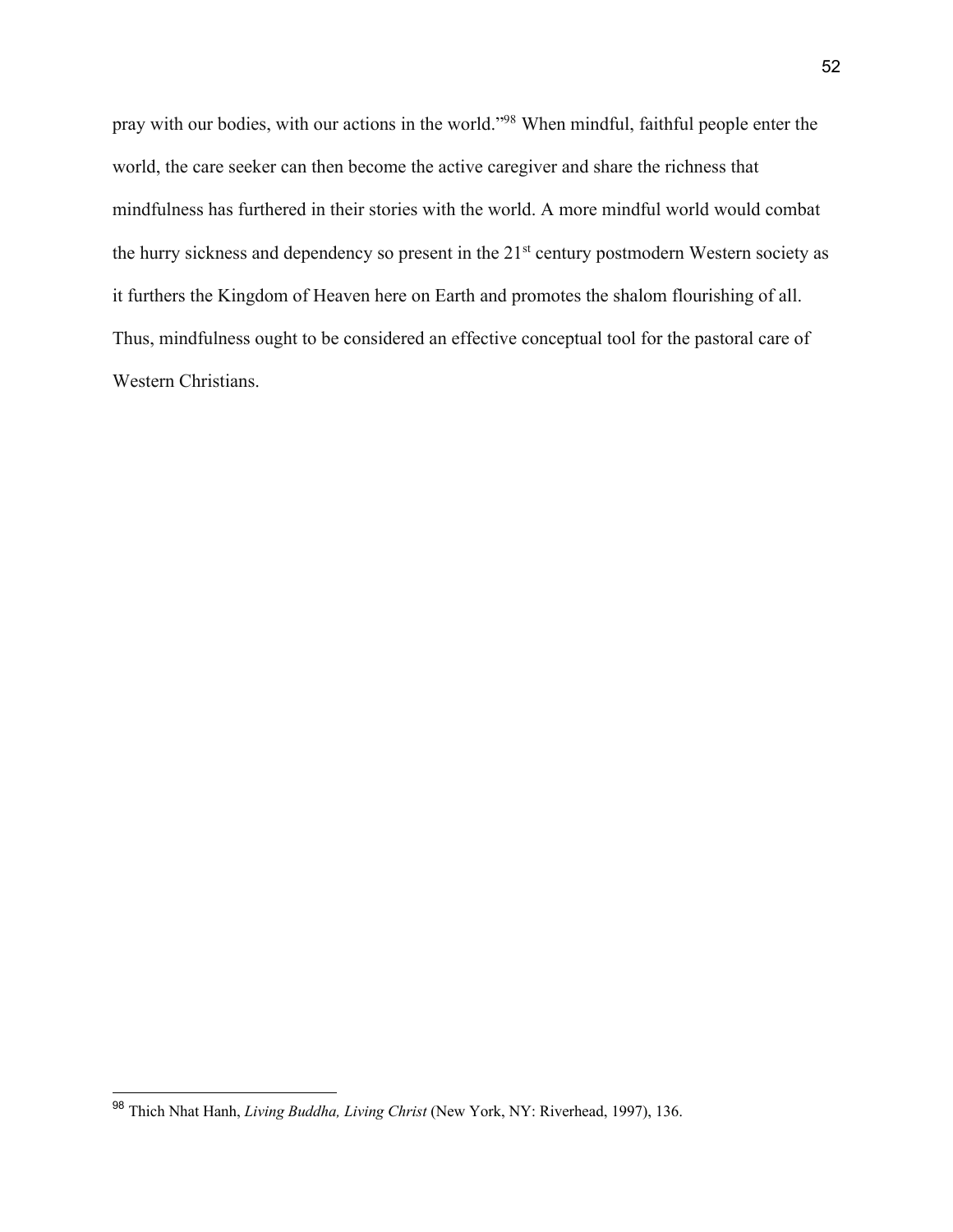## Works Referenced

- Analayo, Bhikku. "Mindfulness in Different Buddhist Traditions," *Insight Journal,* 2016. Accessed Feb 4, 2021, https://www.buddhistinquiry.org/article/mindfulness-in-differentbuddhist-traditions/.
- Beerse, Megan E, Theresa Van Lith, Scott M Pickett, and Gregg D Stanwood. "Biobehavioral Utility of Mindfulness-Based Art Therapy: Neurobiological Underpinnings and Mental Health Impacts." *Experimental Biology and Medicine* 245, no. 2 (2019): 122–30. https://doi.org/10.1177/1535370219883634.
- Bourgeault, Cynthia. "Centering Prayer- Intention." Center for Action and Contemplation, February 6, 2017. https://cac.org/intention-2017-02-15/.
- Blanton, P. Gregg. "The Other Mindful Practice: Centering Prayer & Psychotherapy." *Pastoral Psychology* 60, no. 1, 2010: 133–47. https://doi.org/10.1007/s11089-010-0292-9.
- Brooke, Avery. *Hidden in Plain Sight: The Practice of Christian Meditation*. Nashville, TN: Upper Room, 1986.
- Brown, Brene. *The Gifts of Imperfection: Let Go of Who You Think You Are Supposed to Be and Embrace Who You Are*. Minneapolis, MN: Hazelden, 2010.

"Can Mindfulness Exercises Help Me?" Mayo Clinic. Mayo Foundation for Medical Education and Research, September 15, 2020. https://www.mayoclinic.org/healthylifestyle/consumer-health/in-depth/mindfulness-exercises/art-20046356#:~:text=Mindfulness%20is%20a%20type%20of,mind%20and%20help%20red uce%20stress.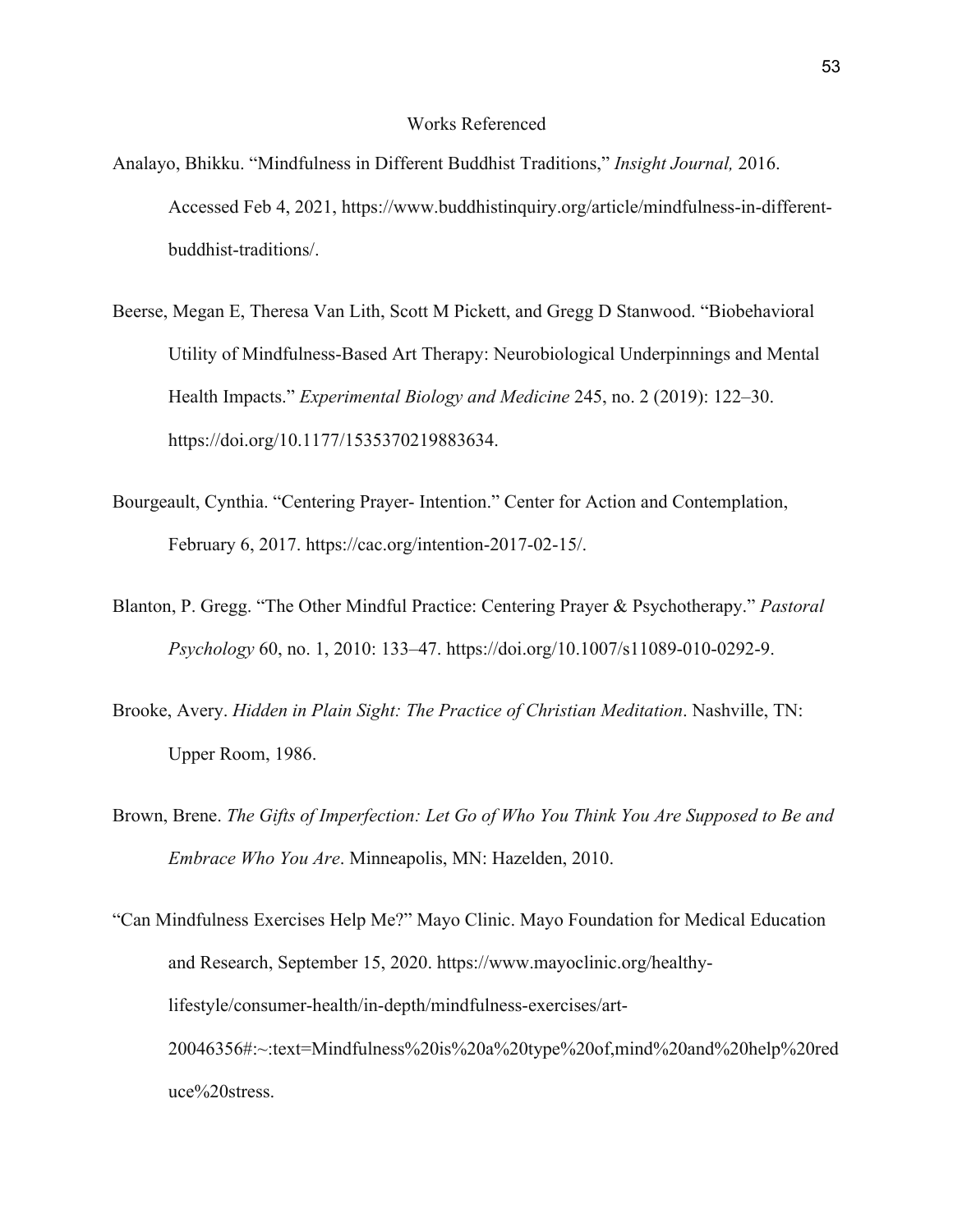- Comer, John Mark. *The Ruthless Elimination of Hurry: How to Stay Emotionally Healthy and Spiritually Alive in Our Current Chaos*. London: Hodder & Stoughton, 2019.
- Comer, Ronald J., and Jonathan S. Comer. *Abnormal Psychology (10th Ed.)*. New York: Worth Publishers/Macmillan Learning, 2018.
- Doehring, Carrie. *The Practice of Pastoral Care: a Postmodern Approach*. Revised and expanded. Louisville, KY: Westminster John Knox Press, 2015.
- Gunaratana, Bhante Henepola. *Mindfulness in Plain English*. Somerville, MA: Wisdom Publications, 2019.

Hanh, Thich Nhat. *Living Buddha, Living Christ*. New York, NY: Riverhead, 1997.

- Harris, Dan. *10% Happier - How I Tamed the Voice in My Head, Reduced Stress without Losing My Edge, and Found Self-Help That Actually Works- a True Story*. 5th Anniversary ed. Harper Collins, 2019.
- Jain, A. R. "Who Is to Say Modern Yoga Practitioners Have It All Wrong? on Hindu Origins and Yogaphobia." *Journal of the American Academy of Religion* 82, no. 2 (2014): 427–71. https://doi.org/10.1093/jaarel/lft099.

Joiner, Thomas. "Mindfulness Would Be Good for You. If It Weren't so Selfish." The Washington Post. WP Company, August 25, 2017. https://www.washingtonpost.com/outlook/mindfulness-would-be-good-for-you-if-itwerent-all-just-hype/2017/08/24/b97d0220-76e2-11e7-9eac-d56bd5568db8\_story.html.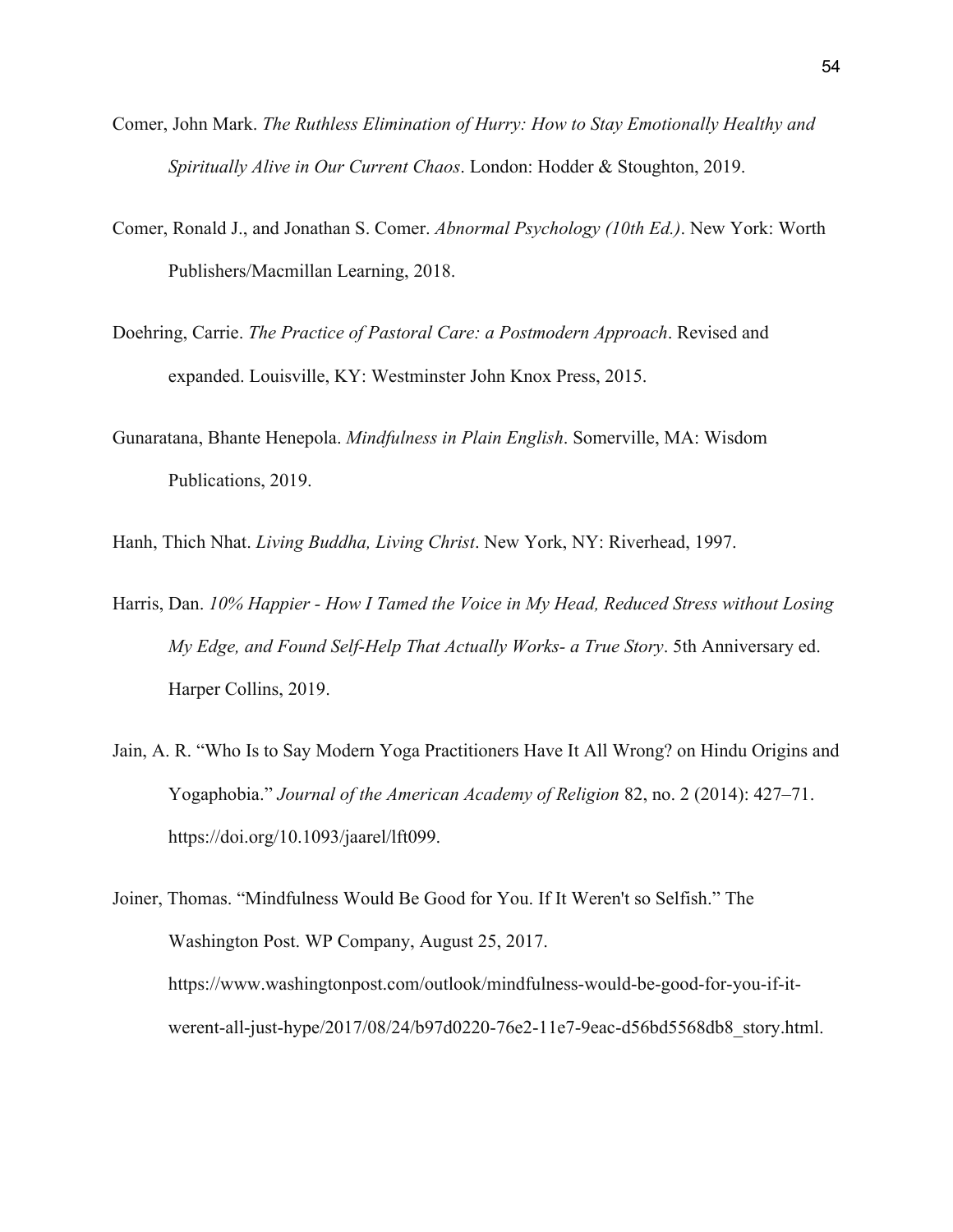Kabat-Zinn, Jon. "Mindfulness-Based Interventions in Context: Past, Present, and Future." *Clinical Psychology: Science and Practice* 10, no. 2 (2003): 144–56. https://doi.org/10.1093/clipsy.bpg016.

- Keng, Shian-Ling, Moria J. Smoski, and Clive J. Robins. "Effects of Mindfulness on Psychological Health: A Review of Empirical Studies." *Clinical Psychology Review* 31, no. 6 (2011): 1041–56. https://doi.org/10.1016/j.cpr.2011.04.006.
- Kirmayer, Laurence J. "Mindfulness in Cultural Context." *Transcultural Psychiatry* 52, no. 4 (2015): 447–69. https://doi.org/10.1177/1363461515598949.
- Knabb, Joshua J, Vazquez, Veola E, Garzon, Fernando L, Ford, Kristy M, Wang, Kenneth T, Conner, Kevin W, Warren, Steve E, and Weston, Donna M. "Christian Meditation for Repetitive Negative Thinking: A Multisite Randomized Trial Examining the Effects of a 4-Week Preventative Program." *Spirituality in Clinical Practice (Washington, D.C.)* 7, no. 1 (2020): 34–50. doi:10.1037/scp0000206.
- Leonhardt, Douglas J. "Praying with Scripture Lectio Divina & Gospel Contemplation." Ignatian Spirituality. Loyola Press, June 11, 2020. https://www.ignatianspirituality.com/ignatian-prayer/the-what-how-why-ofprayer/praying-with-scripture/.
- Maex, Edel. "The Buddhist Roots of Mindfulness Training: a Practitioners View." *Contemporary Buddhism* 12, no. 1 (2011): 165–75. https://doi.org/10.1080/14639947.2011.564835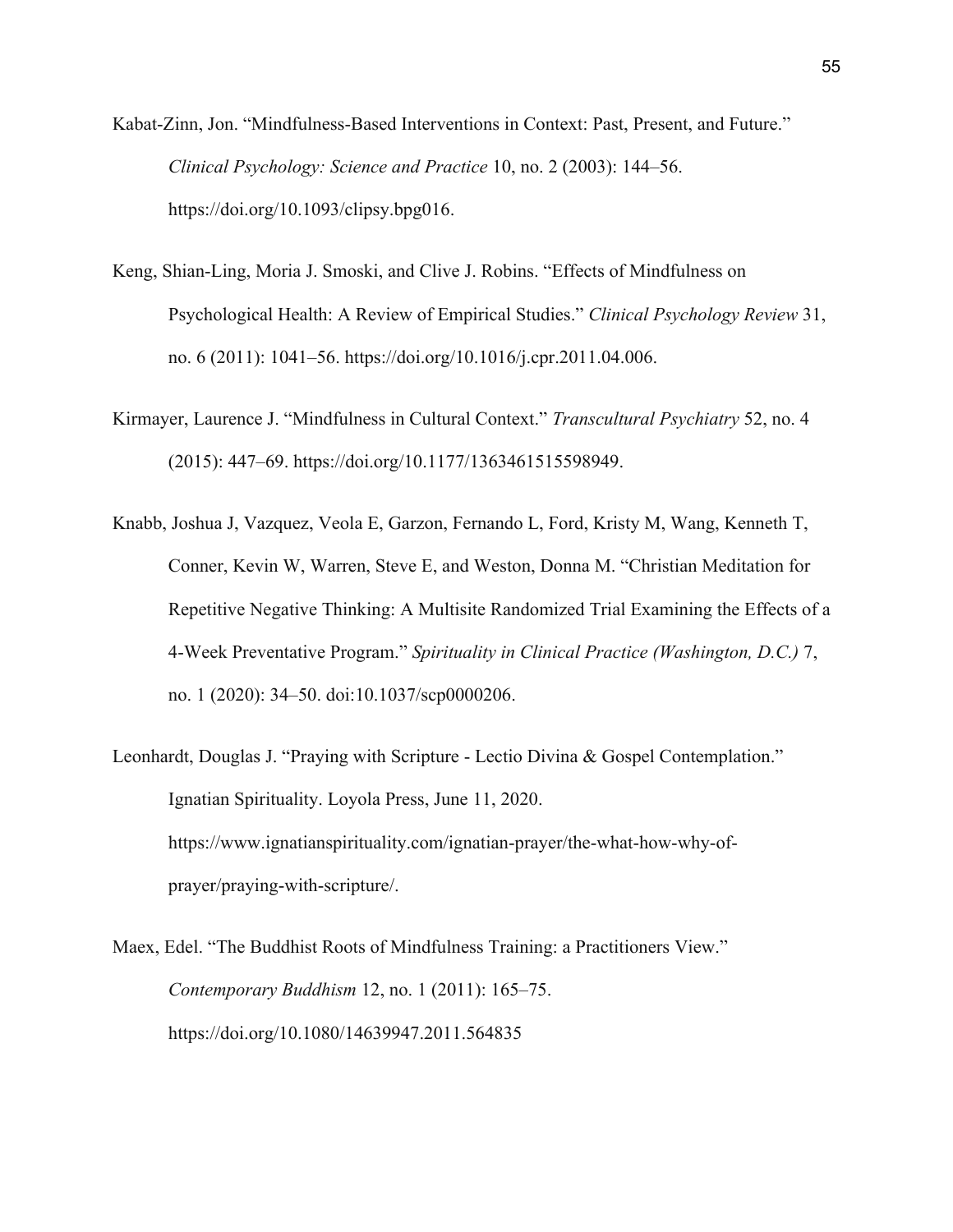- Martin, James. *The Jesuit Guide to (Almost) Everything: A Spirituality for Real Life*. HarperCollins Publishers, 2012.
- "Mindfulness: A Christian Approach," Focus on the Family, September 22, 2020. https://www.focusonthefamily.com/family-qa/mindfulness-a-christian-approach/.

Moore, Catherine. "What Is Mindfulness? Definition + Benefits (Incl. Psychology)." PositivePsychology.com. PositivePsychology.com, October 13, 2020. https://positivepsychology.com/what-is-mindfulness/.

Pennington, Jonathan. "3 Things You Didn't Know About the Sermon on the Mount." The Gospel Coalition- Bible & Theology, November 16, 2017. https://www.thegospelcoalition.org/article/3-things-didnt-know-sermon-mount/.

- Pieris, Aloysius, SJ. "Spirituality as Mindfulness: Biblical and Buddhist Approaches." *Spiritus: A Journal of Christian Spirituality* 10, no. 1 (2010): 38-51. doi:10.1353/scs.0.0082.
- Rohr, Richard. *Silent Compassion: Finding God in Contemplation*. Cincinnati, OH: Franciscan Media, 2014.
- Schmalzl, Laura, Mardi A. Crane-Godreau, and Peter Payne. "Movement-Based Embodied Contemplative Practices: Definitions and Paradigms." *Frontiers in Human Neuroscience* 8 (2014). https://doi.org/10.3389/fnhum.2014.00205.
- Schwartz, Tom. "Proof for the Power of Prayer." *Ministry Matters*, September 30, 2013. https://www-ministrymatters-com.idm.oclc.org/all/entry/4277/proof-for-the-power-ofprayer.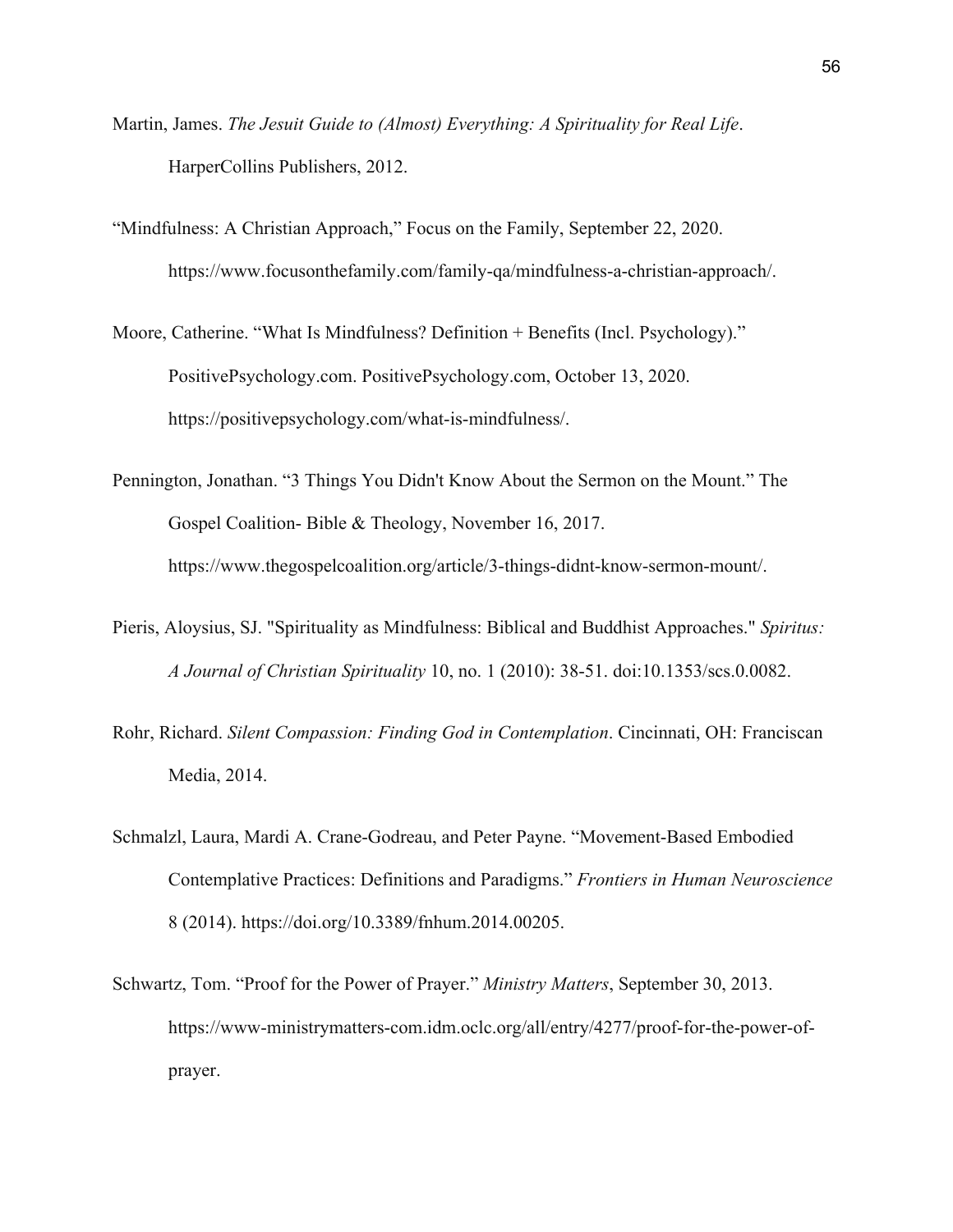- Seo, M., H. S. Kang, Y. J. Lee, and S. M. Chae. "Narrative Therapy with an Emotional Approach for People with Depression: Improved Symptom and Cognitive-Emotional Outcomes." *Journal of Psychiatric and Mental Health Nursing* 22, no. 6 (2015): 379–89. https://doi.org/10.1111/jpm.12200.
- Shapiro, Rami M. *Recovery-the Sacred Art: The Twelve Steps as Spiritual Practice*. Woodstock, VT: SkyLight Paths Pub., 2016.
- Shapiro, Shauna L., and Linda E. Carlson. *The Art and Science of Mindfulness: Integrating Mindfulness into Psychology and the Helping Professions*. 2nd ed. Washington, DC: American Psychological Association, 2017.
- Stringer, Clifton. "Buffet Buddhism and Contemplative Christianity," Ministry Matters, March 11, 2019. https://www-ministrymatters-com.idm.oclc.org/all/entry/9525/buffetbuddhism-and-contemplative-christianity.
- Selva, Joaquin. "History of Mindfulness: From East to West and Religion to Science." PositivePsychology.com, September 1, 2020. https://positivepsychology.com/history-ofmindfulness/.
- Timbers, Veronica L., and Jennifer C. Hollenberger. "Christian Mindfulness and Mental Health: Coping through Sacred Traditions and Embodied Awareness." *Religions* 13, no. 1 (2022): 62. https://doi.org/10.3390/rel13010062.
- Trull, Timothy J., and Mitchell J. Prinstein. *Clinical Psychology*. 8th ed. Belmont, CA: Wadsworth, Cengage Learning, 2013.